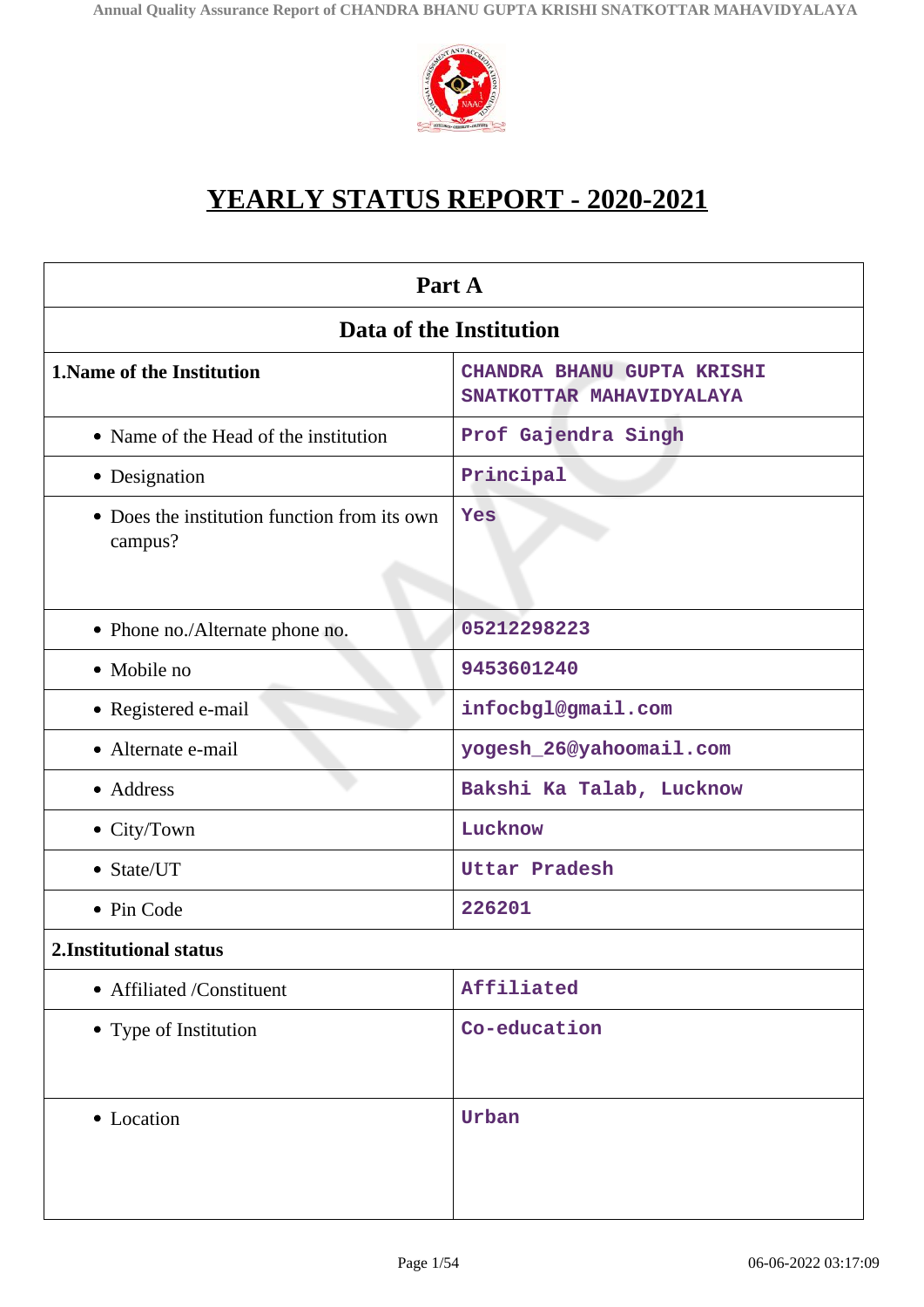| • Financial Status                                                                                                |                                                                            | Self-financing                                         |                                                                   |  |                                |  |             |
|-------------------------------------------------------------------------------------------------------------------|----------------------------------------------------------------------------|--------------------------------------------------------|-------------------------------------------------------------------|--|--------------------------------|--|-------------|
| • Name of the Affiliating University                                                                              |                                                                            | University of Lucknow                                  |                                                                   |  |                                |  |             |
|                                                                                                                   | • Name of the IQAC Coordinator                                             |                                                        |                                                                   |  | Dr Satyendra Kumar Singh       |  |             |
| $\bullet$ Phone No.                                                                                               |                                                                            |                                                        | 6392113392                                                        |  |                                |  |             |
| • Alternate phone No.                                                                                             |                                                                            |                                                        | 05212298223                                                       |  |                                |  |             |
| • Mobile                                                                                                          |                                                                            |                                                        | 9695095516                                                        |  |                                |  |             |
| • IQAC e-mail address                                                                                             |                                                                            |                                                        | satyendraento@gmail.com                                           |  |                                |  |             |
| • Alternate Email address                                                                                         |                                                                            |                                                        |                                                                   |  | shiv.mangalcbgl@gmail.com      |  |             |
| 3. Website address (Web link of the AQAR<br>(Previous Academic Year)                                              |                                                                            | http://cbgagcollege.org/PDF/agar<br>report 2019-20.pdf |                                                                   |  |                                |  |             |
| 4. Whether Academic Calendar prepared<br>during the year?                                                         |                                                                            | Yes                                                    |                                                                   |  |                                |  |             |
|                                                                                                                   | • if yes, whether it is uploaded in the<br>Institutional website Web link: |                                                        | http://cbgagcollege.org/PDF/Acade<br>mic%20Calender%202020-21.pdf |  |                                |  |             |
| <b>5. Accreditation Details</b>                                                                                   |                                                                            |                                                        |                                                                   |  |                                |  |             |
| Cycle                                                                                                             | <b>CGPA</b><br>Grade                                                       |                                                        | Year of<br>Accreditation                                          |  | Validity from                  |  | Validity to |
| Cycle 1                                                                                                           | 2.34<br>в                                                                  |                                                        | 2019                                                              |  | 28/03/2019                     |  | 27/03/2024  |
| 6. Date of Establishment of IQAC                                                                                  |                                                                            | 27/03/2013                                             |                                                                   |  |                                |  |             |
| 7. Provide the list of funds by Central / State Government<br>UGC/CSIR/DBT/ICMR/TEQIP/World Bank/CPE of UGC etc., |                                                                            |                                                        |                                                                   |  |                                |  |             |
| Institutional/Depa<br>rtment /Faculty                                                                             | Scheme                                                                     | <b>Funding Agency</b>                                  |                                                                   |  | Year of award<br>with duration |  | Amount      |
| Nil                                                                                                               | Nil<br>Nil                                                                 |                                                        | Nil                                                               |  | Nil                            |  |             |
| 8. Whether composition of IQAC as per latest<br><b>NAAC</b> guidelines                                            |                                                                            | Yes                                                    |                                                                   |  |                                |  |             |
| • Upload latest notification of formation of<br><b>IQAC</b>                                                       |                                                                            | <b>View File</b>                                       |                                                                   |  |                                |  |             |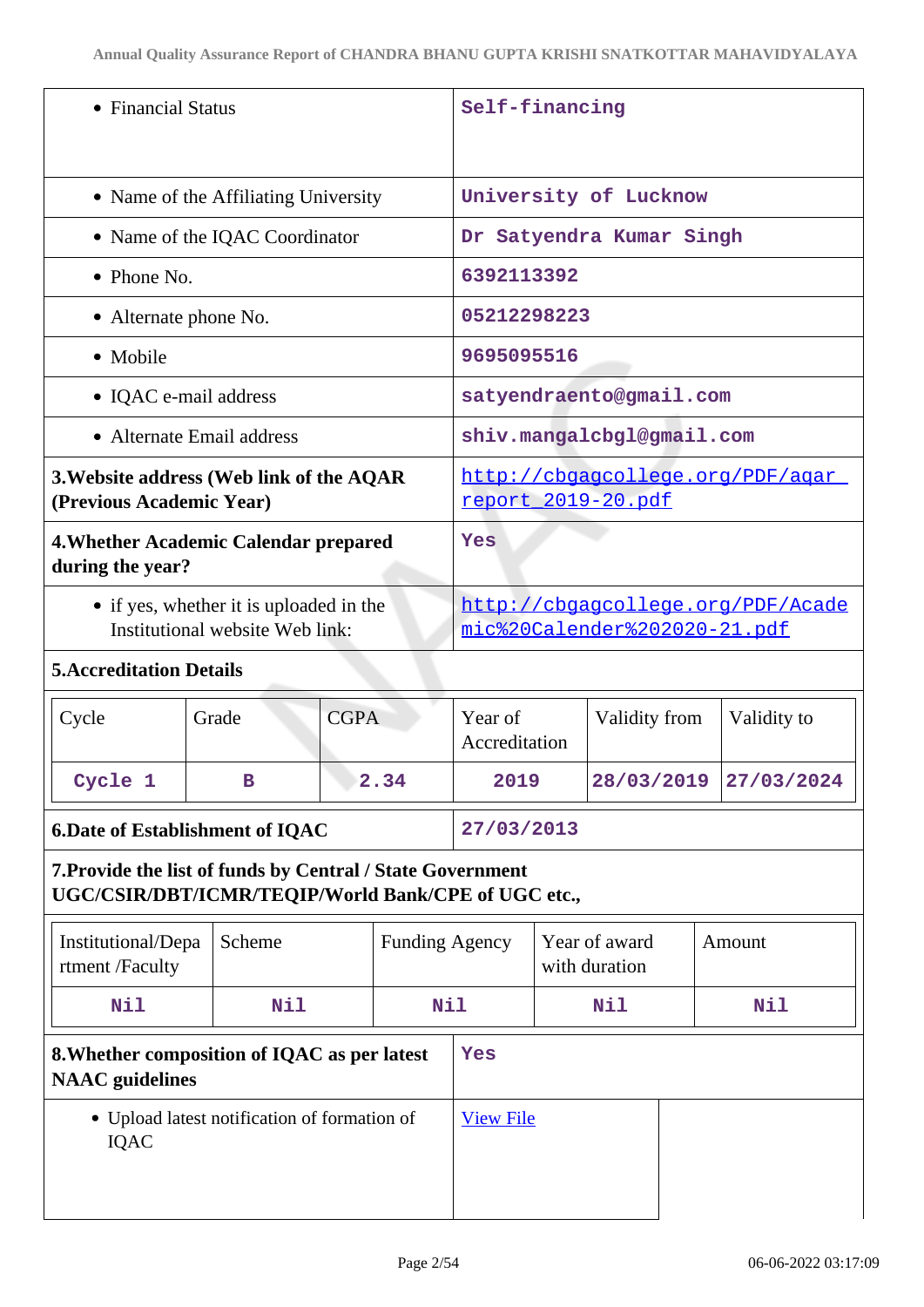| 9. No. of IQAC meetings held during the year                                                                                                                                                                                                                                                                                                                                                                                                                                                                           | 03               |  |
|------------------------------------------------------------------------------------------------------------------------------------------------------------------------------------------------------------------------------------------------------------------------------------------------------------------------------------------------------------------------------------------------------------------------------------------------------------------------------------------------------------------------|------------------|--|
| • Were the minutes of IQAC meeting(s) and<br>compliance to the decisions have been<br>uploaded on the institutional website?                                                                                                                                                                                                                                                                                                                                                                                           | Yes              |  |
| • If No, please upload the minutes of the<br>meeting(s) and Action Taken Report                                                                                                                                                                                                                                                                                                                                                                                                                                        | No File Uploaded |  |
| 10. Whether IQAC received funding from any<br>of the funding agency to support its activities<br>during the year?                                                                                                                                                                                                                                                                                                                                                                                                      | <b>No</b>        |  |
| • If yes, mention the amount                                                                                                                                                                                                                                                                                                                                                                                                                                                                                           |                  |  |
| 11. Significant contributions made by IQAC during the current year (maximum five bullets)                                                                                                                                                                                                                                                                                                                                                                                                                              |                  |  |
| Timely construction of bathroom in new Hono. Bhagwati Singh Block<br>Building. Installation of more CCTV cameras in the classrooms and<br>corridors for better safety of students. Publication of a Souvenir<br>highlighting the 25 year history of the college and the<br>contributions of various people in shaping up the college in its<br>present form. Preparation for accreditation by ICAR. The donation of<br>money by the Faculty and employees to the Chief Minister Relief fund<br>to the Corona Pandemic. |                  |  |
| 12. Plan of action chalked out by the IQAC in the beginning of the Academic year towards<br>Quality Enhancement and the outcome achieved by the end of the Academic year                                                                                                                                                                                                                                                                                                                                               |                  |  |
|                                                                                                                                                                                                                                                                                                                                                                                                                                                                                                                        |                  |  |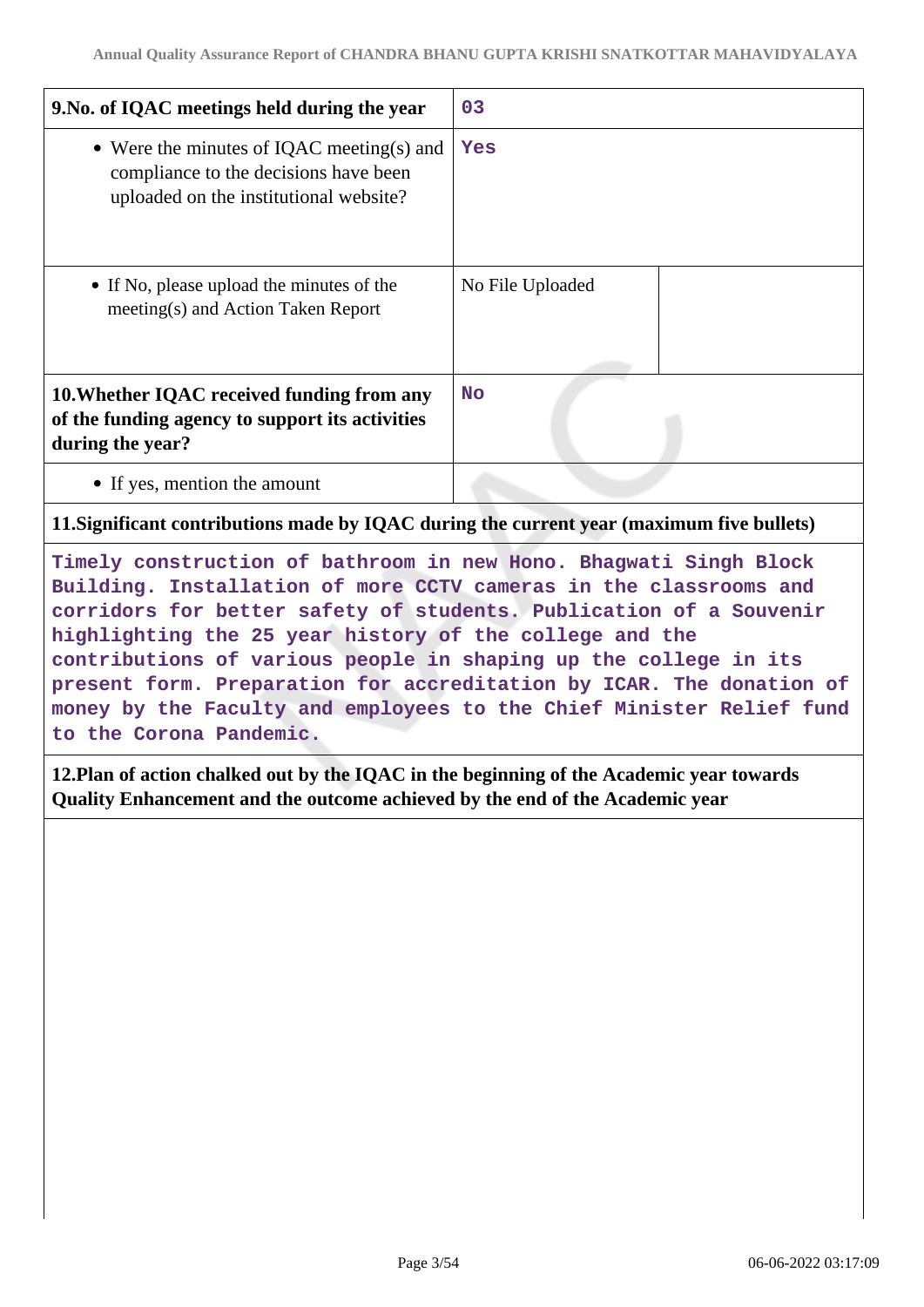| Plan of Action                                                                                                                                                                                                                                                                                                                                                                                                                                                                                                                                                                                                                                                                                                                        | Achievements/Outcomes                                  |
|---------------------------------------------------------------------------------------------------------------------------------------------------------------------------------------------------------------------------------------------------------------------------------------------------------------------------------------------------------------------------------------------------------------------------------------------------------------------------------------------------------------------------------------------------------------------------------------------------------------------------------------------------------------------------------------------------------------------------------------|--------------------------------------------------------|
| In the IQAC meeting, it was<br>mainly discussed to run the MSc<br>(Ag) course according to the<br>rules of the Indian Agricultural<br>Research Institute, New Delhi,<br>in which all the head of<br>departments discussed on<br>preparing the syllabus based on<br>the recommendation of the<br>committee. (Constituted by ICAR<br>vide Office order No. F. No. 13<br>$(1)/2007$ - EQR dated January 14,<br>2008 of the Indian Agricultural<br>Research Institute, Pusa New<br>Delhi). It has been decided that<br>from the academic session<br>2020-21, courses should be run<br>on the basis of the BSMA<br>committee report of the Indian<br>Agricultural Research Institute,<br>New Delhi. All the members gave<br>their consent. | Courses as per the BSMA<br>Committee report ICAR       |
| Timely construction of bathroom<br>in new Hono. Bhagwati Singh<br>Block Building.                                                                                                                                                                                                                                                                                                                                                                                                                                                                                                                                                                                                                                                     | Constructed                                            |
| Installation of more CCTV<br>cameras in the classrooms and<br>corridors for better safety of<br>students.                                                                                                                                                                                                                                                                                                                                                                                                                                                                                                                                                                                                                             | Installation done                                      |
| Preparation for accreditation by<br>ICAR.                                                                                                                                                                                                                                                                                                                                                                                                                                                                                                                                                                                                                                                                                             | Preparation for accreditation by<br>ICAR under process |
| Consideration of promotion for<br>Assistant professor to Associate<br>professor as per UGC/ ICAR rules<br>in the College.                                                                                                                                                                                                                                                                                                                                                                                                                                                                                                                                                                                                             | Promoted as per UGC/ICAR rules                         |
| 13. Whether the AQAR was placed before<br>statutory body?                                                                                                                                                                                                                                                                                                                                                                                                                                                                                                                                                                                                                                                                             | <b>No</b>                                              |
| • Name of the statutory body                                                                                                                                                                                                                                                                                                                                                                                                                                                                                                                                                                                                                                                                                                          |                                                        |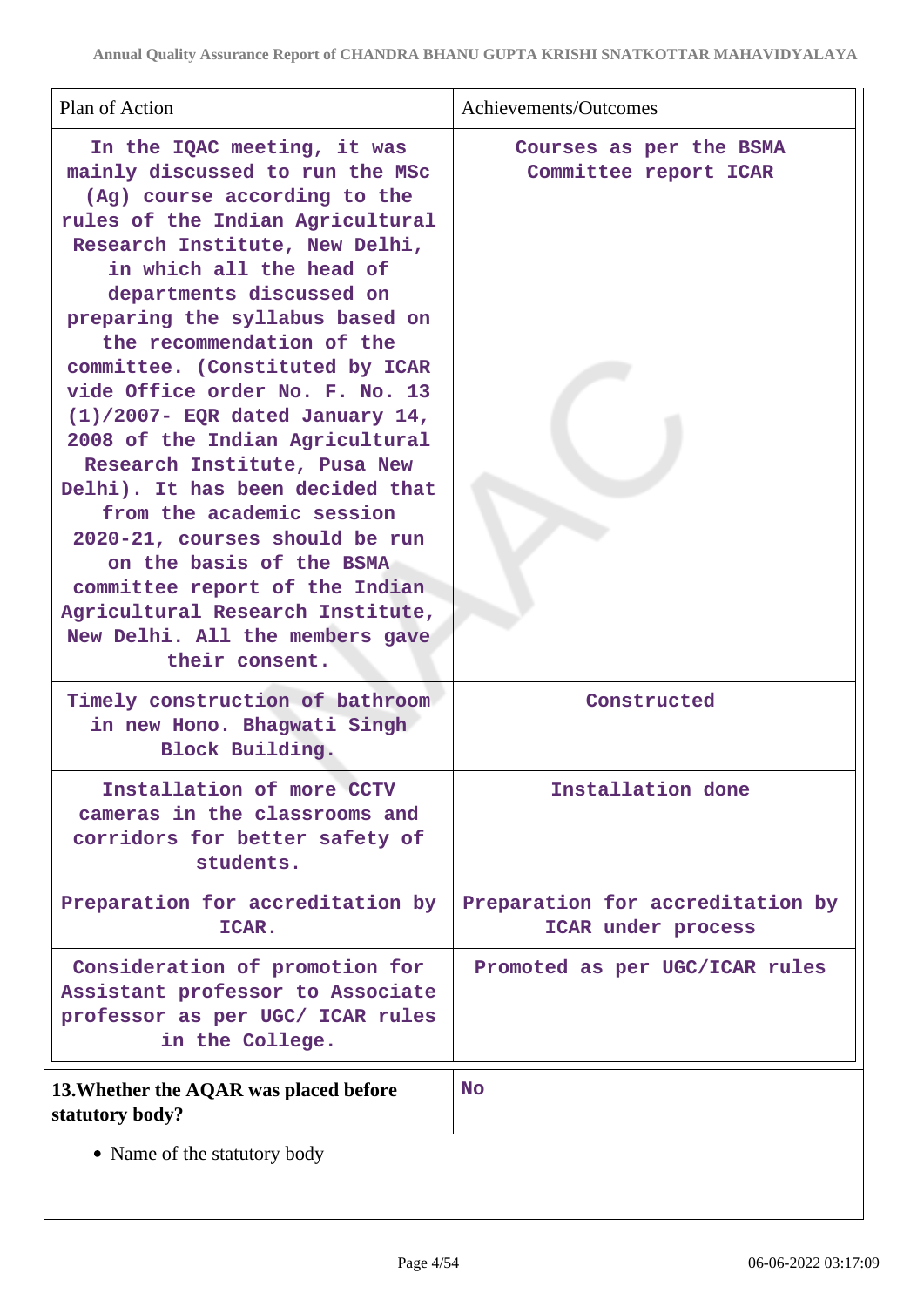| Name                                                                                            | Date of meeting(s) |  |  |
|-------------------------------------------------------------------------------------------------|--------------------|--|--|
| Nil                                                                                             | Nil                |  |  |
| 14. Whether institutional data submitted to AISHE                                               |                    |  |  |
| Year                                                                                            | Date of Submission |  |  |
| 2021                                                                                            | 28/02/2022         |  |  |
| <b>Extended Profile</b>                                                                         |                    |  |  |
| 1.Programme                                                                                     |                    |  |  |
| 1.1                                                                                             | 6                  |  |  |
| Number of courses offered by the institution across all programs<br>during the year             |                    |  |  |
| <b>File Description</b>                                                                         | Documents          |  |  |
| Data Template                                                                                   | <b>View File</b>   |  |  |
| 2.Student                                                                                       |                    |  |  |
| 2.1                                                                                             | 449                |  |  |
| Number of students during the year                                                              |                    |  |  |
| <b>File Description</b>                                                                         | Documents          |  |  |
| <b>Institutional Data in Prescribed Format</b>                                                  | <b>View File</b>   |  |  |
| 2.2                                                                                             | 180                |  |  |
| Number of seats earmarked for reserved category as per GOI/ State<br>Govt. rule during the year |                    |  |  |
| <b>File Description</b>                                                                         |                    |  |  |
|                                                                                                 | Documents          |  |  |
| Data Template                                                                                   | <b>View File</b>   |  |  |
| 2.3                                                                                             | 497                |  |  |
| Number of outgoing/final year students during the year                                          |                    |  |  |
| <b>File Description</b>                                                                         | Documents          |  |  |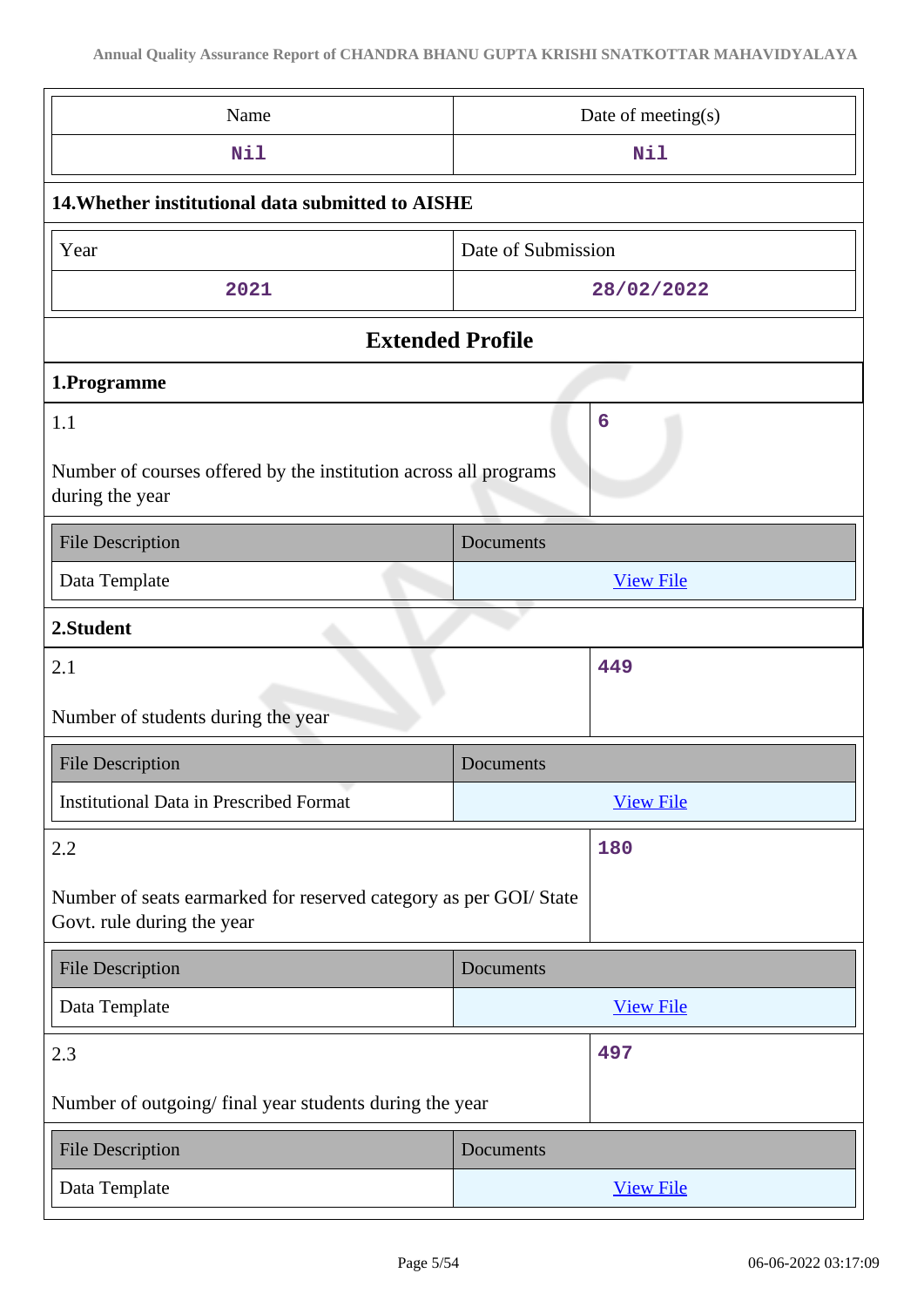| 3.Academic                                                                                                                                                                                                                   |           |                  |
|------------------------------------------------------------------------------------------------------------------------------------------------------------------------------------------------------------------------------|-----------|------------------|
| 3.1                                                                                                                                                                                                                          |           | 33               |
| Number of full time teachers during the year                                                                                                                                                                                 |           |                  |
| <b>File Description</b><br>Documents                                                                                                                                                                                         |           |                  |
| Data Template                                                                                                                                                                                                                |           | <b>View File</b> |
| 3.2                                                                                                                                                                                                                          |           | 35               |
| Number of sanctioned posts during the year                                                                                                                                                                                   |           |                  |
| <b>File Description</b>                                                                                                                                                                                                      | Documents |                  |
| Data Template                                                                                                                                                                                                                |           | <b>View File</b> |
| 4.Institution                                                                                                                                                                                                                |           |                  |
| 4.1                                                                                                                                                                                                                          |           | 23               |
| Total number of Classrooms and Seminar halls                                                                                                                                                                                 |           |                  |
| 4.2                                                                                                                                                                                                                          |           | 37190177         |
| Total expenditure excluding salary during the year (INR in lakhs)                                                                                                                                                            |           |                  |
| 4.3                                                                                                                                                                                                                          |           | 120              |
| Total number of computers on campus for academic purposes                                                                                                                                                                    |           |                  |
| Part B                                                                                                                                                                                                                       |           |                  |
| <b>CURRICULAR ASPECTS</b>                                                                                                                                                                                                    |           |                  |
| 1.1 - Curricular Planning and Implementation                                                                                                                                                                                 |           |                  |
| 1.1.1 - The Institution ensures effective curriculum delivery through a well planned and documented<br>process                                                                                                               |           |                  |
| Time table committee has prepared time table for on line and off<br>line mode. Due to covid pandemic on line classes have been conducted<br>using Zoom app. After opening of college off line classes havebeen<br>conducted. |           |                  |
| In BSc (Ag) I semester, Agriculture I and Agriculture II courses<br>have been taught as per guide line of ICAR. In Agriculture I<br>elementary Agronomy, Horticulture, Soil Science and Plant Pathology                      |           |                  |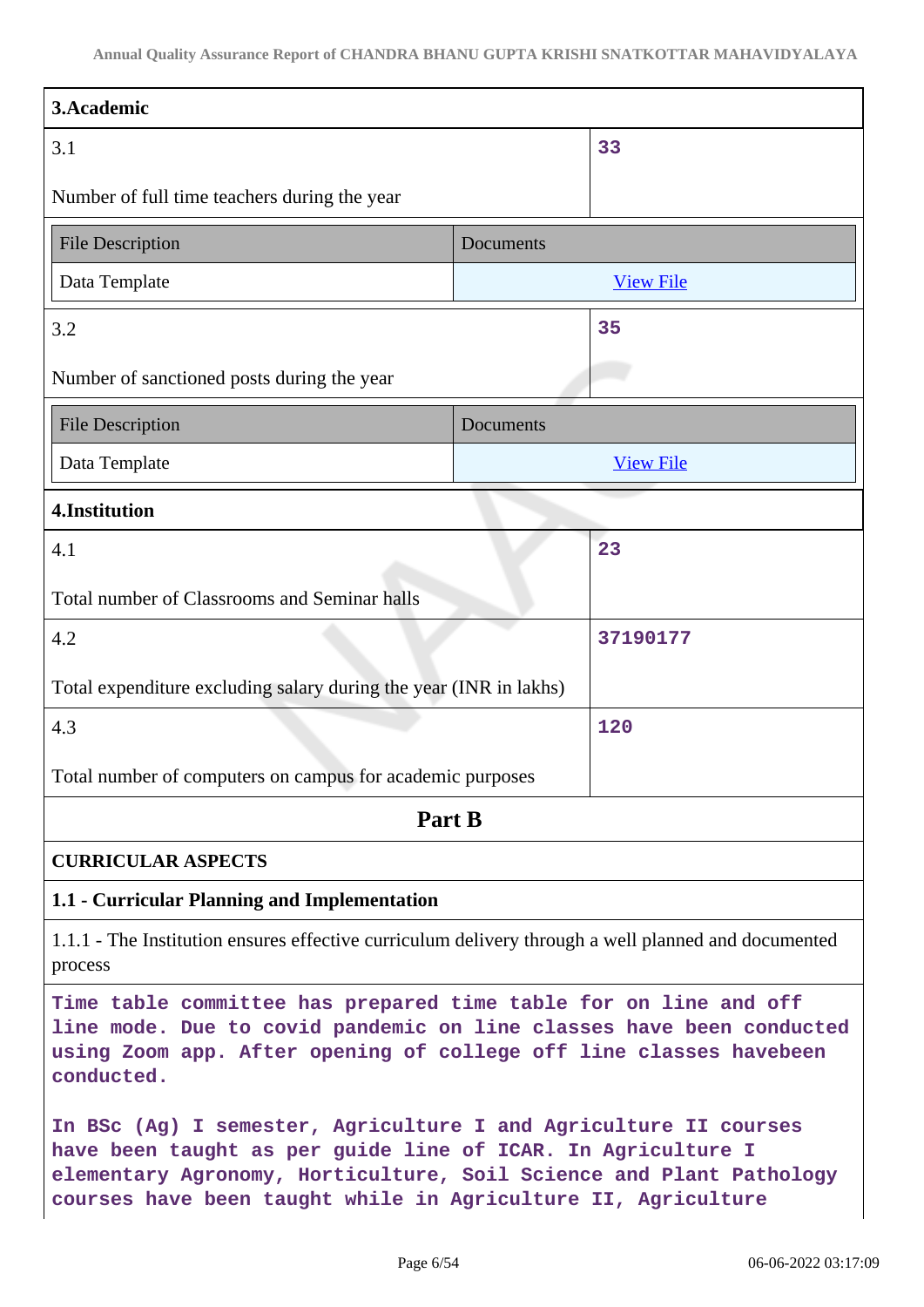**Economics, Agriculture Engineering and Dairy Science courses have been taught to students who did Intermediate (10+2) from science ( Math's & Biology ). Similarly Math's and Biology classes have been conducted for students who did intermediate (10+2) from Agriculture stream.**

| <b>File Description</b>                | <b>Documents</b> |
|----------------------------------------|------------------|
| Upload relevant supporting<br>document | View File        |
| Link for Additional information        | Nil              |

1.1.2 - The institution adheres to the academic calendar including for the conduct of Continuous Internal Evaluation (CIE)

**Before the commencement of each semester, University notifies an academic calender for all the programs, which contains the date of commencement, last working day of the semester and dates for semester and examinations.**

**CBG Ag PG College follows the calender issued by the University strictly and plans all its activities including the conduct of internal examinations. The academic calender help faculty members to plan their respective course delivery, research work, academic and co-curricular activities.**

**Internal assessment tests,assignments and seminars are part of the internal evaluation of students.The principal, through the academic committee meetings, frequently reviews the semester's progress and porvide suitable suggestions. In case of revision of academic calender by the university, college incorporates the necessary changes accordingly.**

| <b>File Description</b>                                                                                                                                                                    | Documents                                               |  |
|--------------------------------------------------------------------------------------------------------------------------------------------------------------------------------------------|---------------------------------------------------------|--|
| Upload relevant supporting<br>document                                                                                                                                                     | View File                                               |  |
| Link for Additional information                                                                                                                                                            | http://cbgagcollege.org/PDF/Academic%20calen<br>der.pdf |  |
| 1.1.3 - Teachers of the Institution participate in<br>following activities related to curriculum<br>development and assessment of the affiliating<br>University and/are represented on the | D. Any 1 of the above                                   |  |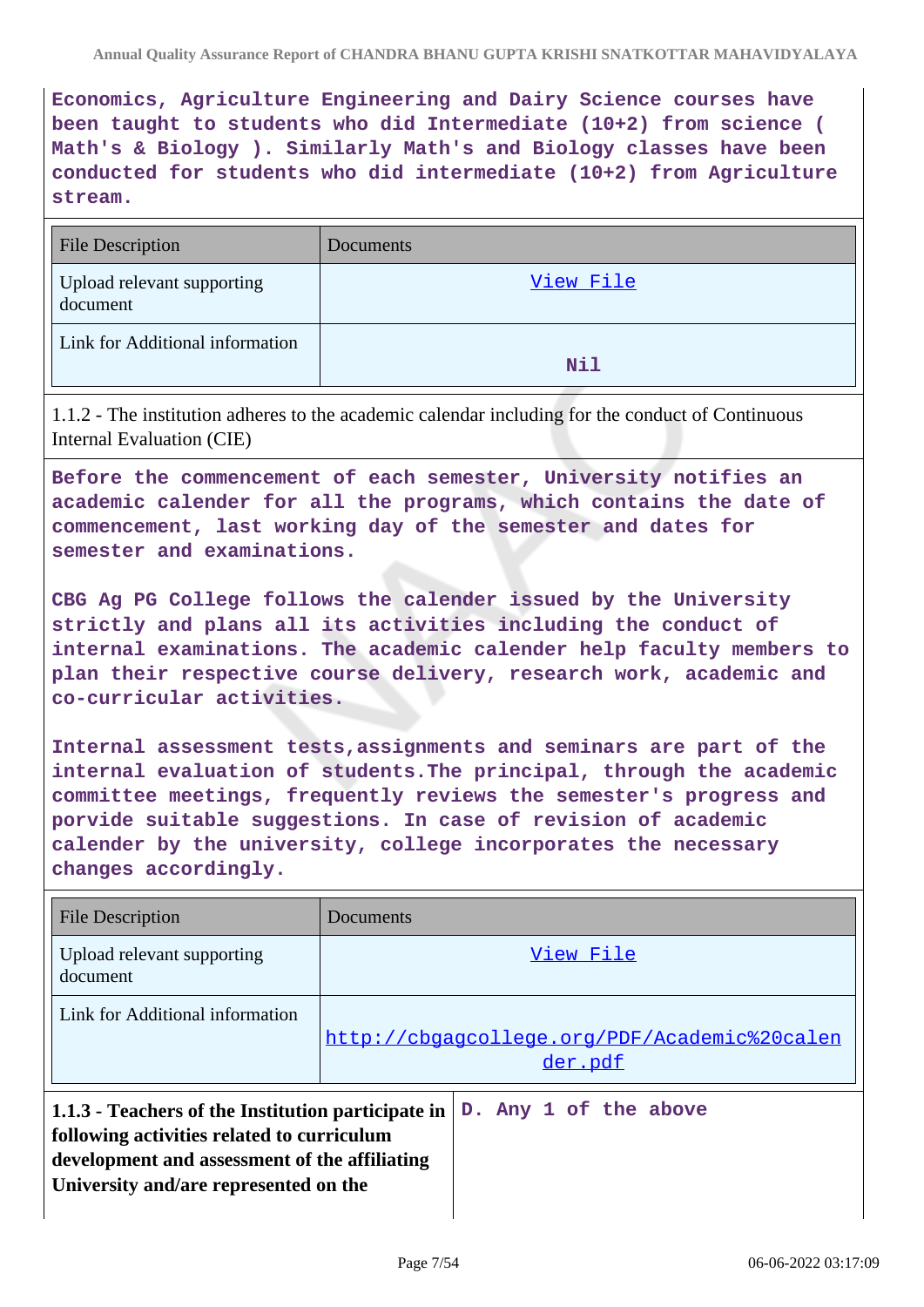**following academic bodies during the year. Academic council/BoS of Affiliating University Setting of question papers for UG/PG programs Design and Development of Curriculum for Add on/ certificate/ Diploma Courses Assessment /evaluation process of the affiliating University**

| <b>File Description</b>                                                                                         | Documents |
|-----------------------------------------------------------------------------------------------------------------|-----------|
| Details of participation of<br>teachers in various<br>bodies/activities provided as a<br>response to the metric | View File |
| Any additional information                                                                                      | View File |

## **1.2 - Academic Flexibility**

**1.2.1 - Number of Programmes in which Choice Based Credit System (CBCS)/ elective course system has been implemented**

## **1.2.1.1 - Number of Programmes in which CBCS/ Elective course system implemented**

**1**

| <b>File Description</b>                                    | <b>Documents</b> |
|------------------------------------------------------------|------------------|
| Any additional information                                 | No File Uploaded |
| Minutes of relevant Academic<br>Council/BOS meetings       | No File Uploaded |
| Institutional data in prescribed<br>format (Data Template) | View File        |

## **1.2.2 - Number of Add on /Certificate programs offered during the year**

**1.2.2.1 - How many Add on /Certificate programs are added during the year. Data requirement for year: (As per Data Template)**

**0**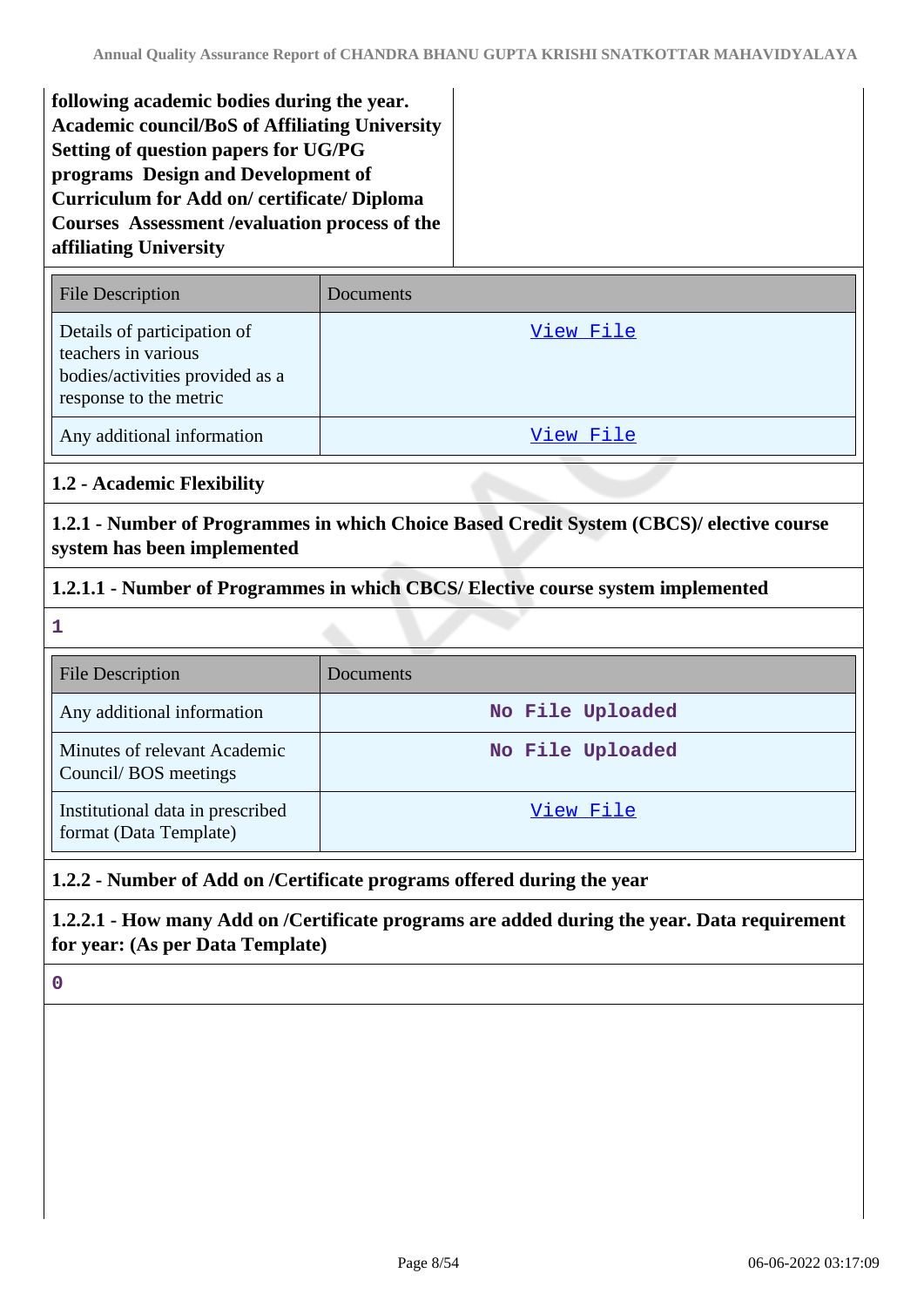| <b>File Description</b>                                                       | Documents        |
|-------------------------------------------------------------------------------|------------------|
| Any additional information                                                    | No File Uploaded |
| Brochure or any other document<br>relating to Add on /Certificate<br>programs | No File Uploaded |
| List of Add on /Certificate<br>programs (Data Template)                       | View File        |

## **1.2.3 - Number of students enrolled in Certificate/ Add-on programs as against the total number of students during the year**

| $\mathbf 0$                                                                               |                  |
|-------------------------------------------------------------------------------------------|------------------|
| <b>File Description</b>                                                                   | <b>Documents</b> |
| Any additional information                                                                | View File        |
| Details of the students enrolled in<br>Subjects related to<br>certificate/Add-on programs | No File Uploaded |

#### **1.3 - Curriculum Enrichment**

1.3.1 - Institution integrates crosscutting issues relevant to Professional Ethics, Gender, Human Values, Environment and Sustainability into the Curriculum

**College effectively integrates crosscutting issues relevant to gender, environment and sustainability, human values,professional ethics and leads to strong value based holistic development of students. Various activities are organized throughout the year as part of the curriculum that help in this endeavour.**

**Gender related courses are an integral component of various programes. Students are sensitized and encouraged to work towards gender equity from a cross cultural perspective.College organizes seminars, conferences, workshops and guest lectures activities like mission shakti that help in gender sensitization.**

| File Description                                                                                                                                                           | Documents        |
|----------------------------------------------------------------------------------------------------------------------------------------------------------------------------|------------------|
| Any additional information                                                                                                                                                 | View File        |
| Upload the list and description of<br>courses which address the<br>Professional Ethics, Gender,<br>Human Values, Environment and<br>Sustainability into the<br>Curriculum. | No File Uploaded |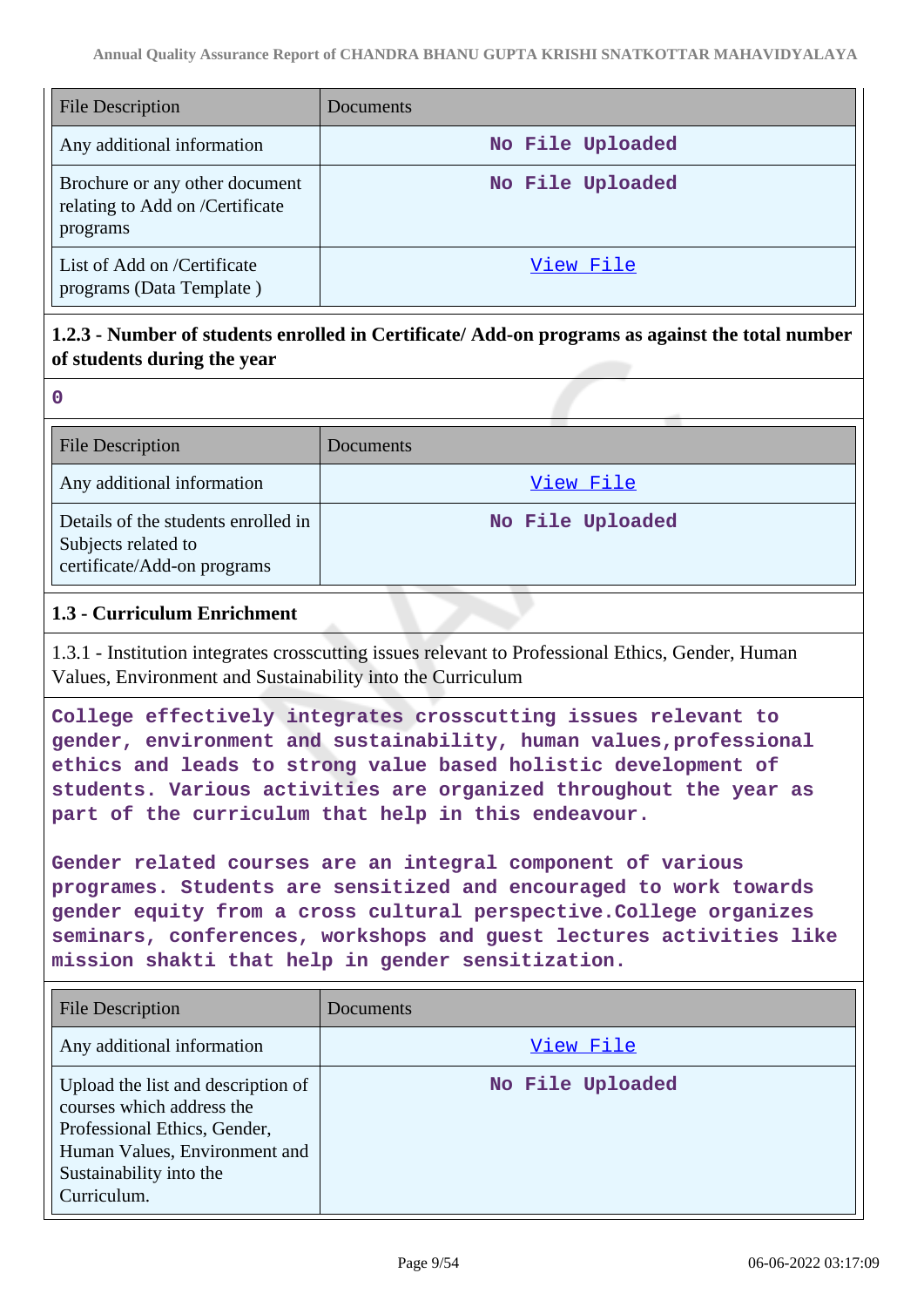## **1.3.2 - Number of courses that include experiential learning through project work/field work/internship during the year**

#### **2**

| <b>File Description</b>                                                                            | Documents        |
|----------------------------------------------------------------------------------------------------|------------------|
| Any additional information                                                                         | No File Uploaded |
| Programme / Curriculum/<br>Syllabus of the courses                                                 | No File Uploaded |
| Minutes of the Boards of Studies/<br>Academic Council meetings with<br>approvals for these courses | No File Uploaded |
| MoU's with relevant<br>organizations for these courses, if<br>any                                  | No File Uploaded |
| Institutional Data in Prescribed<br>Format                                                         | View File        |

## **1.3.3 - Number of students undertaking project work/field work/ internships**

**62**

| <b>File Description</b>                                                                                             | <b>Documents</b> |
|---------------------------------------------------------------------------------------------------------------------|------------------|
| Any additional information                                                                                          | No File Uploaded |
| List of programmes and number<br>of students undertaking project<br>work/field work//internships<br>(Data Template) | View File        |

## **1.4 - Feedback System**

| 1.4.1 - Institution obtains feedback on the<br>syllabus and its transaction at the institution |  |  | A. All of the above |
|------------------------------------------------------------------------------------------------|--|--|---------------------|
| from the following stakeholders Students<br><b>Teachers Employers Alumni</b>                   |  |  |                     |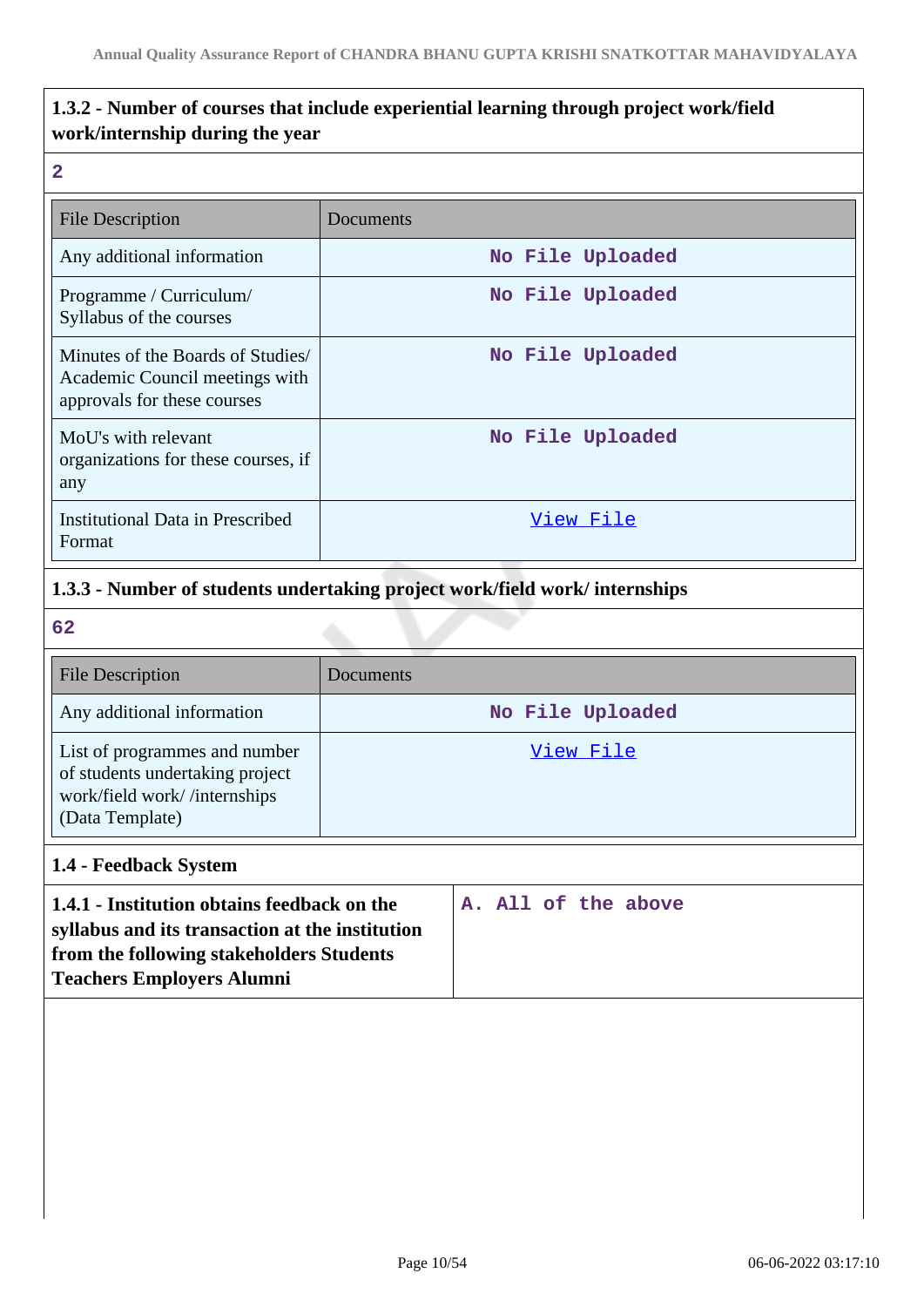| <b>File Description</b>                                                                                                                                                                                   | Documents                                                                                 |  |  |
|-----------------------------------------------------------------------------------------------------------------------------------------------------------------------------------------------------------|-------------------------------------------------------------------------------------------|--|--|
| URL for stakeholder feedback<br>report                                                                                                                                                                    | Nil                                                                                       |  |  |
| Action taken report of the<br>Institution on feedback report as<br>stated in the minutes of the<br>Governing Council, Syndicate,<br><b>Board of Management</b>                                            | No File Uploaded                                                                          |  |  |
| Any additional information                                                                                                                                                                                | View File                                                                                 |  |  |
| 1.4.2 - Feedback process of the Institution may<br>be classified as follows                                                                                                                               | D. Feedback collected                                                                     |  |  |
| <b>File Description</b>                                                                                                                                                                                   | Documents                                                                                 |  |  |
| Upload any additional<br>information                                                                                                                                                                      | View File                                                                                 |  |  |
| URL for feedback report                                                                                                                                                                                   | <b>Nil</b>                                                                                |  |  |
| <b>TEACHING-LEARNING AND EVALUATION</b>                                                                                                                                                                   |                                                                                           |  |  |
| 2.1 - Student Enrollment and Profile                                                                                                                                                                      |                                                                                           |  |  |
|                                                                                                                                                                                                           | 2.1.1 - Enrolment Number Number of students admitted during the year                      |  |  |
| 2.1.1.1 - Number of students admitted during the year                                                                                                                                                     |                                                                                           |  |  |
| 449                                                                                                                                                                                                       |                                                                                           |  |  |
| <b>File Description</b>                                                                                                                                                                                   | Documents                                                                                 |  |  |
| Any additional information                                                                                                                                                                                | No File Uploaded                                                                          |  |  |
| Institutional data in prescribed<br>format                                                                                                                                                                | <u>View File</u>                                                                          |  |  |
| 2.1.2 - Number of seats filled against seats reserved for various categories (SC, ST, OBC,<br>Divyangjan, etc. as per applicable reservation policy during the year (exclusive of<br>supernumerary seats) |                                                                                           |  |  |
|                                                                                                                                                                                                           | 2.1.2.1 - Number of actual students admitted from the reserved categories during the year |  |  |

**248**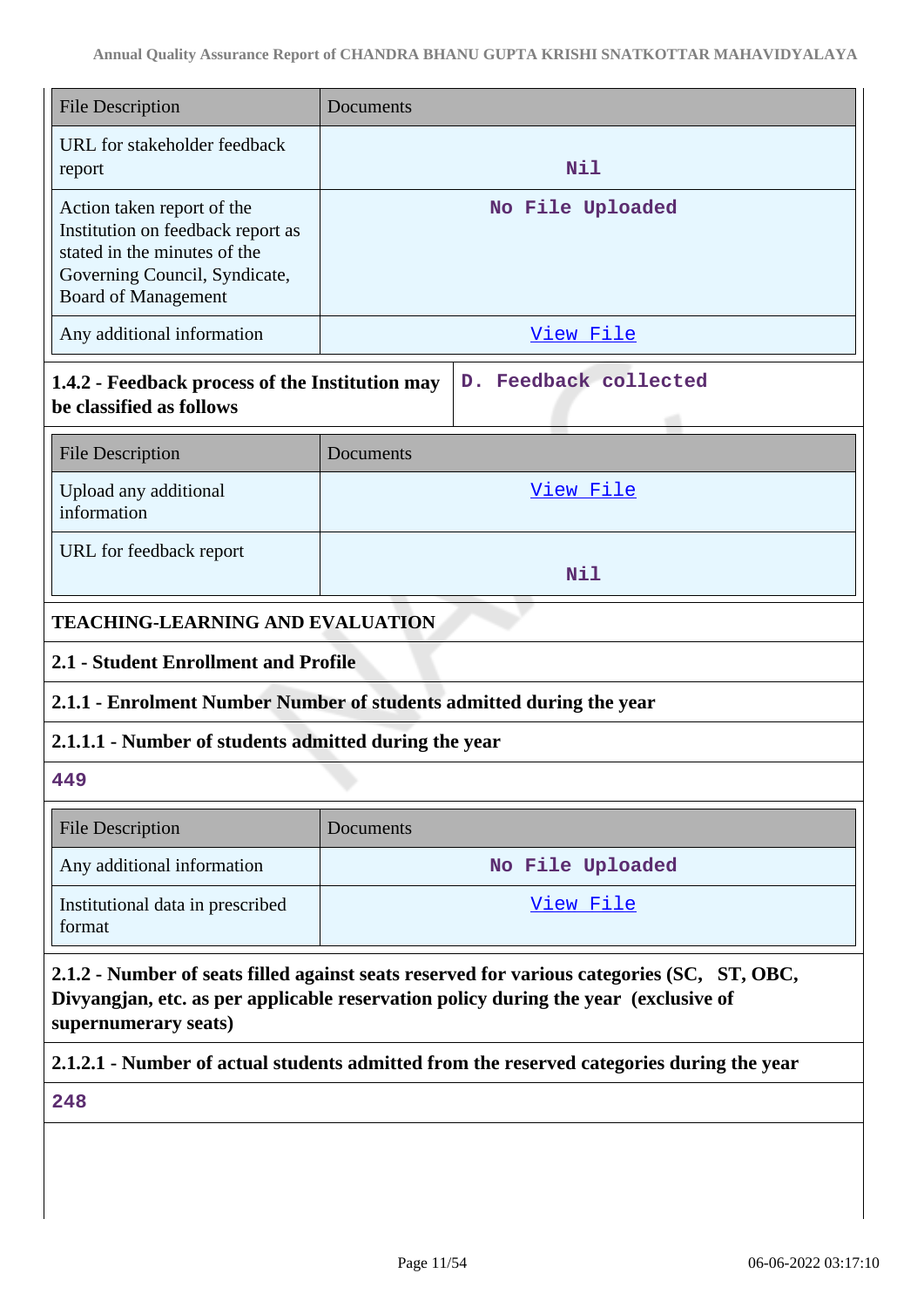| <b>File Description</b>                                          | <b>Documents</b> |
|------------------------------------------------------------------|------------------|
| Any additional information                                       | No File Uploaded |
| Number of seats filled against<br>seats reserved (Data Template) | View File        |

#### **2.2 - Catering to Student Diversity**

2.2.1 - The institution assesses the learning levels of the students and organizes special Programmes for advanced learners and slow learners

**Administration of our college is very helpful. The college administration has appointed Administrative officer, Coordinating officer, Academic advisor/mentor for U.G and P.G. students. Every mentor has a batch of 25 student who meant them and advise them for their career. Students are always free to meet their teachers for any of their academic query. Remedial coaching of different subject is available in our college for the purpose of different competitive examinations by well qualified teachers. This remedial coaching is free of cost .College teachers always help the students for their problems through offline or online mode both. At the time of corona,online classes were conducted through Zoom App and Google Meet App. Online examination was also conducted through Google form method.**

| <b>File Description</b>                  | Documents   |
|------------------------------------------|-------------|
| Paste link for additional<br>information | <b>NONE</b> |
| Upload any additional<br>information     | View File   |

#### **2.2.2 - Student- Full time teacher ratio (Data for the latest completed academic year)**

| Number of Students | <b>Number of Teachers</b> |
|--------------------|---------------------------|
| 450                |                           |

| File Description           | <b>Documents</b> |
|----------------------------|------------------|
| Any additional information | View File        |

#### **2.3 - Teaching- Learning Process**

2.3.1 - Student centric methods, such as experiential learning, participative learning and problem solving methodologies are used for enhancing learning experiences

**In our college, we are using advance techniques for the students**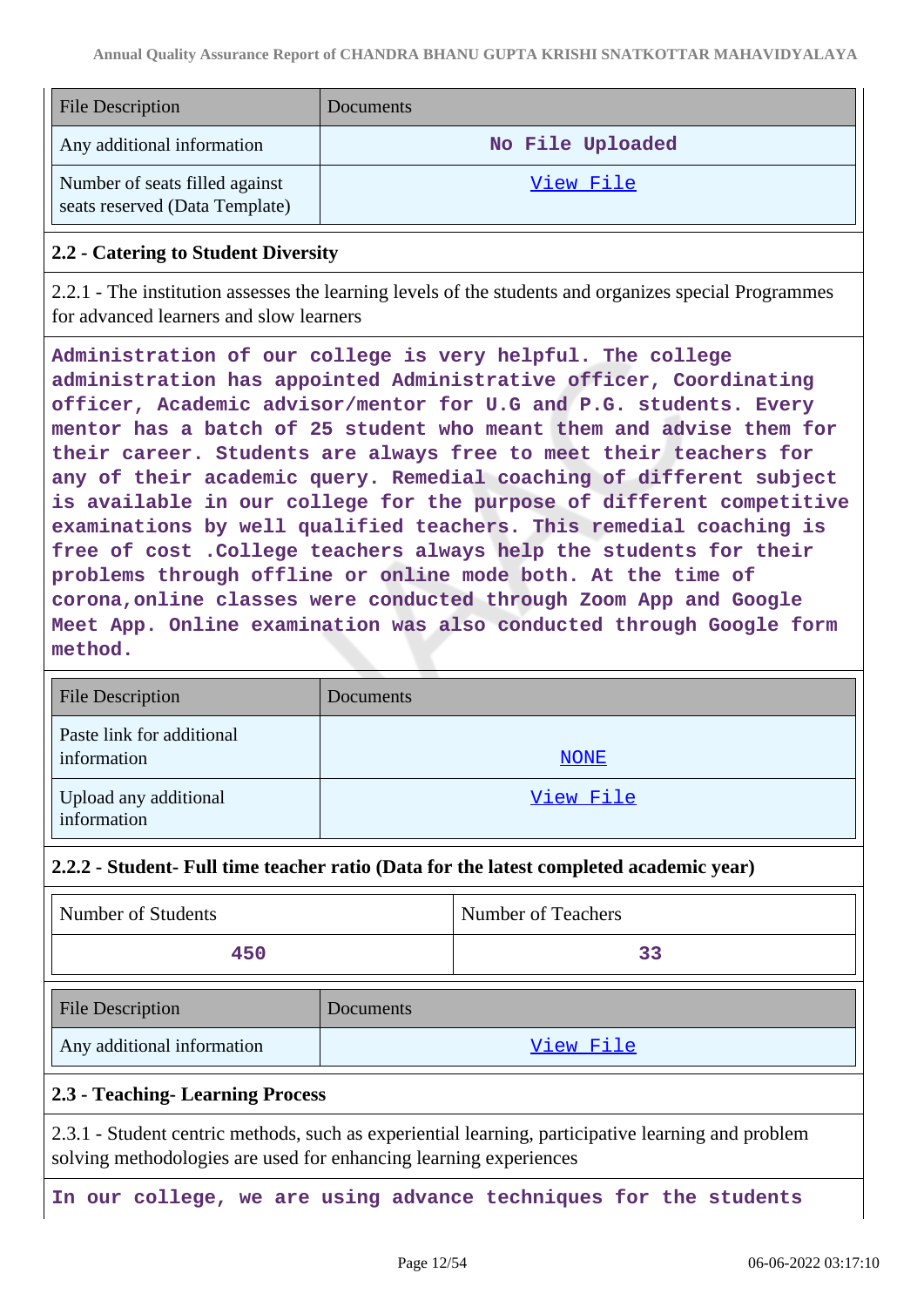**during the teaching learning programme. Different type of audiovisual aids are being used during the session for teaching as for example - Power Pointmethod, experimental method, problem solving method are used for enhancing the teaching learning programme.**

| <b>File Description</b>              | Documents        |
|--------------------------------------|------------------|
| Upload any additional<br>information | No File Uploaded |
| Link for additional information      | not applicable   |

2.3.2 - Teachers use ICT enabled tools for effective teaching-learning process. Write description in maximum of 200 words

**Although various audio-visual and digital devices have been common in use but during Corona pandamic lockdown the online classes as well as interaction and examinatins were conducted as per the guidelines of the authorities.**

**In our college following ICT enabled tools are used for effective teaching learning process such asDesktop Computer, projector, digital camera, printer, tablet, photocopier, pendrive, Ipads, scanners, microphones, interactive white board, DVDs, CDs, flash discs, digital writing padetc.**

**Depending upon the subject curriculum the specific digital devices were used as for example digital writing padusing for maths problems, power point presentations, e-contentsof different subjects/papers for students, online exam demonstration and practicing, whatsapp chatting & tele-conferrencing for group discussion with studentsand webinars.**

**Once the college was reopen after corona lockdown the teachers conducted both normal syllabus covering in offline classes as well as remedial classes for the syllabus covered during online teaching.**

| <b>File Description</b>                                                                                    | <b>Documents</b> |
|------------------------------------------------------------------------------------------------------------|------------------|
| Upload any additional<br>information                                                                       | View File        |
| Provide link for webpage<br>describing the ICT enabled tools<br>for effective teaching-learning<br>process | No File Uploaded |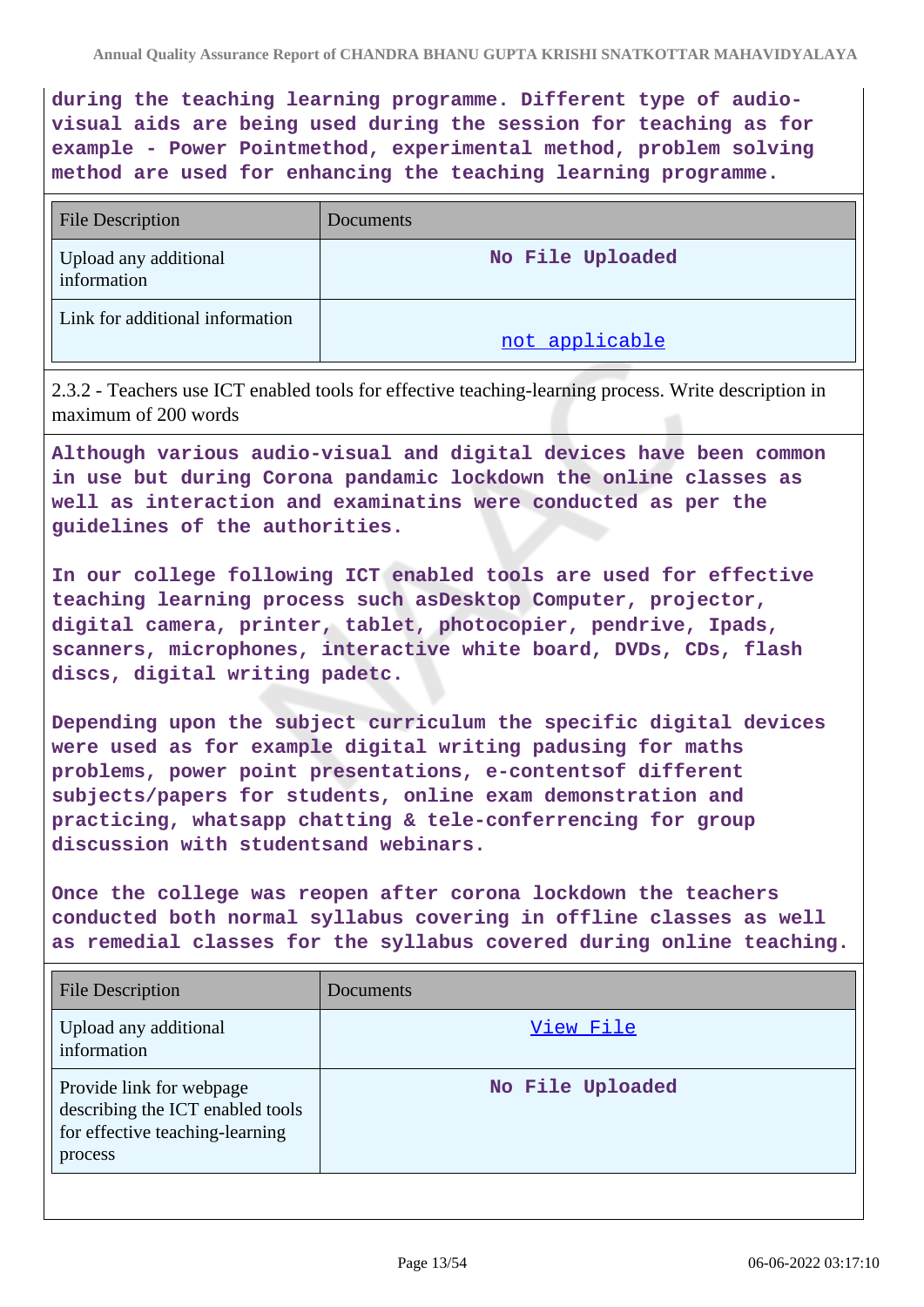## **2.3.3 - Ratio of mentor to students for academic and other related issues (Data for the latest completed academic year )**

#### **2.3.3.1 - Number of mentors**

#### **31**

| <b>File Description</b>                                                  | Documents |
|--------------------------------------------------------------------------|-----------|
| Upload, number of students<br>enrolled and full time teachers on<br>roll | View File |
| Circulars pertaining to assigning<br>mentors to mentees                  | View File |
| Mentor/mentee ratio                                                      | View File |

# **2.4 - Teacher Profile and Quality**

#### **2.4.1 - Number of full time teachers against sanctioned posts during the year**

#### **34**

| <b>File Description</b>                                             | Documents        |
|---------------------------------------------------------------------|------------------|
| Full time teachers and sanctioned<br>posts for year (Data Template) | View File        |
| Any additional information                                          | No File Uploaded |
| List of the faculty members<br>authenticated by the Head of HEI     | No File Uploaded |

**2.4.2 - Number of full time teachers with Ph. D. / D.M. / M.Ch. /D.N.B Superspeciality / D.Sc. / D.Litt. during the year (consider only highest degree for count)**

## **2.4.2.1 - Number of full time teachers with Ph. D. / D.M. / M.Ch. /D.N.C Superspeciality / D.Sc. / D.Litt. during the year**

| File Description                                                                                                                                                                      | Documents        |
|---------------------------------------------------------------------------------------------------------------------------------------------------------------------------------------|------------------|
| Any additional information                                                                                                                                                            | No File Uploaded |
| List of number of full time<br>teachers with Ph. D. $/$ D.M. $/$<br>M.Ch./ D.N.B Super specialty /<br>D.Sc. / D.Litt. and number of full<br>time teachers for year (Data<br>Template) | View File        |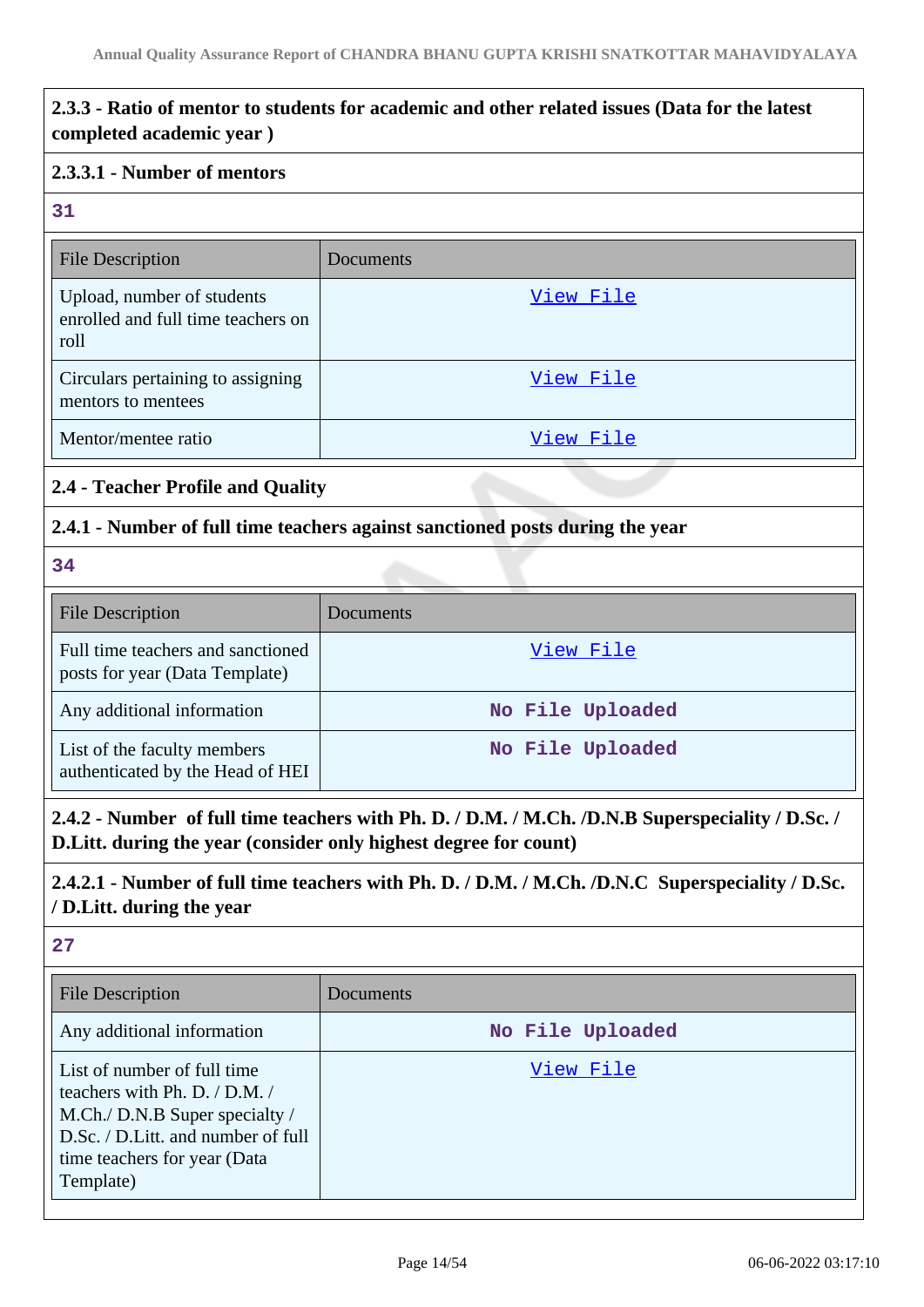## **2.4.3 - Number of years of teaching experience of full time teachers in the same institution (Data for the latest completed academic year)**

#### **2.4.3.1 - Total experience of full-time teachers**

#### **25**

| <b>File Description</b>                                                                                 | Documents        |
|---------------------------------------------------------------------------------------------------------|------------------|
| Any additional information                                                                              | No File Uploaded |
| List of Teachers including their<br>PAN, designation, dept. and<br>experience details(Data<br>Template) | View File        |

#### **2.5 - Evaluation Process and Reforms**

2.5.1 - Mechanism of internal assessment is transparent and robust in terms of frequency and mode. Write description within 200 words.

**As per University rules the external/internal examination mechanism is followod in the college. The U.G. students in each semester, have to appear in the examination (written as well as project preparation and presentation) as for example in U.G. science out of 100 in each subject 20 marks are alloted for internal assesment, which are distrbuted as follows -**

**5 marks – alloted for attendance**

**5 marks –presentation**

**10 marks –project work**

**The mechanism is entirely transparent and evidence based. Like wise in U.G., P.G. Agriculture the midterms exam is through internal arrangement and carries 20 marks out of hundred based on syllabus taught by that time. The questions are framed by related teachers and evaluation is strictly very fair and transparent. It helps the students to prepareaccordingly for final examination.**

| <b>File Description</b>         | Documents        |
|---------------------------------|------------------|
| Any additional information      | No File Uploaded |
| Link for additional information | <b>Nil</b>       |

2.5.2 - Mechanism to deal with internal examination related grievances is transparent, time- bound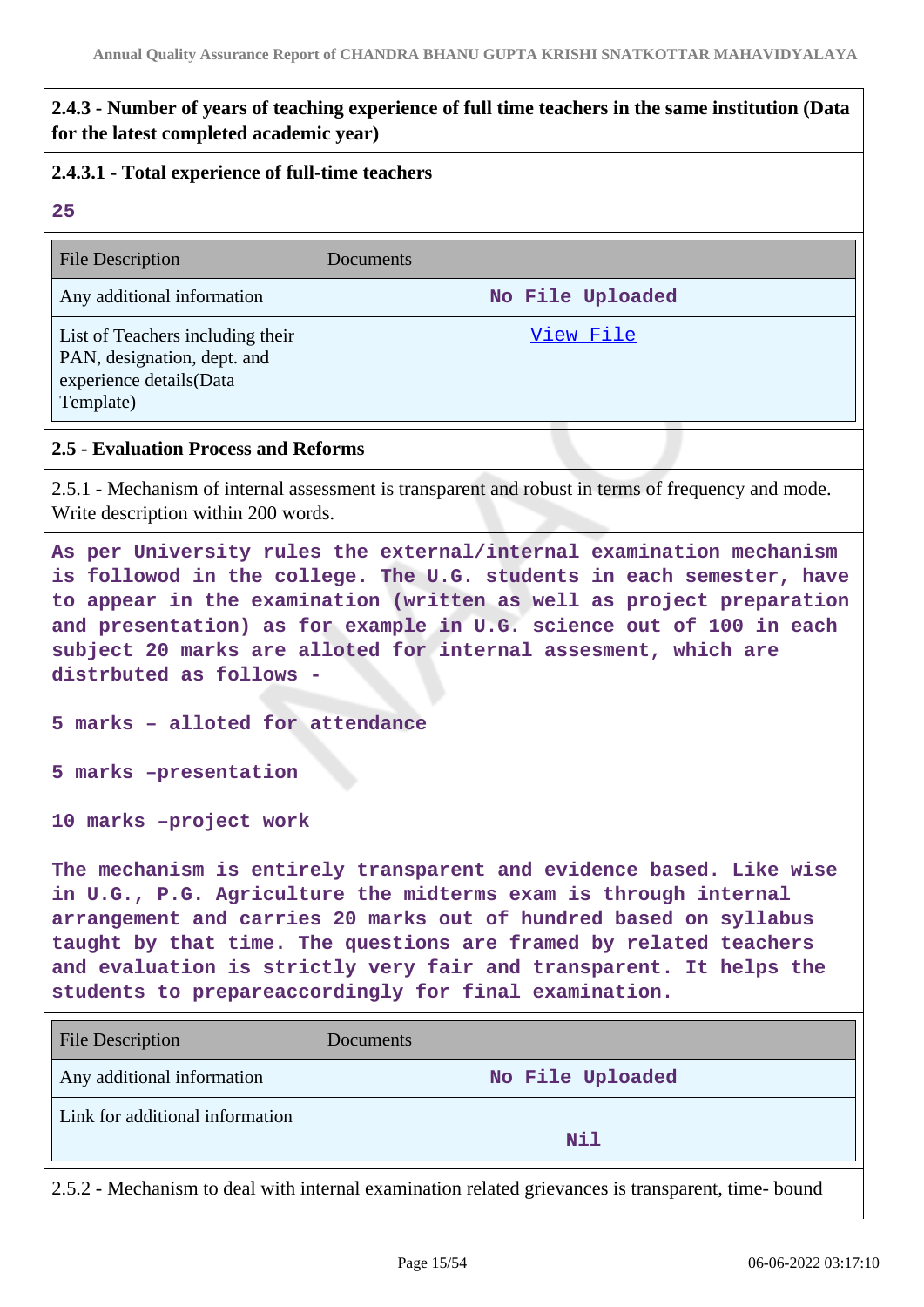**Annual Quality Assurance Report of CHANDRA BHANU GUPTA KRISHI SNATKOTTAR MAHAVIDYALAYA**

#### and efficient

**Full prooftransparent system of internal assesment has been developed by the collegeaccording to the University instructions. It includes the attendance, project preparation, presentation and theoretical/objective type questions. The evaluation system by the teachers is very fair and transparent, even if there is any complaint, it goes to the examination cell. The evidence like answer book or a project may be shown to the students for their satisfaction. Although no such complaints were observed during the time .**

| <b>File Description</b>         | Documents |
|---------------------------------|-----------|
| Any additional information      | View File |
| Link for additional information | Nil       |

#### **2.6 - Student Performance and Learning Outcomes**

2.6.1 - Programme and course outcomes for all Programmes offered by the institution are stated and displayed on website and communicated to teachers and students.

**Two different U.G. programmes are being offered –**

**1. B.Sc. AG (HONOURS ) which is eight six monthly semester programme. In the last semester it has RAWE which provide the opportunity to the students to interactwith the farmersin the rural area and collecting data under the supervision of the mentor (college teacher). The students also submit the detailedreport for evaluation and viva -voce examination by the examiners.**

**2. B.Sc. (Science) - is available with Z.B.C or P.C.M. combination which is six monthly six semester programme. Students are prepared in science subjects for the opportunities as teachers/ variousresearch areas and competitive exams.**

**College also offered P.G. Programmes in M.Sc (Ag) in four subjects -M.Sc.Ag. (agronomy), M.Sc. Ag. (Horticulture), M.Sc.Ag. (Soil science & Agril Chemistry), M.Sc Ag.(Agril. Extension). Each subject has six monthly four semester programme. Every student is allotted a research experiment under subject related teacher to conduct it at college farm. They collect the literature make experimental plans under the supervision of teacher, conduct the experimental trial and finally submit thesis for the evaluation and viva voce examination in last semester.**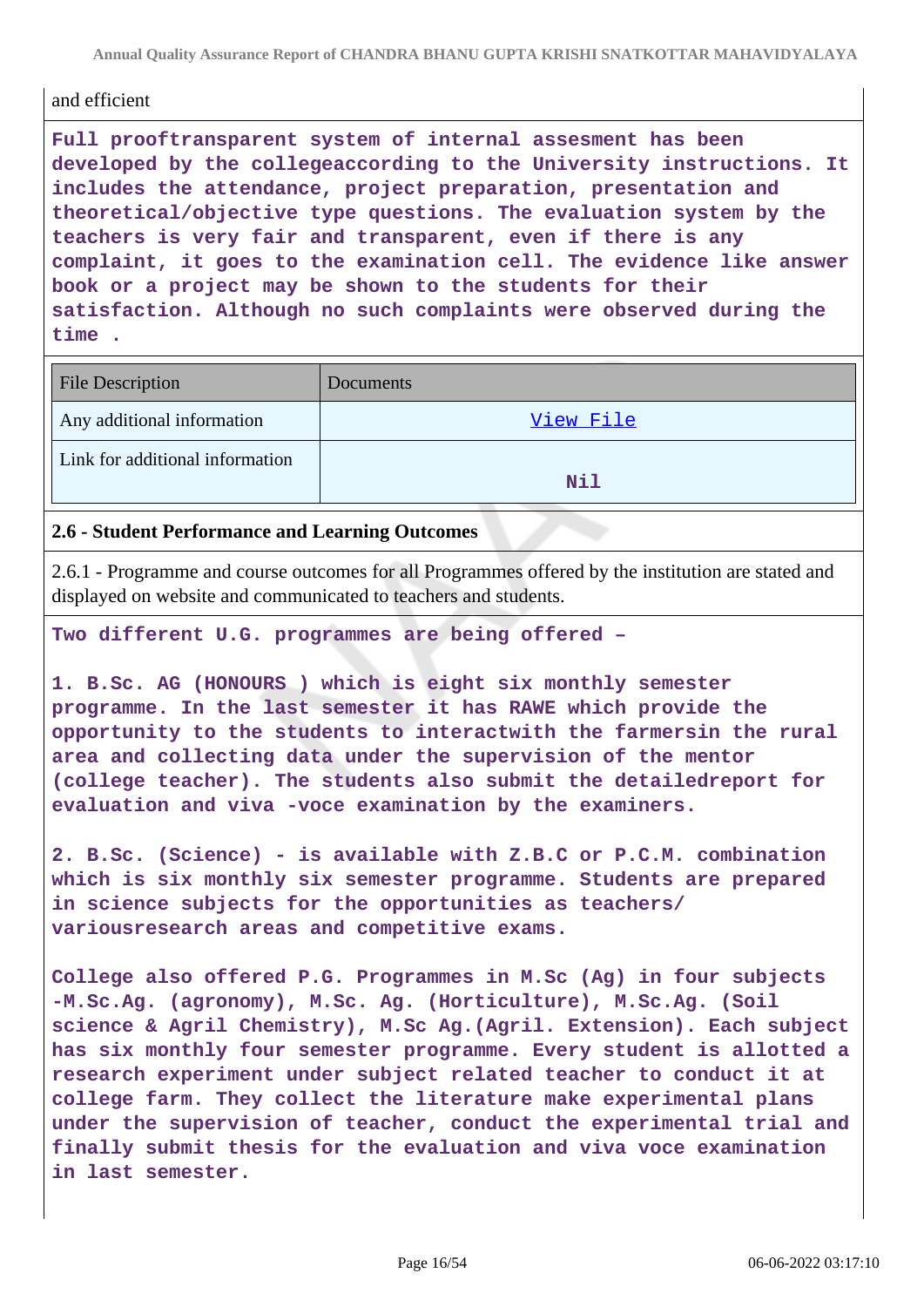**During U.G. and P.G. courses time to time study materials are uploaded on the college website for student use. Various curricular activities are held in the college for the personality development of the student as for example N.S.S. camp, annual sports, yoga classes, Gym practice, cultural programme (Debates,essay writing,quiz etc.)**

| <b>File Description</b>                                           | Documents |
|-------------------------------------------------------------------|-----------|
| Upload any additional<br>information                              | View File |
| Paste link for Additional<br>information                          | Nil       |
| <b>Upload COs for all Programmes</b><br>(exemplars from Glossary) | View File |

2.6.2 - Attainment of Programme outcomes and course outcomes are evaluated by the institution.

**Presently U.G. and P.G. in agriculture and U.G. in science programme are in operation in college. The main advantage for the U.G passout is their eligibility and enhanced efficiency in various state /central departments .As the college trained them for competitive courses (General English, General knowledge and computer skill). It has also been noticed that itself in U.P.state government – Agriculture/horticulture as pretty good number of students are selected.**

**The U.G. passout also take opportunity to joindifferent M.Sc. Ag. Course in different subjects which areavailable in the college, the P.G. passout are eligible for Ph.D. programme in different University. Others qualifying NET for Assistant professorship.**

| <b>File Description</b>                  | Documents |
|------------------------------------------|-----------|
| Upload any additional<br>information     | View File |
| Paste link for Additional<br>information | Nil       |

#### **2.6.3 - Pass percentage of Students during the year**

**2.6.3.1 - Total number of final year students who passed the university examination during the year**

**449**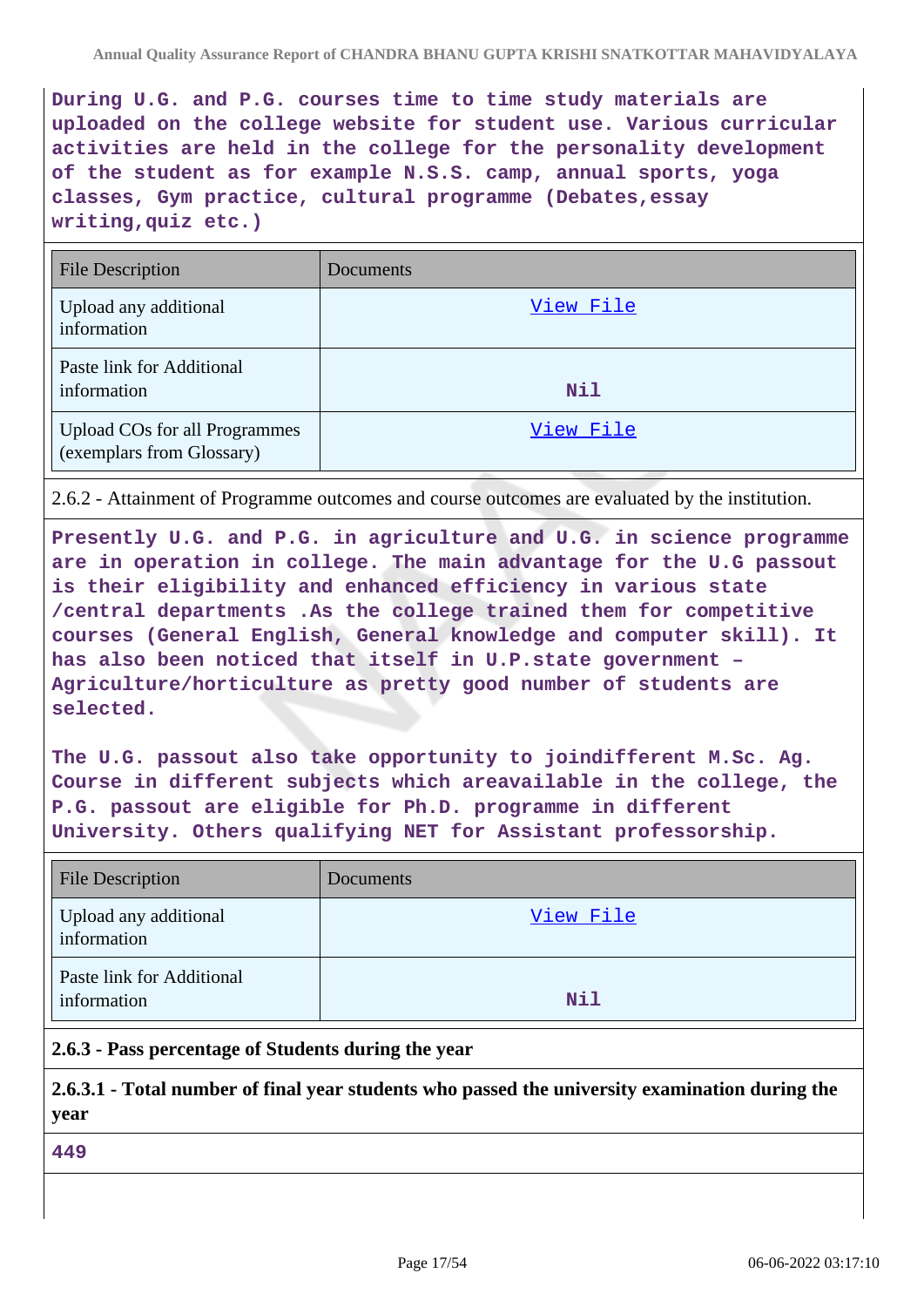| <b>File Description</b>                                                                                                     | Documents |
|-----------------------------------------------------------------------------------------------------------------------------|-----------|
| Upload list of Programmes and<br>number of students passed and<br>appeared in the final year<br>examination (Data Template) | View File |
| Upload any additional<br>information                                                                                        | View File |
| Paste link for the annual report                                                                                            | Nil       |

#### **2.7 - Student Satisfaction Survey**

**2.7.1 - Student Satisfaction Survey (SSS) on overall institutional performance (Institution may design its own questionnaire) (results and details need to be provided as a weblink)**

<Nil>

**RESEARCH, INNOVATIONS AND EXTENSION**

**3.1 - Resource Mobilization for Research**

**3.1.1 - Grants received from Government and non-governmental agencies for research projects / endowments in the institution during the year (INR in Lakhs)**

## **3.1.1.1 - Total Grants from Government and non-governmental agencies for research projects / endowments in the institution during the year (INR in Lakhs)**

**0**

| <b>File Description</b>                                                              | Documents |
|--------------------------------------------------------------------------------------|-----------|
| Any additional information                                                           | View File |
| e-copies of the grant award<br>letters for sponsored research<br>projects/endowments | View File |
| List of endowments / projects<br>with details of grants(Data<br>Template)            | View File |

## **3.1.2 - Number of teachers recognized as research guides (latest completed academic year)**

**3.1.2.1 - Number of teachers recognized as research guides**

**0**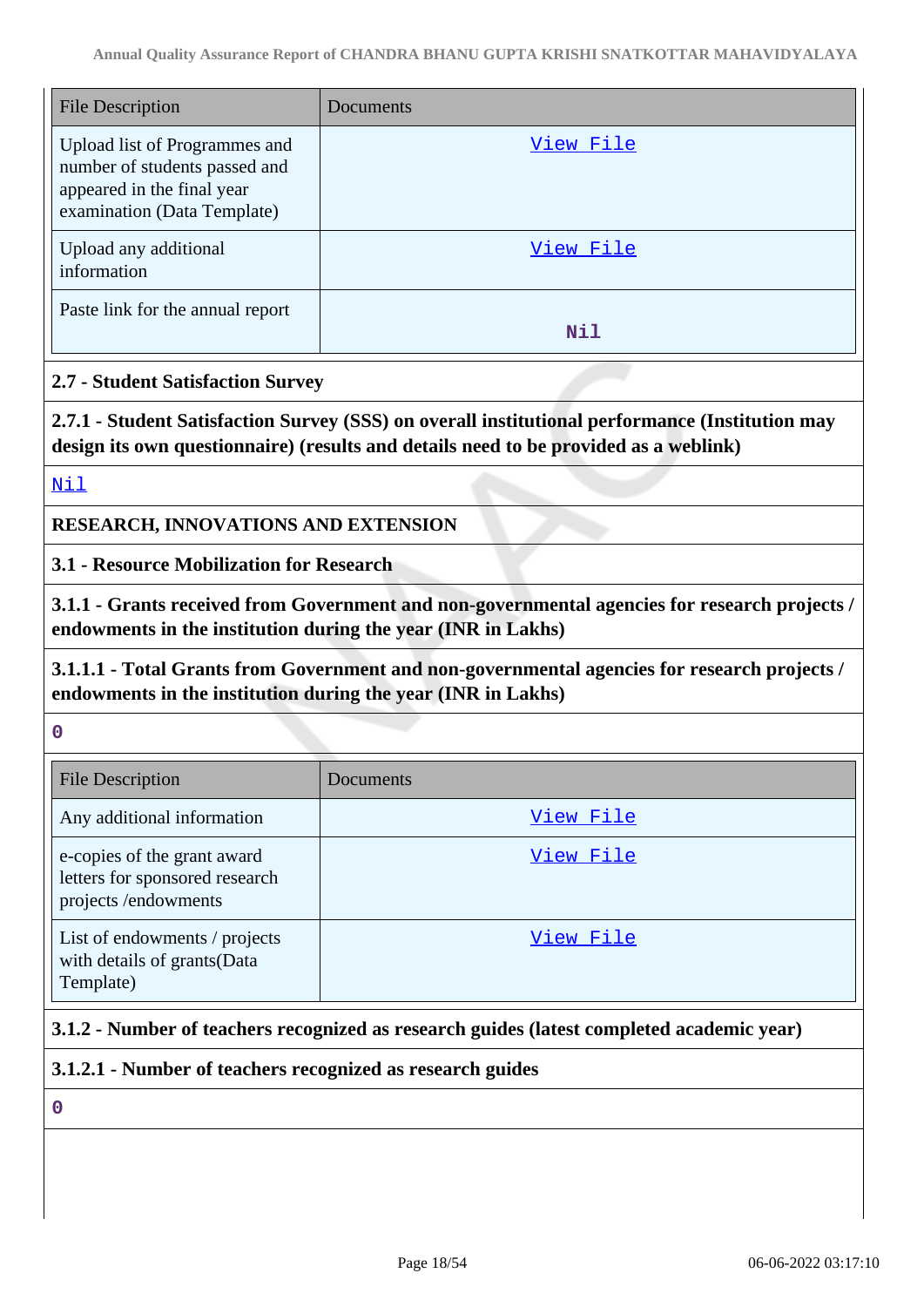| <b>File Description</b>                    | Documents        |
|--------------------------------------------|------------------|
| Any additional information                 | <u>View File</u> |
| Institutional data in prescribed<br>format | View File        |

## **3.1.3 - Number of departments having Research projects funded by government and non government agencies during the year**

## **3.1.3.1 - Number of departments having Research projects funded by government and nongovernment agencies during the year**

| ı<br>۰.<br>۰. |  |
|---------------|--|

| <b>File Description</b>                                          | Documents        |
|------------------------------------------------------------------|------------------|
| List of research projects and<br>funding details (Data Template) | View File        |
| Any additional information                                       | No File Uploaded |
| Supporting document from<br><b>Funding Agency</b>                | No File Uploaded |
| Paste link to funding agency<br>website                          | Nil              |

## **3.2 - Innovation Ecosystem**

3.2.1 - Institution has created an ecosystem for innovations and has initiatives for creation and transfer of knowledge

**The college has adopted practical approach to keep the students at par with the latest in their respective fields of study. For transfer of knowledge in COVID pandemic, the virtual programs were conducted during the period.**

- **One of the seminar halls is equipped with LCD projectorto facilitate the students and teachers for presentation of lecture, credit-seminar including innovative idea.**
- **During RAWE programme the UG students goin the villages ingroups for about two months to identify the problem of farmers and resolve their problem by developing innovative techniques through case studies.Students are also taken to crop fields of the college Farm for in depth study of cropproduction system.**
- **College has developed a kind of system in which it organizes Kisan Goshthi, and Kisan Mela every year to transfer the Agricultural technology/ innovative ideas among the farmers.**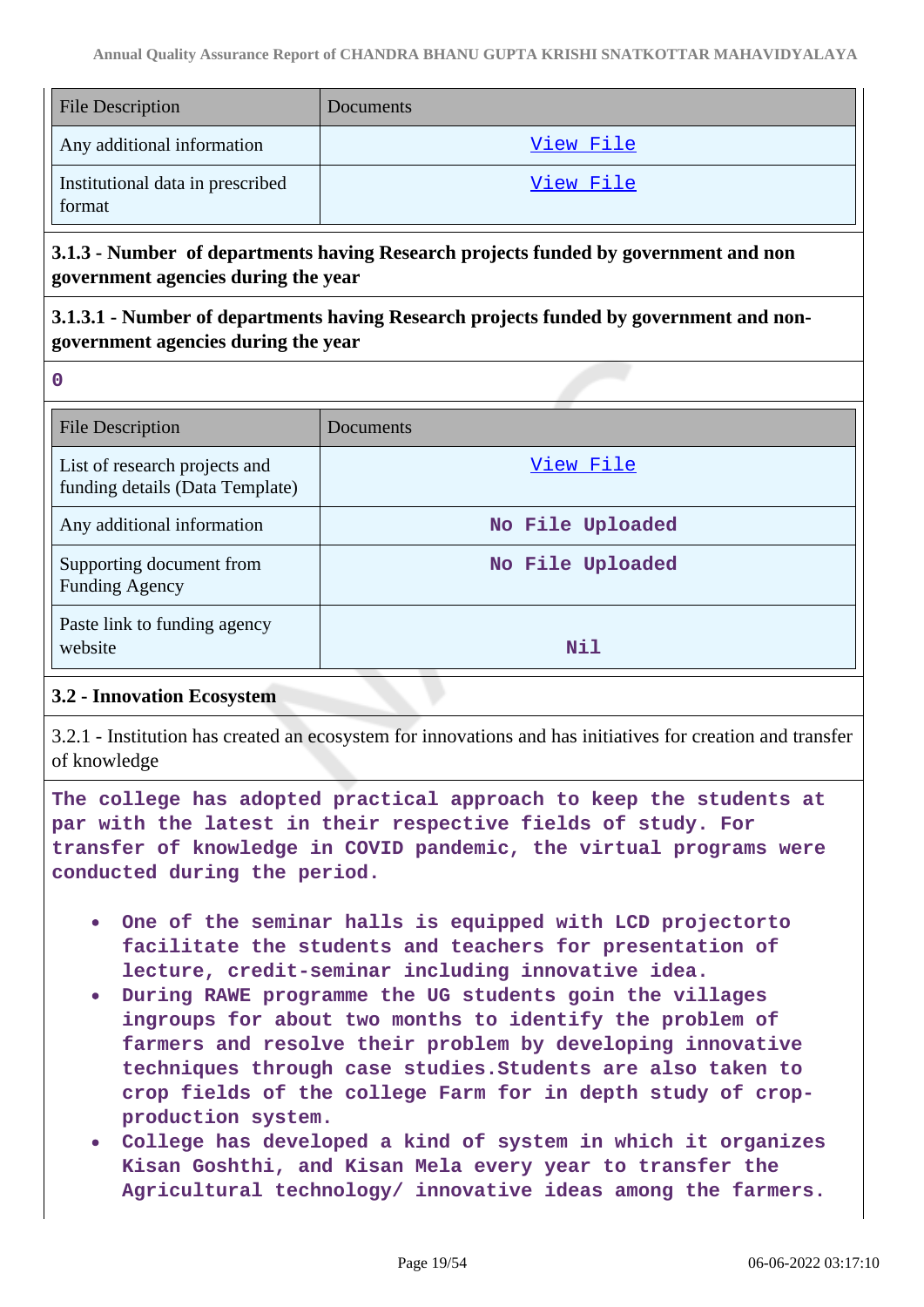- **Some village women are also trained every year by providing platform of training on various skilled development programs like Fruit Preservation, Pickle making, Bee-keeping, Mushroom Culture, Goat rearing, Vermiculture etc. for improving their livelihoods.**
- **The students are taken to education tours to visit industries and various ICAR and CSIR institutes and SAU's to have insight of the working system of these institutions.**

| File Description                         | Documents        |
|------------------------------------------|------------------|
| Upload any additional<br>information     | No File Uploaded |
| Paste link for additional<br>information | Nil              |

**3.2.2 - Number of workshops/seminars conducted on Research Methodology, Intellectual Property Rights (IPR) and entrepreneurship during the year**

**3.2.2.1 - Total number of workshops/seminars conducted on Research Methodology, Intellectual Property Rights (IPR) and entrepreneurship year wise during the year**

**06**

| <b>File Description</b>                                              | Documents        |
|----------------------------------------------------------------------|------------------|
| Report of the event                                                  | View File        |
| Any additional information                                           | No File Uploaded |
| List of workshops/seminars<br>during last 5 years (Data<br>Template) | View File        |

## **3.3 - Research Publications and Awards**

**3.3.1 - Number of Ph.Ds registered per eligible teacher during the year**

#### **3.3.1.1 - How many Ph.Ds registered per eligible teacher within the year**

**0**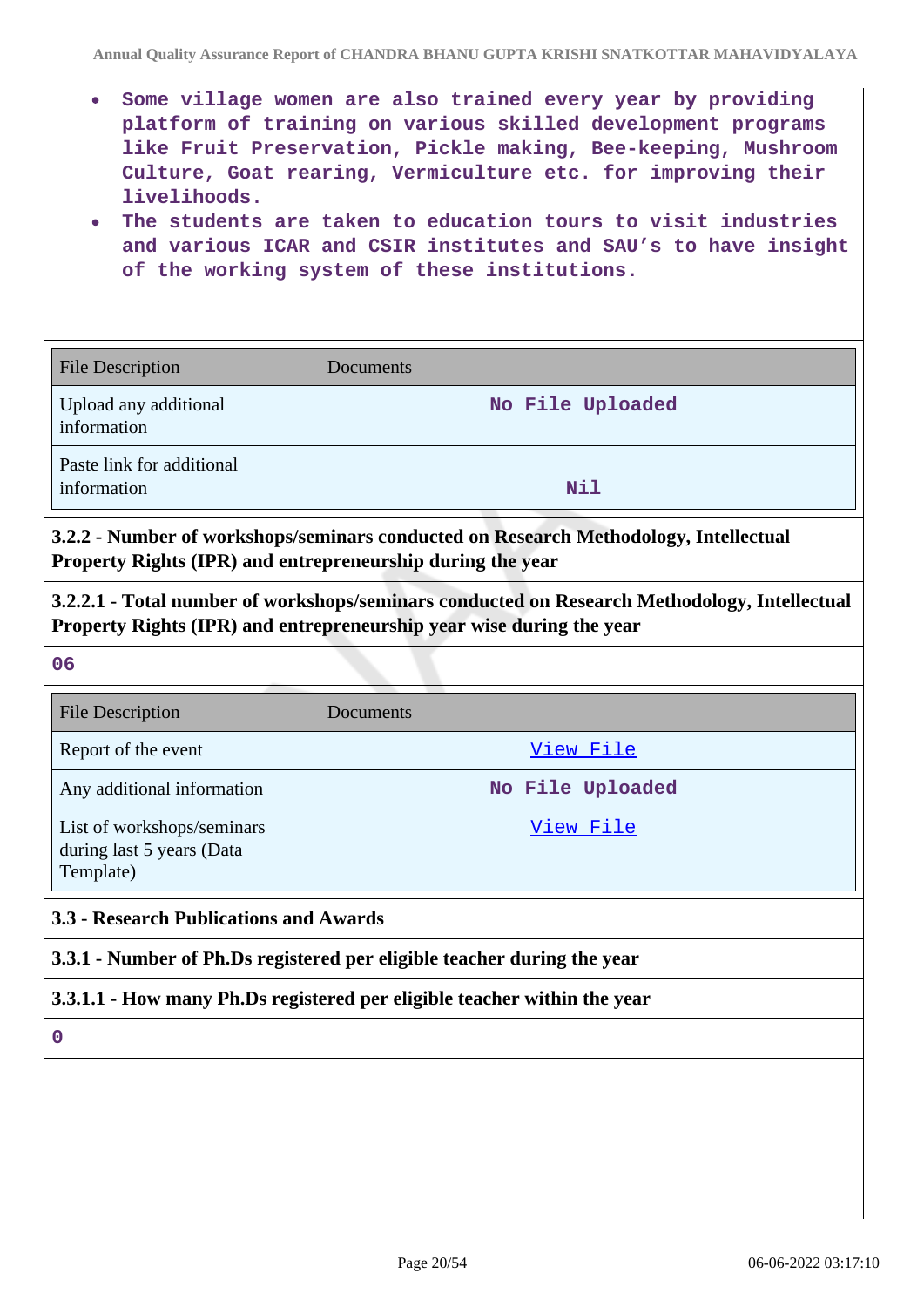| <b>File Description</b>                                                                                                    | <b>Documents</b> |
|----------------------------------------------------------------------------------------------------------------------------|------------------|
| URL to the research page on HEI<br>website                                                                                 | Nil              |
| List of PhD scholars and their<br>details like name of the guide,<br>title of thesis, year of award etc<br>(Data Template) | View File        |
| Any additional information                                                                                                 | No File Uploaded |

**3.3.2 - Number of research papers per teachers in the Journals notified on UGC website during the year**

#### **3.3.2.1 - Number of research papers in the Journals notified on UGC website during the year**

**0**

| <b>File Description</b>                                                                                     | Documents        |
|-------------------------------------------------------------------------------------------------------------|------------------|
| Any additional information                                                                                  | No File Uploaded |
| List of research papers by title,<br>author, department, name and<br>year of publication (Data<br>Template) | View File        |

**3.3.3 - Number of books and chapters in edited volumes/books published and papers published in national/ international conference proceedings per teacher during the year**

**3.3.3.1 - Total number of books and chapters in edited volumes/books published and papers in national/ international conference proceedings year wise during year**

**4**

| <b>File Description</b>                                                      | Documents        |
|------------------------------------------------------------------------------|------------------|
| Any additional information                                                   | No File Uploaded |
| List books and chapters edited<br>volumes/books published (Data<br>Template) | View File        |

#### **3.4 - Extension Activities**

3.4.1 - Extension activities are carried out in the neighborhood community, sensitizing students to social issues, for their holistic development, and impact thereof during the year

**The students are sensitized to the social issues and holistic development in the neighbourhood villages during RAWE and NSS programmes. These extension activities influence the students in**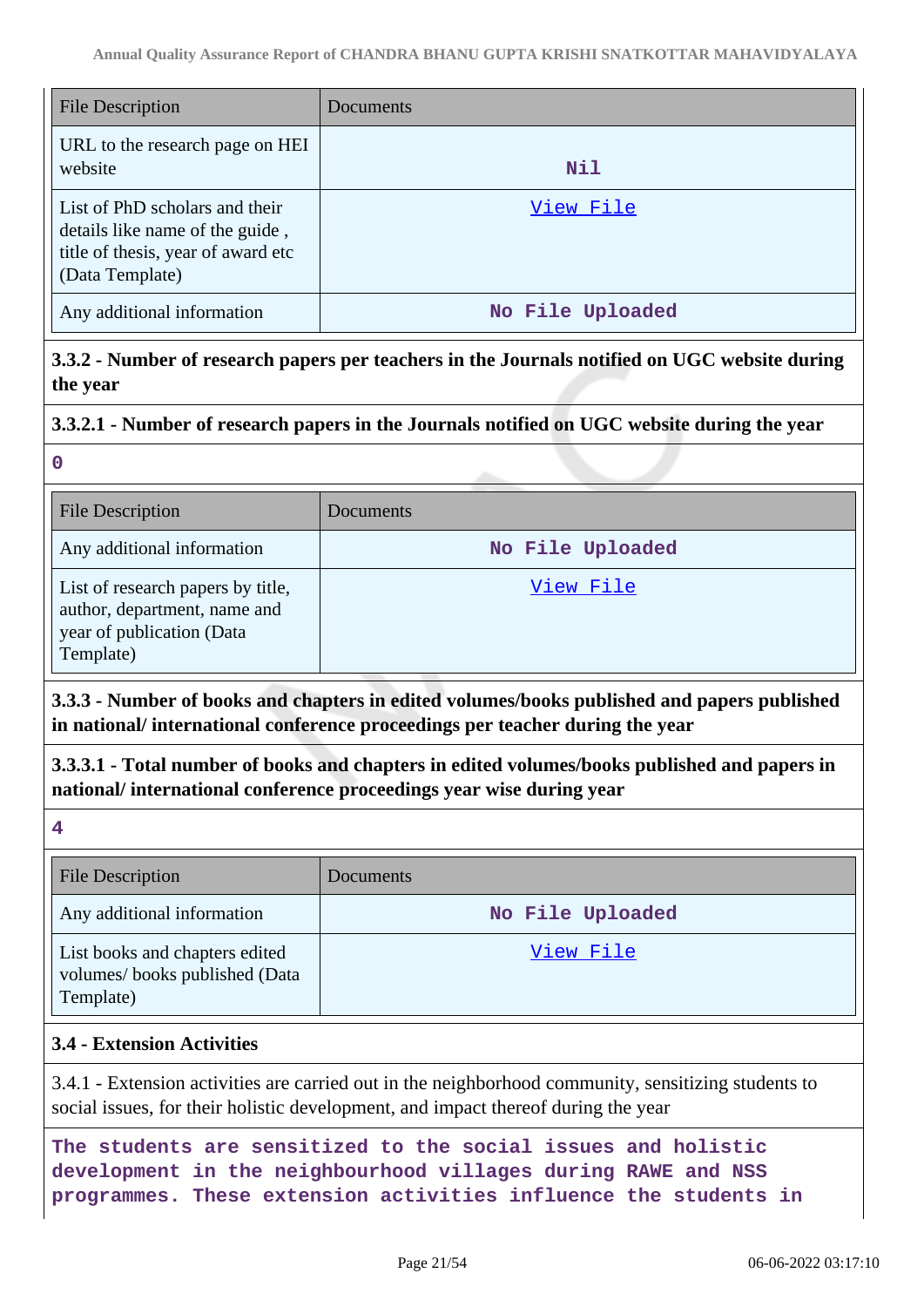**understanding the problems of the rural people of the state, policies of the government or the societies, and their perception and impact on human life. The students participated in various community development programs to develop their all-round personality. College has adopted nearby villages under NSS Scheme. Extension activities during COVID-19 pandemic were carried out through virtual platform.The NSS (National Service Scheme) conducts annual camp in the neighboring adopted villages for 7 days which helps them to mingle with the village and rural people to understand their lifestyles and needs better.Planting of trees inside the campus as well as in the adopted neighborhood villages,Free medical camps, Blood donation camps, Environment awareness camps, Swachchh Bharath Abhiyan, Awareness rallies on aids, Anti- Liquor, Anti-Tobacco.**

**Impact & Sensitization:**

**Exposure to extension and outreach activities sensitize the students towards social issues and also to legal and social remedies for matters like domestic violence, dowry, child abuse, beggars, female child, victims of violence, old and infirm, refugees and displaced persons etc. The activities conducted lead imbibing the values of social responsibility to help farmers/ people in need and distress.**

**The skills developed include social skills communication skills, management skills, leadership skills, analytic skills, perceptual skills etc.**

| <b>File Description</b>                  | <b>Documents</b> |
|------------------------------------------|------------------|
| Paste link for additional<br>information | Nil              |
| Upload any additional<br>information     | No File Uploaded |

**3.4.2 - Number of awards and recognitions received for extension activities from government / government recognized bodies during the year**

**3.4.2.1 - Total number of awards and recognition received for extension activities from Government/ Government recognized bodies year wise during the year**

**0**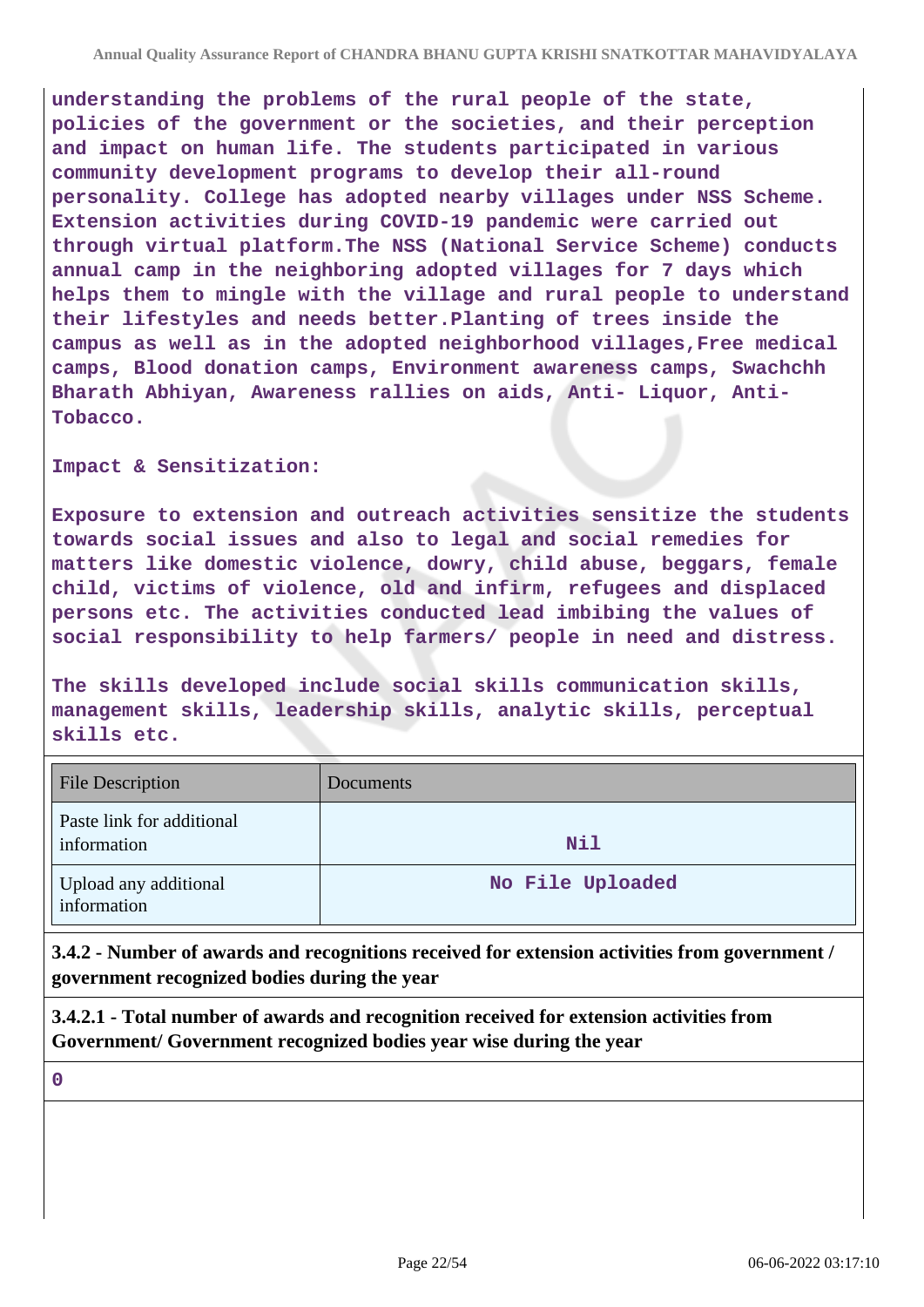| <b>File Description</b>                                                        | <b>Documents</b> |
|--------------------------------------------------------------------------------|------------------|
| Any additional information                                                     | No File Uploaded |
| Number of awards for extension<br>activities in last 5 year (Data<br>Template) | View File        |
| e-copy of the award letters                                                    | No File Uploaded |

**3.4.3 - Number of extension and outreach programs conducted by the institution through NSS/NCC/Red cross/YRC etc., ( including the programmes such as Swachh Bharat, AIDS awareness, Gender issues etc. and/or those organized in collaboration with industry, community and NGOs ) during the year**

**3.4.3.1 - Number of extension and outreach Programs conducted in collaboration with industry, community and Non- Government Organizations through NSS/ NCC/ Red Cross/ YRC etc., during the year**

#### **07**

| <b>File Description</b>                                                                                                                | Documents |
|----------------------------------------------------------------------------------------------------------------------------------------|-----------|
| Reports of the event organized                                                                                                         | View File |
| Any additional information                                                                                                             | View File |
| Number of extension and<br>outreach Programmes conducted<br>with industry, community etc for<br>the during the year (Data<br>Template) | View File |

**3.4.4 - Number of students participating in extension activities at 3.4.3. above during year**

**3.4.4.1 - Total number of Students participating in extension activities conducted in collaboration with industry, community and Non- Government Organizations such as Swachh Bharat, AIDs awareness, Gender issue etc. year wise during year**

**980**

| <b>File Description</b>                                                                              | <b>Documents</b> |
|------------------------------------------------------------------------------------------------------|------------------|
| Report of the event                                                                                  | No File Uploaded |
| Any additional information                                                                           | View File        |
| Number of students participating<br>in extension activities with Govt.<br>or NGO etc (Data Template) | View File        |

**3.5 - Collaboration**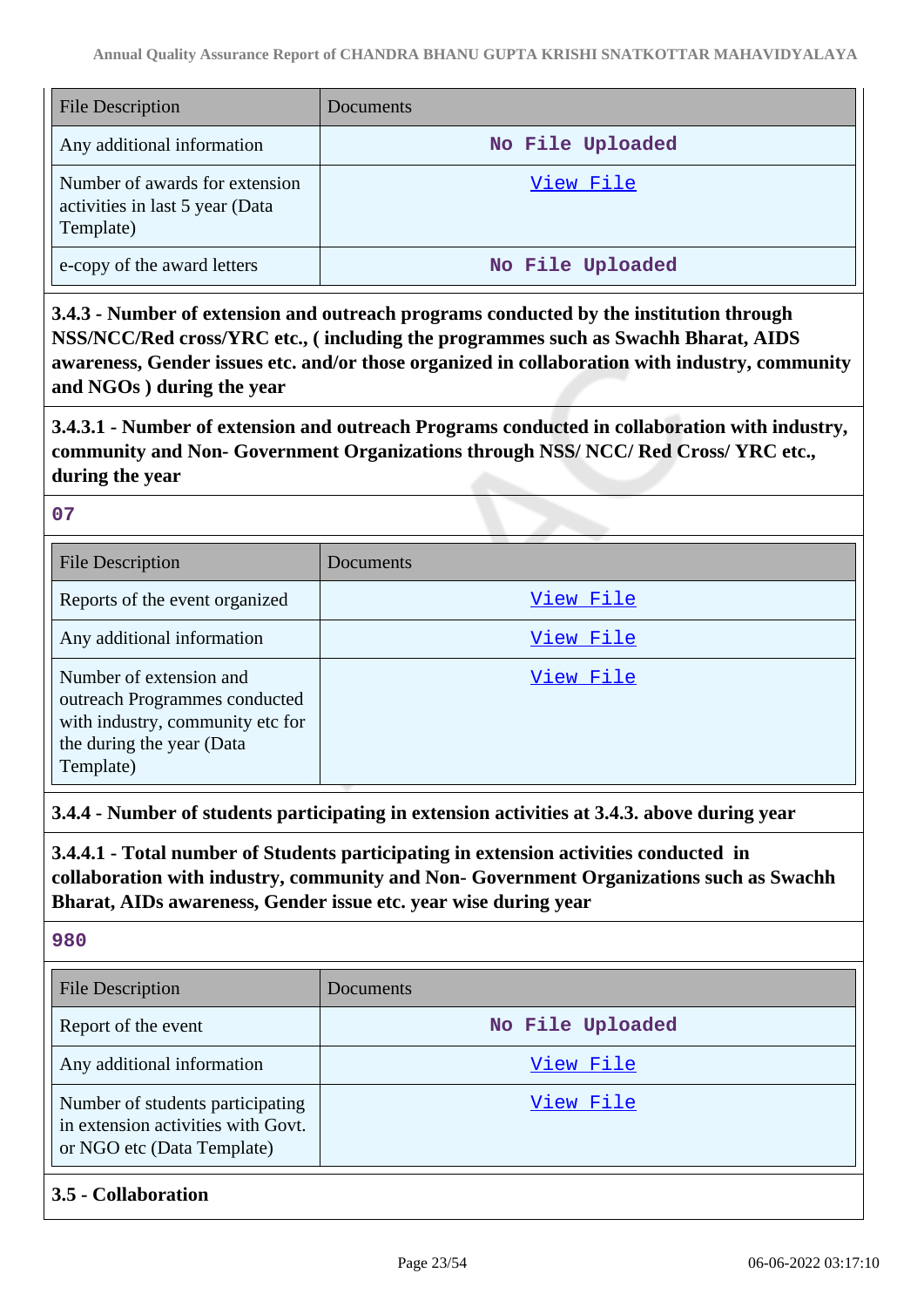## **3.5.1 - Number of Collaborative activities for research, Faculty exchange, Student exchange/ internship during the year**

**3.5.1.1 - Number of Collaborative activities for research, Faculty exchange, Student exchange/ internship year wise during the year**

#### **0**

| <b>File Description</b>                                                                      | Documents        |
|----------------------------------------------------------------------------------------------|------------------|
| e-copies of related Document                                                                 | No File Uploaded |
| Any additional information                                                                   | No File Uploaded |
| Details of Collaborative activities<br>with institutions/industries for<br>research, Faculty | View File        |

## **3.5.2 - Number of functional MoUs with institutions, other universities, industries, corporate houses etc. during the year**

**3.5.2.1 - Number of functional MoUs with Institutions of national, international importance, other universities, industries, corporate houses etc. year wise during the year**

**0**

| <b>File Description</b>                                                                                                             | Documents        |
|-------------------------------------------------------------------------------------------------------------------------------------|------------------|
| e-Copies of the MoUs with<br>institution./industry/corporate<br>houses                                                              | No File Uploaded |
| Any additional information                                                                                                          | No File Uploaded |
| Details of functional MoUs with<br>institutions of national,<br>international importance, other<br>universities etc during the year | View File        |

## **INFRASTRUCTURE AND LEARNING RESOURCES**

#### **4.1 - Physical Facilities**

4.1.1 - The Institution has adequate infrastructure and physical facilities for teaching- learning. viz., classrooms, laboratories, computing equipment etc.

**Separate classrooms and lab facilities are put in place for making effective teaching-learning process. In addition, there is a one seminar room fitted with LCD Projector. All the departments are provided separate computer set with internet facilities. The computer lab is well equipped with more than 95 computers to accommodate at least one full strength class. The college at present**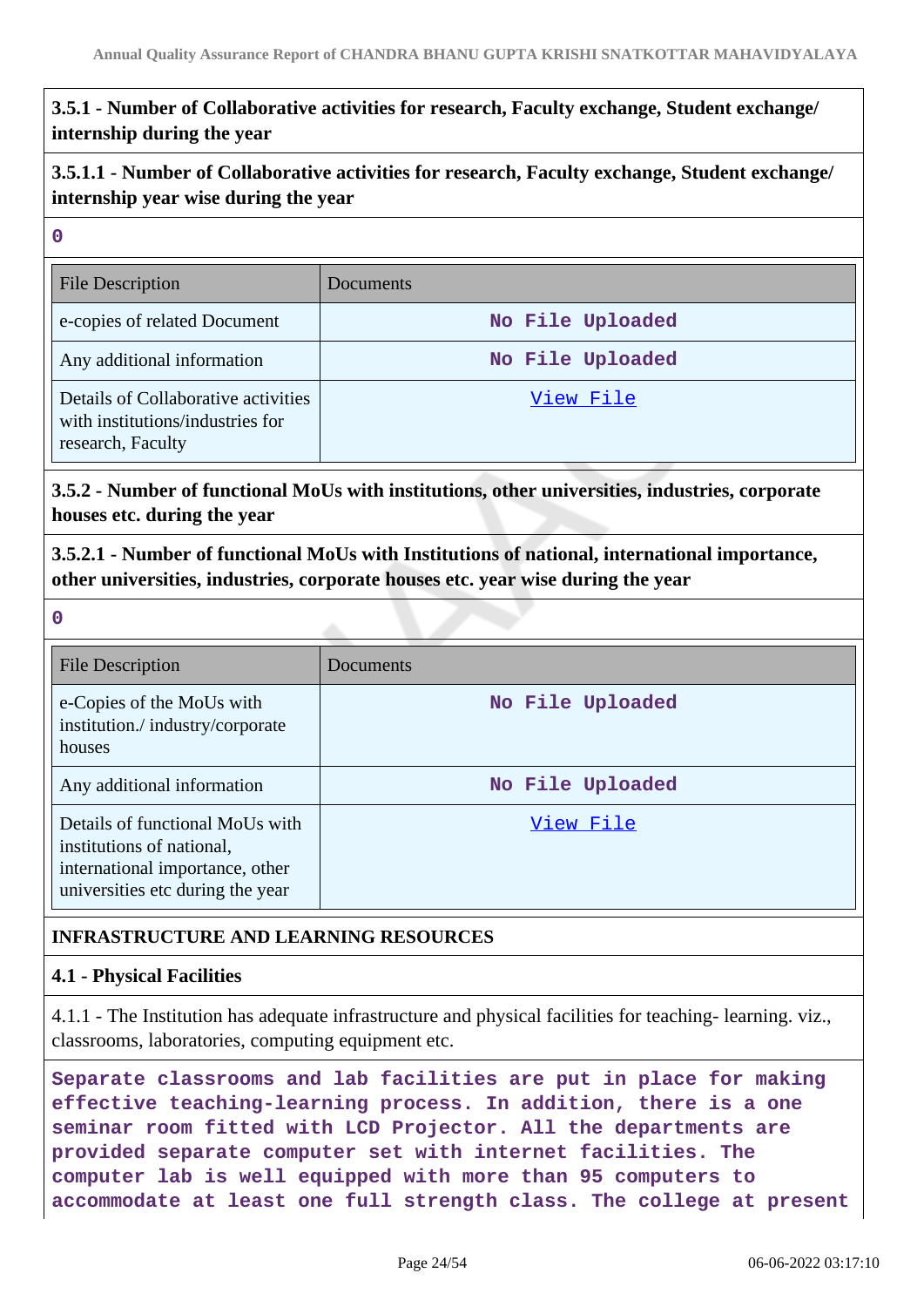**has the following facilities: Classrooms-15, laboratories 10, Seminar hall 01, library: Total no of books =11983, Total no of journals=14, Computers for students and staff = 100, Internet connection (wifi and landline) BSNL with bandwidth 100 MBPS attached with LCD monitors. All class rooms are equipped with C.C.T.V. with voice recorder. Main gate, canteen, corridors of the college, etc. are also fitted with C.C.T.V. The college is well equipped to conduct competitive exams like, UPPSC, UPSC, UPSSSC, JRF, Banking and other such exams.**

**A hostel of 96 rooms to house about 200 boys students is available in the campus with modern facility of common room consisting of T.V. etc. It has good Mess to provide healthy food to the students.**

| <b>File Description</b>                  | Documents        |
|------------------------------------------|------------------|
| Upload any additional<br>information     | No File Uploaded |
| Paste link for additional<br>information | Nil              |

4.1.2 - The Institution has adequate facilities for cultural activities, sports, games (indoor, outdoor), gymnasium, yoga centre etc.

**The college has well laid out facilities for indoor and outdoor games and sports. The indoor games facility includes the Gym with good equipment for boys and girls. The following are the facilities for outdoor games. 1. Open ground for Cricket, Volleyball, football, badminton and practice net for Cricket.**

**The College encourages the students to participate in the special coaching of sport classes during vacation. College cultural fest, sports day, athletic meet, yoga training etc. are conducted regularly in the premise of the college. Students regularly participate in inter college sports activities through-out the year under the supervision of sports teacher.**

**Art and Culture unit (Cultural Committee):**

**There is a positive environment of Art and Culture in the college. Annual cultural program and annual competition, College Foundation Day, Teachers' day, World Environmental Day, International Women's Day, Empowerment of womenetc. are celebrated with cultural activities.**

**Awards are also given to talented and meritorious students during**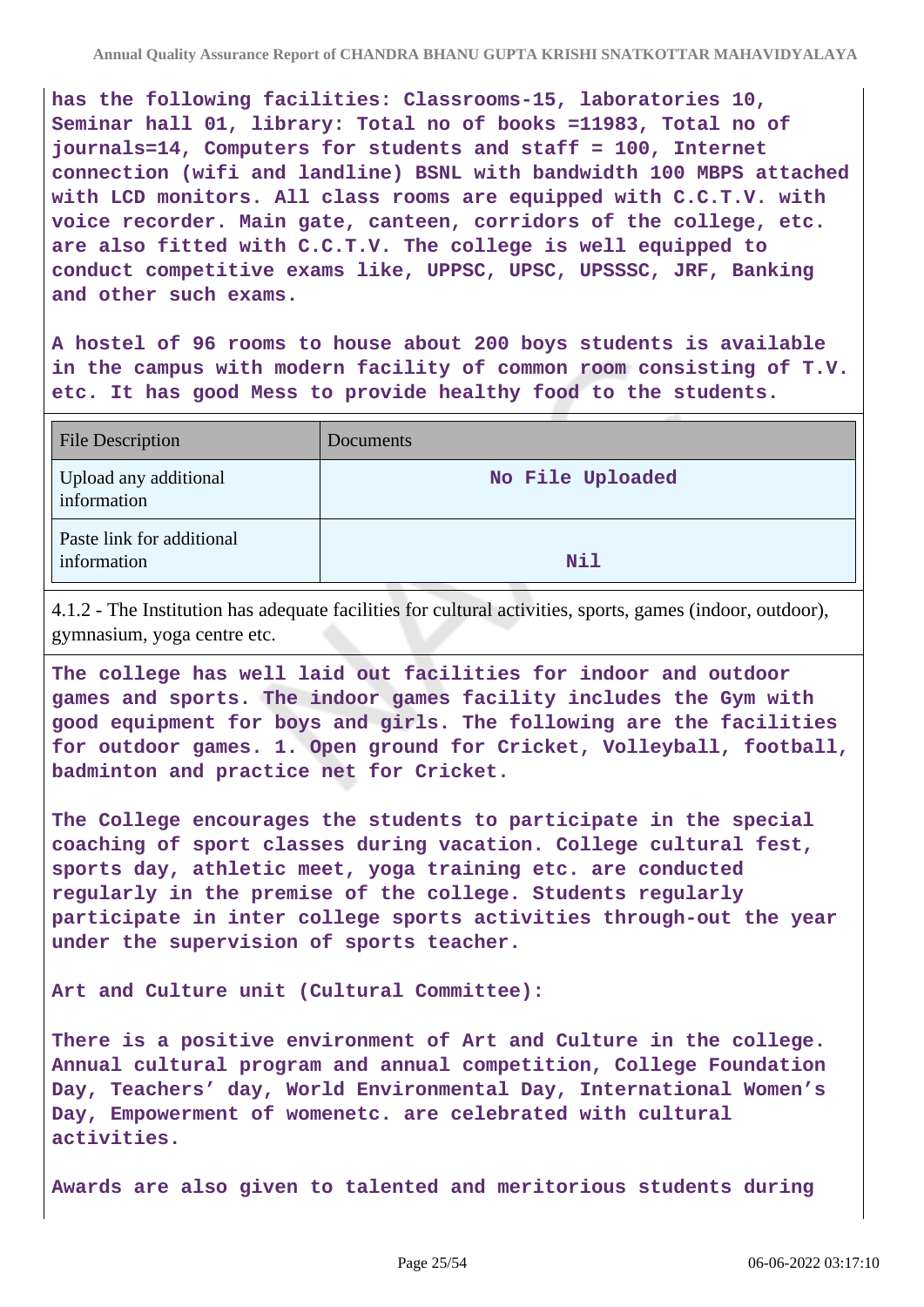**Annual Quality Assurance Report of CHANDRA BHANU GUPTA KRISHI SNATKOTTAR MAHAVIDYALAYA**

# **annual program. Facilities: Auditorium (Capacity-500) is proposed for construction Fire Safety Unit: Both floors (ground and first) and the surrounding area of the college are installed with adequate fire safety devices, especially in the Laboratories which is high risk area.** File Description Documents Upload any additional information **No File Uploaded** Paste link for additional information **Nil**

**4.1.3 - Number of classrooms and seminar halls with ICT- enabled facilities such as smart class, LMS, etc.**

**02**

| <b>File Description</b>                                                                                   | Documents        |
|-----------------------------------------------------------------------------------------------------------|------------------|
| Upload any additional<br>information                                                                      | No File Uploaded |
| Paste link for additional<br>information                                                                  | Nil              |
| <b>Upload Number of classrooms</b><br>and seminar halls with ICT<br>enabled facilities (Data<br>Template) | View File        |

**4.1.4 - Expenditure, excluding salary for infrastructure augmentation during the year (INR in Lakhs)**

**4.1.4.1 - Expenditure for infrastructure augmentation, excluding salary during the year (INR in lakhs)**

**371.90177**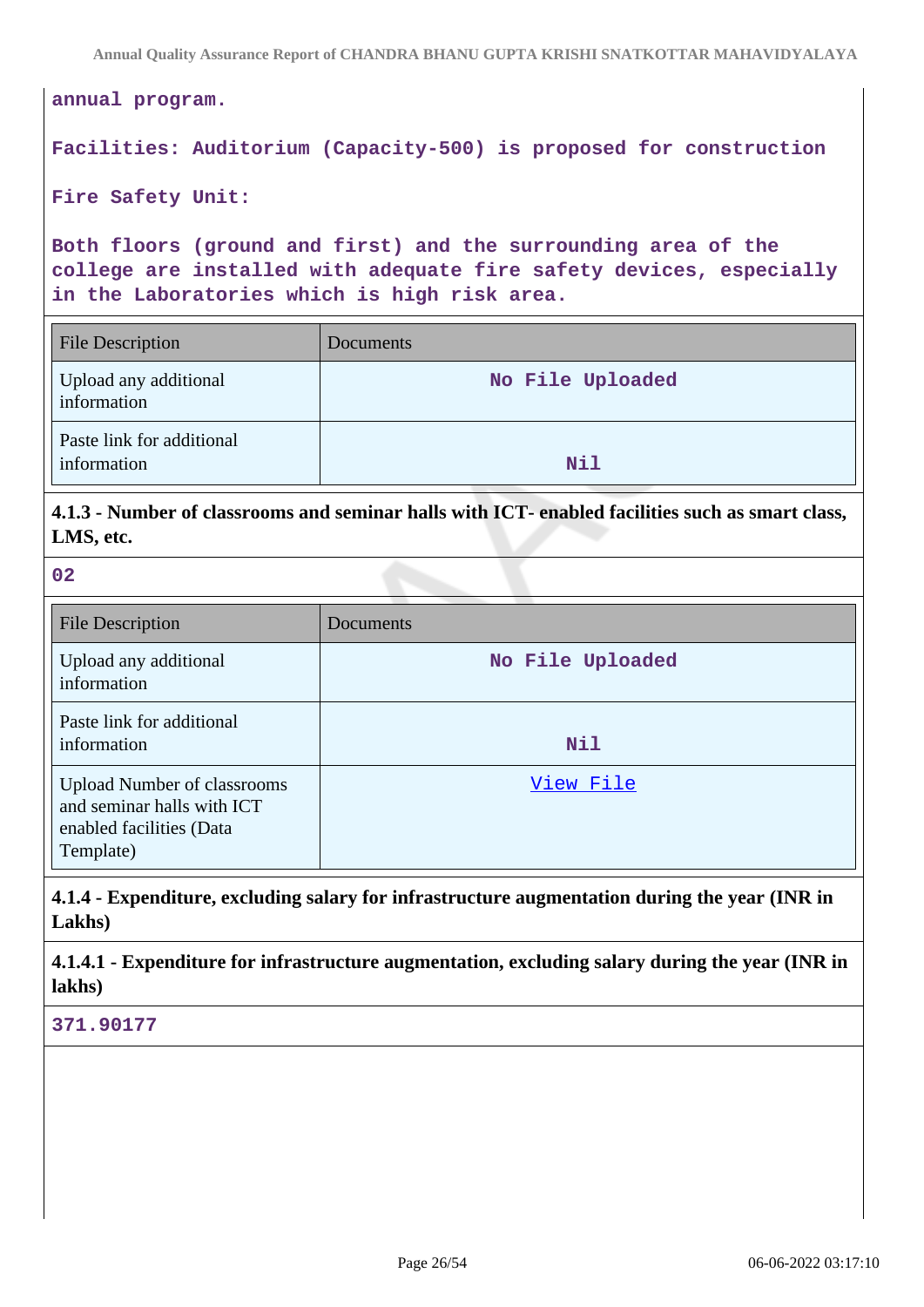| <b>File Description</b>                                                                           | Documents        |
|---------------------------------------------------------------------------------------------------|------------------|
| Upload any additional<br>information                                                              | No File Uploaded |
| Upload audited utilization<br>statements                                                          | No File Uploaded |
| <b>Upload Details of budget</b><br>allocation, excluding salary<br>during the year (Data Template | View File        |

## **4.2 - Library as a Learning Resource**

4.2.1 - Library is automated using Integrated Library Management System (ILMS)

**Response:**

**The need for the preservation and dissemination of information led to the establishment of more and more libraries. Thus libraries acquired a great importance in the civilized society for education and research. Libraries play a vital role in the development of any society by enhancing the cause of education and academic research. They cater to the information needs of thousands of peoples. The college has a rich library with all the prescribed, recommended and reference books as per the university norms. The library has sufficient books to satisfy the academic needs of the students.**

- **The total number of books available in the library is 11983.**
- **To kindle the interest among the students with regards to current affairs and general knowledge, the library has subscribed for more than 26 magazines and newspapers. Outlook, Yojana, Indian Farming, Cronical, India Today, Front Line alive to name a few.**
- **Research has always been one of the missions of the faculty. To encourage the students and faculty to extend their horizons in writing research articles the library has subscribed for 14 research journals that will help both the faculty and the students to have access to more knowledge on the relevant subjects.**

**Apart from the above resources, the library also has a stock of the 51 reports of the innovative projects work of the PG students of the College.**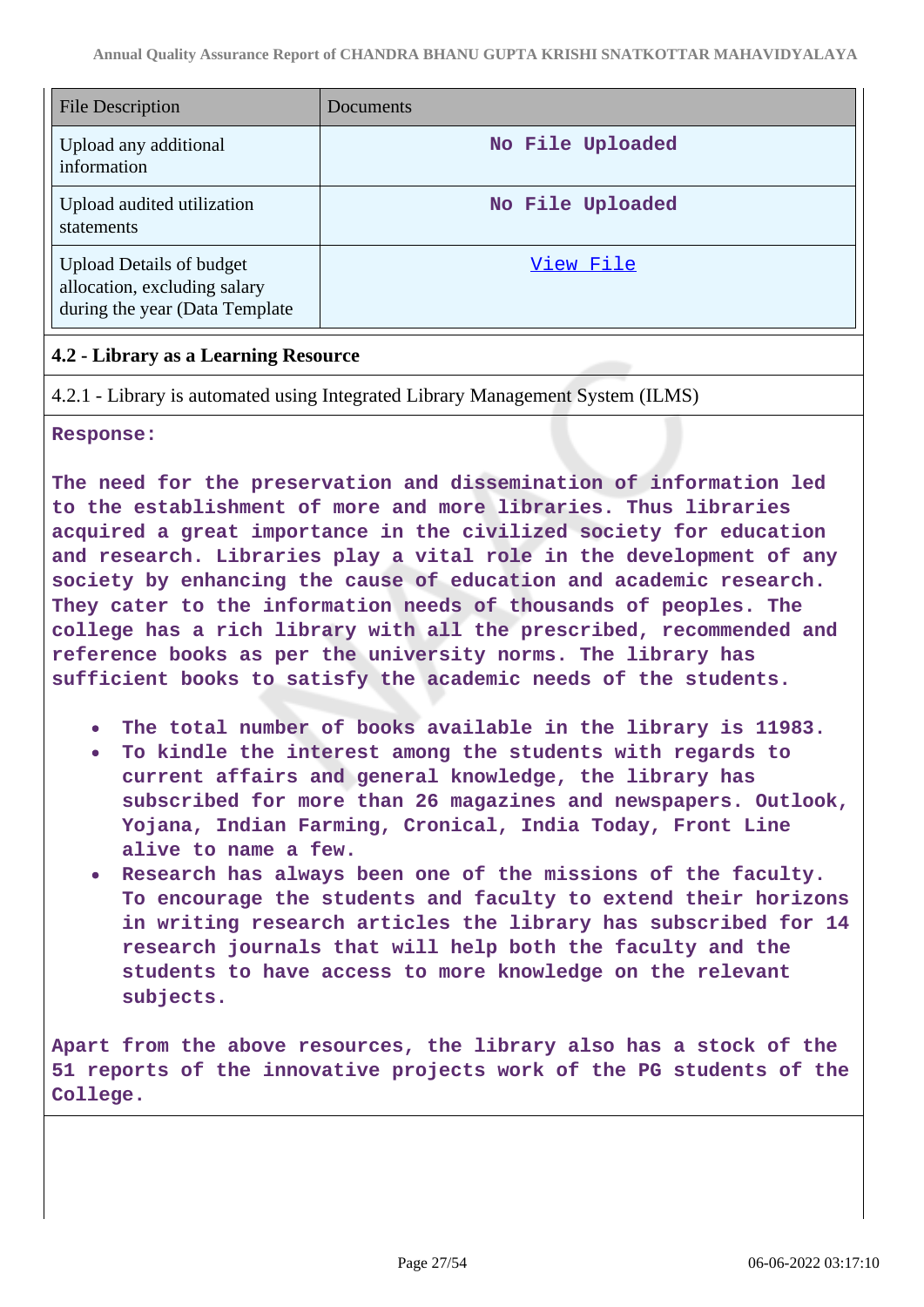| <b>File Description</b>                                                                                                                                                               | Documents |                      |
|---------------------------------------------------------------------------------------------------------------------------------------------------------------------------------------|-----------|----------------------|
| Upload any additional<br>information                                                                                                                                                  |           | No File Uploaded     |
| Paste link for Additional<br>Information                                                                                                                                              |           | Nil                  |
| 4.2.2 - The institution has subscription for the<br>following e-resources e-journals e-<br>ShodhSindhu Shodhganga Membership e-<br><b>books Databases Remote access toe-resources</b> |           | E. None of the above |

| <b>File Description</b>                                                                                       | Documents        |
|---------------------------------------------------------------------------------------------------------------|------------------|
| Upload any additional<br>information                                                                          | No File Uploaded |
| Details of subscriptions like e-<br>journals, e-Shodh Sindhu,<br>Shodhganga Membership etc<br>(Data Template) | View File        |

**4.2.3 - Expenditure for purchase of books/e-books and subscription to journals/e- journals during the year (INR in Lakhs)**

## **4.2.3.1 - Annual expenditure of purchase of books/e-books and subscription to journals/ejournals during the year (INR in Lakhs)**

## **0.71920**

| <b>File Description</b>                                                                                                       | Documents        |
|-------------------------------------------------------------------------------------------------------------------------------|------------------|
| Any additional information                                                                                                    | No File Uploaded |
| Audited statements of accounts                                                                                                | View File        |
| Details of annual expenditure for<br>purchase of books/e-books and<br>journals/e- journals during the<br>year (Data Template) | View File        |

**4.2.4 - Number per day usage of library by teachers and students ( foot falls and login data for online access) (Data for the latest completed academic year)**

**4.2.4.1 - Number of teachers and students using library per day over last one year**

**158**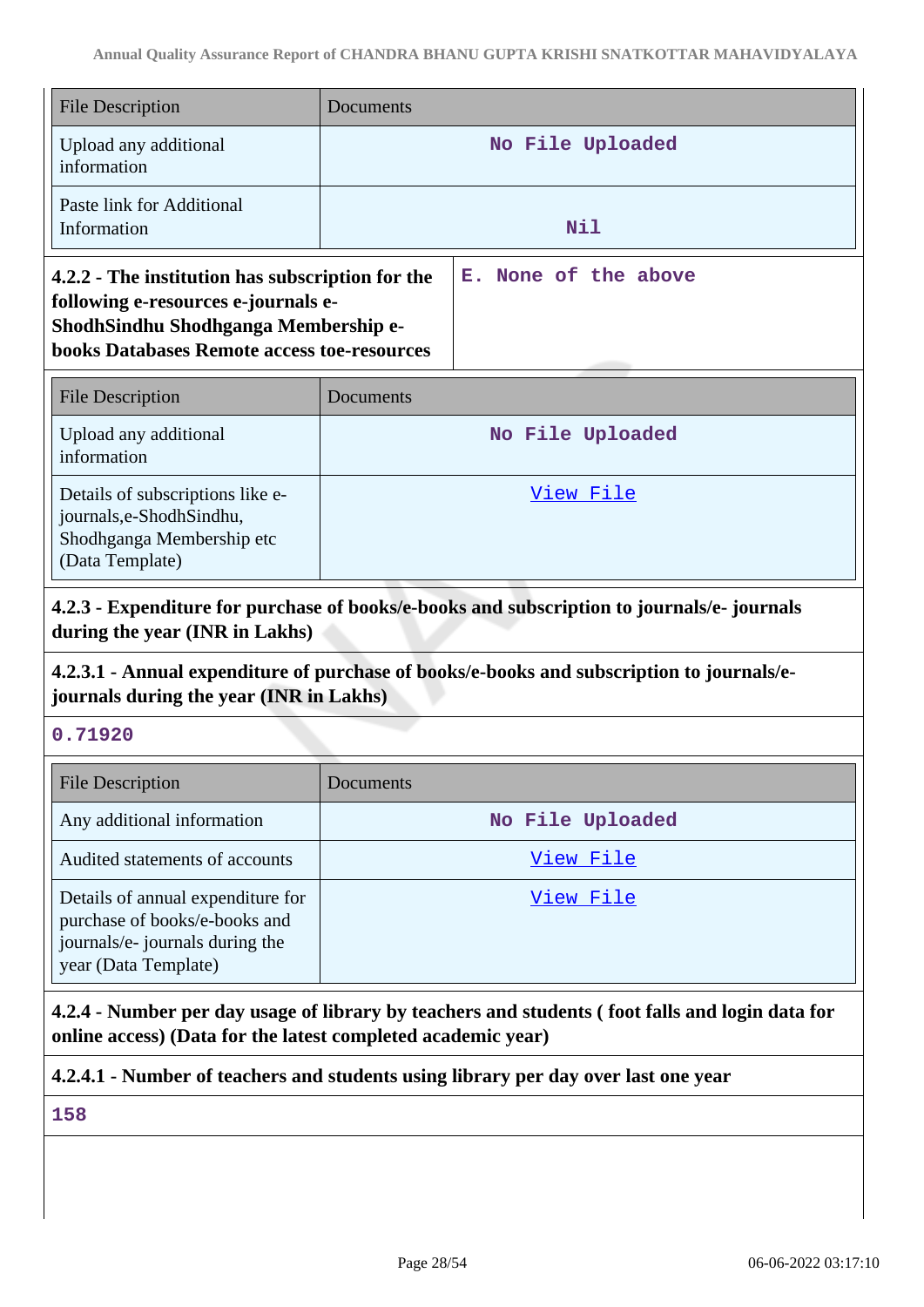| <b>File Description</b>                              | <b>Documents</b> |
|------------------------------------------------------|------------------|
| Any additional information                           | <u>View File</u> |
| Details of library usage by<br>teachers and students | No File Uploaded |

#### **4.3 - IT Infrastructure**

4.3.1 - Institution frequently updates its IT facilities including Wi-Fi

**Consecutive up-gradation arrangements are incorporated into yearly spending plan. The exercises have been arranged in a manner that, the IT framework and related offices are dependably keeping pace with best in class innovation. The college has adequate IT facilities for amplification the teaching and learning process. Therefore our campus is upgraded with all the necessary IT facilities. The computer lab is equipped with 100 computers with required software and antivirus. The computer lab is powered by UPS to ensure uninterrupted usage of computers. Tow LCD projectors one in seminar rooms and other one in computer lab to provide effective teaching for the students. Faculties are provided with departmental systems.**

**Faculty members are using power point presentations, videos etc in the class rooms to enhance learning, scanners, printers, Xerox facility is available and faculty members can use this facility for official purposed.**

**Extensive use of ICT resources including development and use of computer-aided teaching/ learning materials by its staff and students are the major objective of the college. The college gives advanced library for arrangement of showing and learning materials.**

**The college campus is under CCTV surveillance to ensure transparency as well as safety to all its members.**

**Students are encouraged to use IT infrastructure in the best possible way to their learning.**

| <b>File Description</b>                  | <b>Documents</b> |
|------------------------------------------|------------------|
| Upload any additional<br>information     | No File Uploaded |
| Paste link for additional<br>information | Nil              |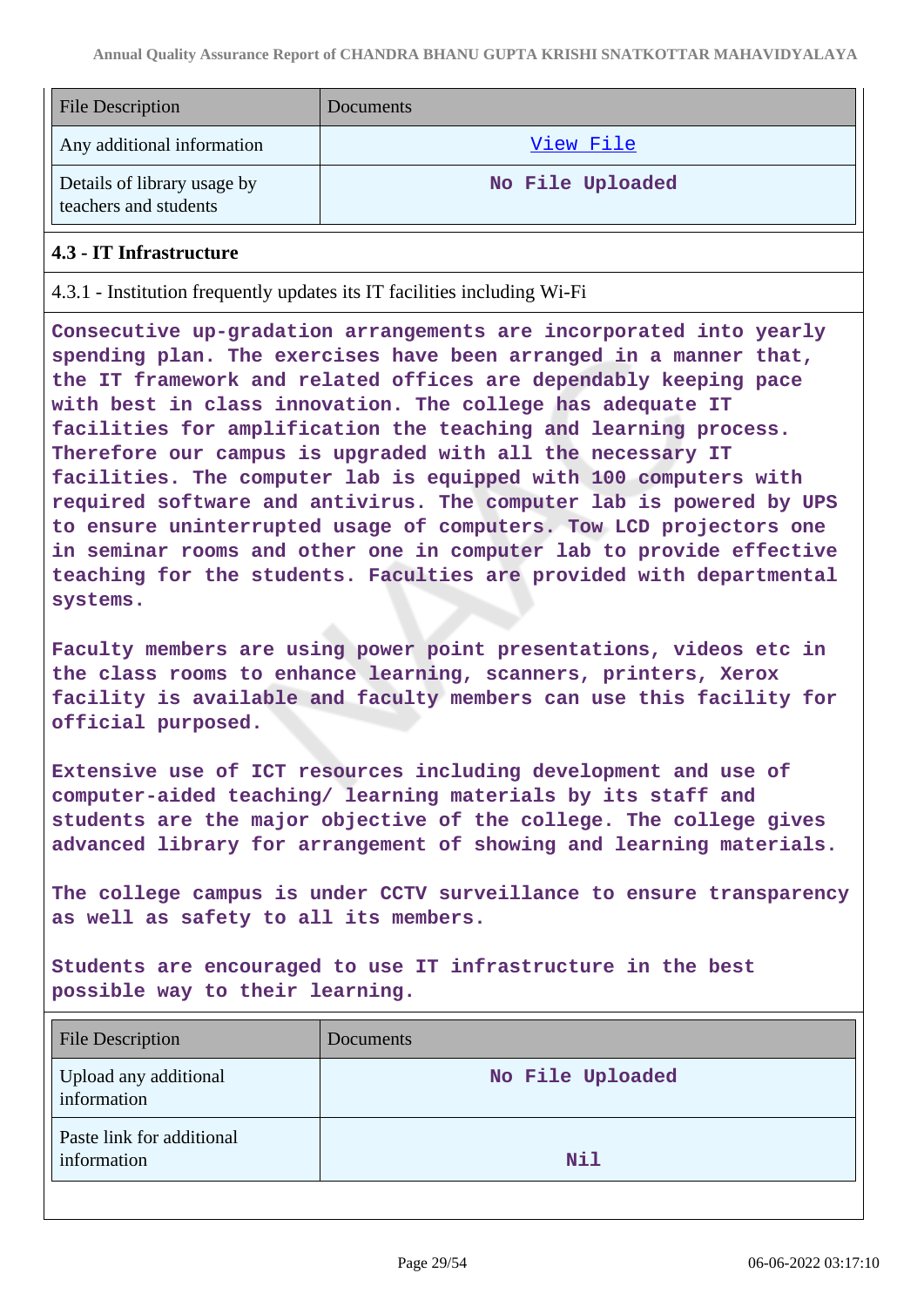## **4.3.2 - Number of Computers 120** File Description Documents Upload any additional information **No File Uploaded** List of Computers **No File Uploaded 4.3.3 - Bandwidth of internet connection in the Institution A. ? 50MBPS** File Description Documents Upload any additional Information **No File Uploaded** Details of available bandwidth of [View File](https://assessmentonline.naac.gov.in/storage/app/public/aqar/19769/19769_144_348.xlsx?1654508828)

## **4.4 - Maintenance of Campus Infrastructure**

**4.4.1 - Expenditure incurred on maintenance of infrastructure (physical and academic support facilities) excluding salary component during the year (INR in Lakhs)**

**4.4.1.1 - Expenditure incurred on maintenance of infrastructure (physical facilities and academic support facilities) excluding salary component during the year (INR in lakhs)**

#### **228.57987**

Institution

internet connection in the

| <b>File Description</b>                                                                                                        | Documents        |
|--------------------------------------------------------------------------------------------------------------------------------|------------------|
| Upload any additional<br>information                                                                                           | No File Uploaded |
| Audited statements of accounts                                                                                                 | View File        |
| Details about assigned budget<br>and expenditure on physical<br>facilities and academic support<br>facilities (Data Templates) | View File        |

4.4.2 - There are established systems and procedures for maintaining and utilizing physical, academic and support facilities - laboratory, library, sports complex, computers, classrooms etc.

**Academics: The admission and examination policies adhere to the norms prescribed by the Lucknow University.The U.G. students are assigned in a group to the teachers for redressing their academic problem. P. G. students are assigned to the teachers for their**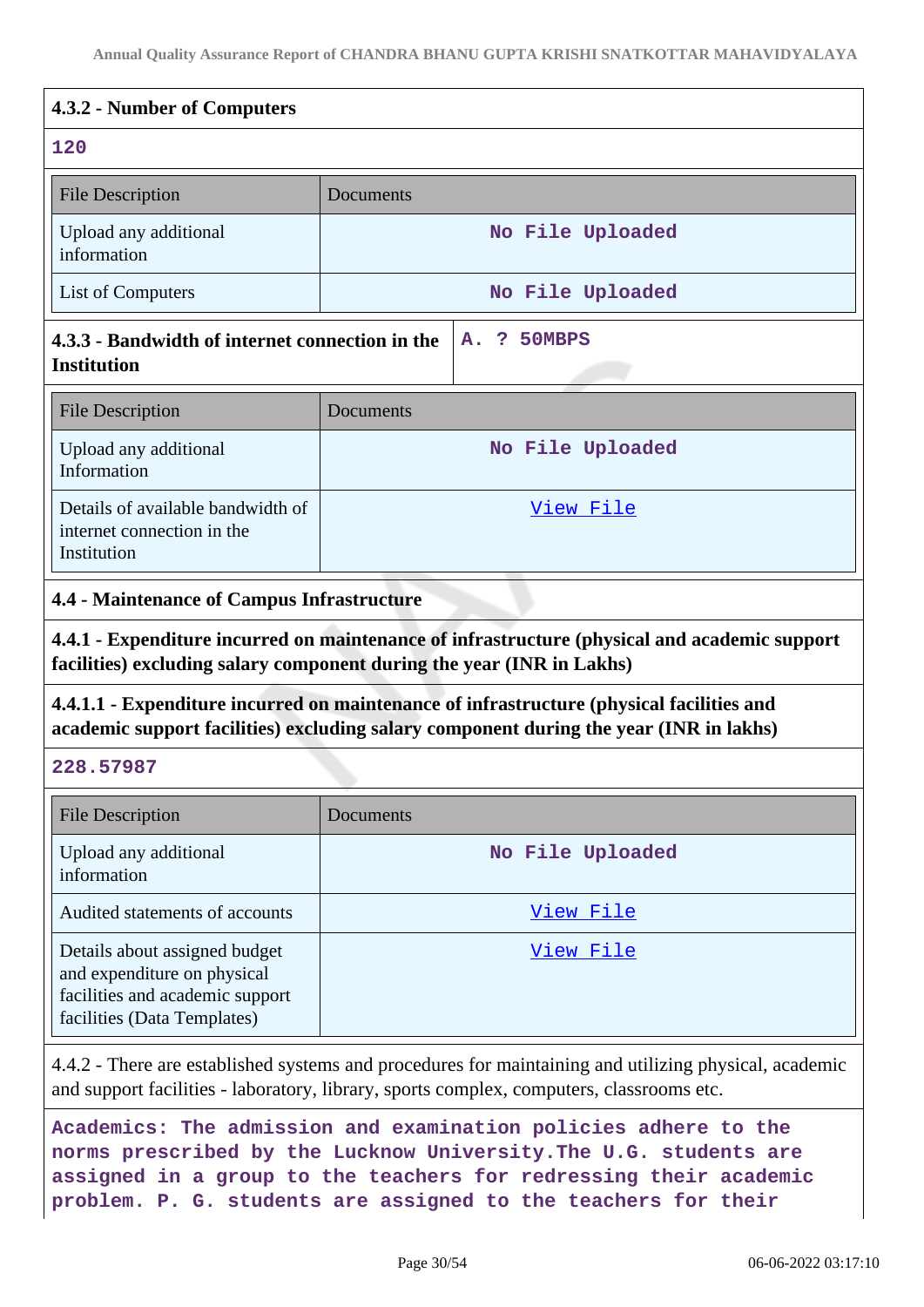**Project /Thesis works.The performance of the students are evaluated by conducting internal Mid-term examination prior to university examination.**

**Library: The staff and student are required to make an entry in the register kept. Student is issued one library cards after collecting their details.**

**Laboratory: The lab facilities are open to all the students for academic purpose. The students must enter their names in the log book before entering the lab mentioning date and time. A computer lab consisting of about 95 computers is meant for practical classes of U.G. and P.G. students. The students are required to maintain a lab manual to record the experiments, and also a practical record book of all practicals conducted by them.**

**The college has sprawled sports field consisting of outdoors facilities like Volleyball, Badminton, Cricket, Hockey and Football. It has also a good Gymnasium for the students and staff. It has indoor facility of Table Tennis, Carom -board etc.**

**The college has good cafeteria to cater eatables and beverages. The Hostel facilities are provided to the students of far-away places on priority basis.**

| <b>File Description</b>                  | <b>Documents</b> |
|------------------------------------------|------------------|
| Upload any additional<br>information     | No File Uploaded |
| Paste link for additional<br>information | Nil              |

#### **STUDENT SUPPORT AND PROGRESSION**

**5.1 - Student Support**

**5.1.1 - Number of students benefited by scholarships and free ships provided by the Government during the year**

**5.1.1.1 - Number of students benefited by scholarships and free ships provided by the Government during the year**

**722**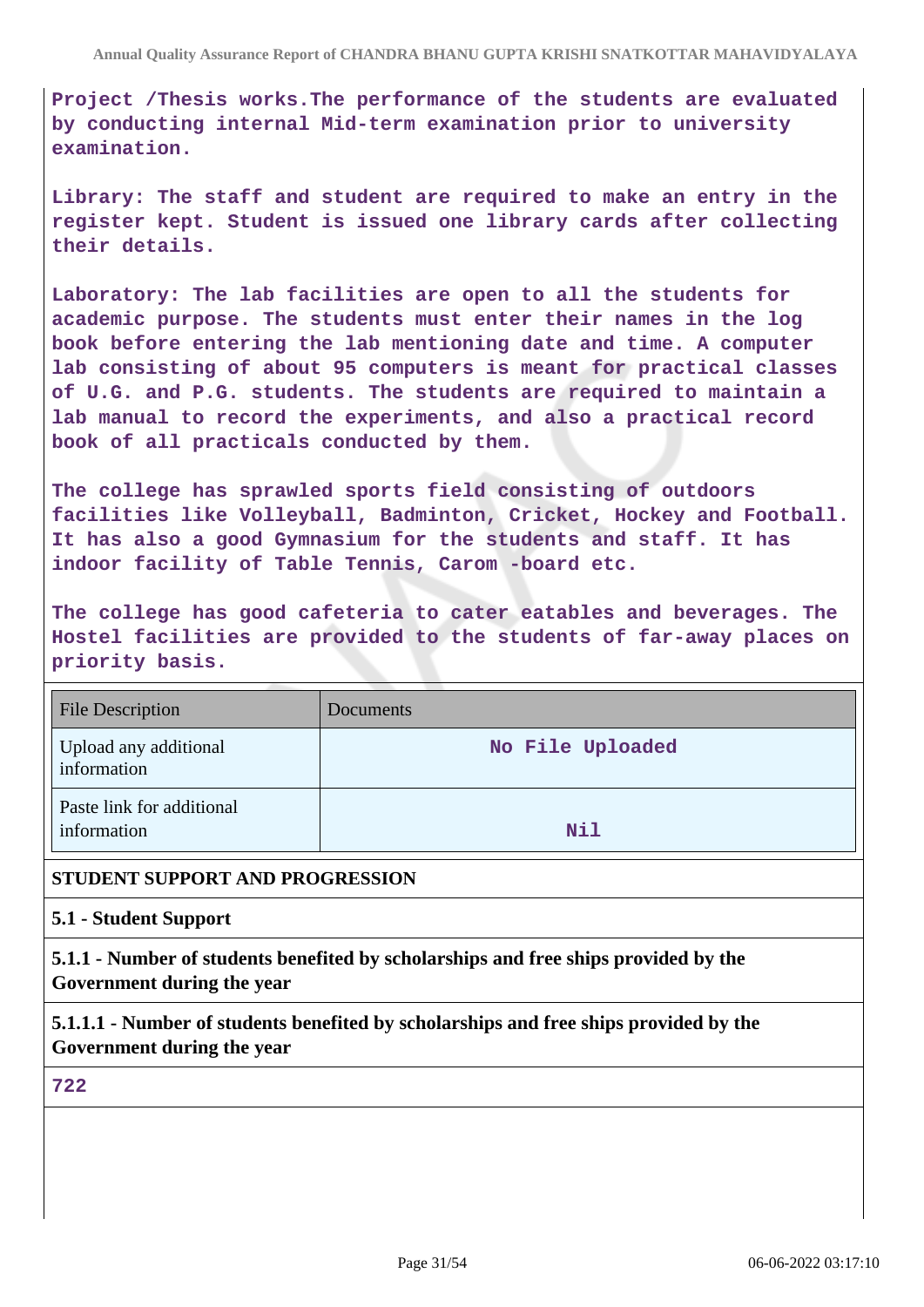| <b>File Description</b>                                                                                                         | Documents        |
|---------------------------------------------------------------------------------------------------------------------------------|------------------|
| Upload self attested letter with<br>the list of students sanctioned<br>scholarship                                              | View File        |
| Upload any additional<br>information                                                                                            | No File Uploaded |
| Number of students benefited by<br>scholarships and free ships<br>provided by the Government<br>during the year (Data Template) | View File        |

**5.1.2 - Number of students benefitted by scholarships, free ships etc. provided by the institution / non- government agencies during the year**

## **5.1.2.1 - Total number of students benefited by scholarships, free ships, etc provided by the institution / non- government agencies during the year**

**NA**

| <b>File Description</b>                                                                                                                                                                                                                                        | Documents |                   |
|----------------------------------------------------------------------------------------------------------------------------------------------------------------------------------------------------------------------------------------------------------------|-----------|-------------------|
| Upload any additional<br>information                                                                                                                                                                                                                           |           | No File Uploaded  |
| Number of students benefited by<br>scholarships and free ships<br>institution / non-government<br>agencies in last 5 years (Date<br>Template)                                                                                                                  | View File |                   |
| 5.1.3 - Capacity building and skills<br>enhancement initiatives taken by the<br>institution include the following: Soft skills<br>Language and communication skills Life skills<br>(Yoga, physical fitness, health and hygiene)<br><b>ICT/computing skills</b> |           | B. 3 of the above |
| <b>File Description</b>                                                                                                                                                                                                                                        | Documents |                   |
| Link to Institutional website                                                                                                                                                                                                                                  |           | <b>Nil</b>        |
| Any additional information                                                                                                                                                                                                                                     | View File |                   |
| Details of capability building and                                                                                                                                                                                                                             |           | View File         |
| skills enhancement initiatives<br>(Data Template)                                                                                                                                                                                                              |           |                   |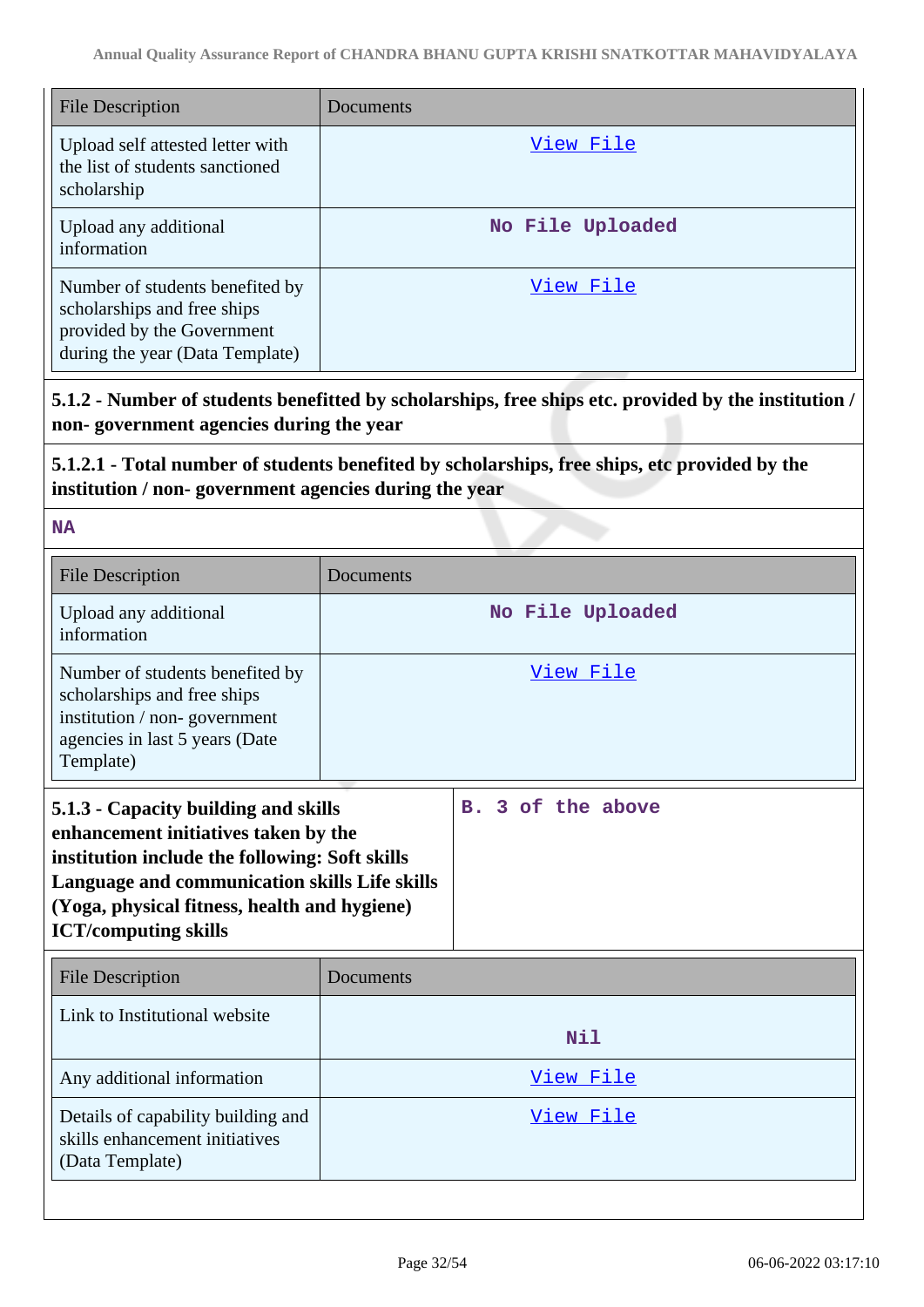## **5.1.4 - Number of students benefitted by guidance for competitive examinations and career counseling offered by the institution during the year**

#### **42**

**5.1.4.1 - Number of students benefitted by guidance for competitive examinations and career counseling offered by the institution during the year**

**NA**

| <b>File Description</b>                                                                                                                                                                                                                                                                                                                                                            | Documents |                       |
|------------------------------------------------------------------------------------------------------------------------------------------------------------------------------------------------------------------------------------------------------------------------------------------------------------------------------------------------------------------------------------|-----------|-----------------------|
| Any additional information                                                                                                                                                                                                                                                                                                                                                         |           | No File Uploaded      |
| Number of students benefited by<br>guidance for competitive<br>examinations and career<br>counseling during the year (Data<br>Template)                                                                                                                                                                                                                                            |           | View File             |
| 5.1.5 - The Institution has a transparent<br>mechanism for timely redressal of student<br>grievances including sexual harassment and<br>ragging cases Implementation of guidelines of<br>statutory/regulatory bodies Organization wide<br>awareness and undertakings on policies with<br>zero tolerance Mechanisms for submission of<br>online/offline students' grievances Timely |           | D. Any 1 of the above |

| <b>File Description</b>                                                                                                                  | Documents        |
|------------------------------------------------------------------------------------------------------------------------------------------|------------------|
| Minutes of the meetings of<br>student redressal committee,<br>prevention of sexual harassment<br>committee and Anti Ragging<br>committee | View File        |
| Upload any additional<br>information                                                                                                     | No File Uploaded |
| Details of student grievances<br>including sexual harassment and<br>ragging cases                                                        | No File Uploaded |

## **5.2.1 - Number of placement of outgoing students during the year**

#### **5.2.1.1 - Number of outgoing students placed during the year**

**redressal of the grievances through**

**appropriate committees**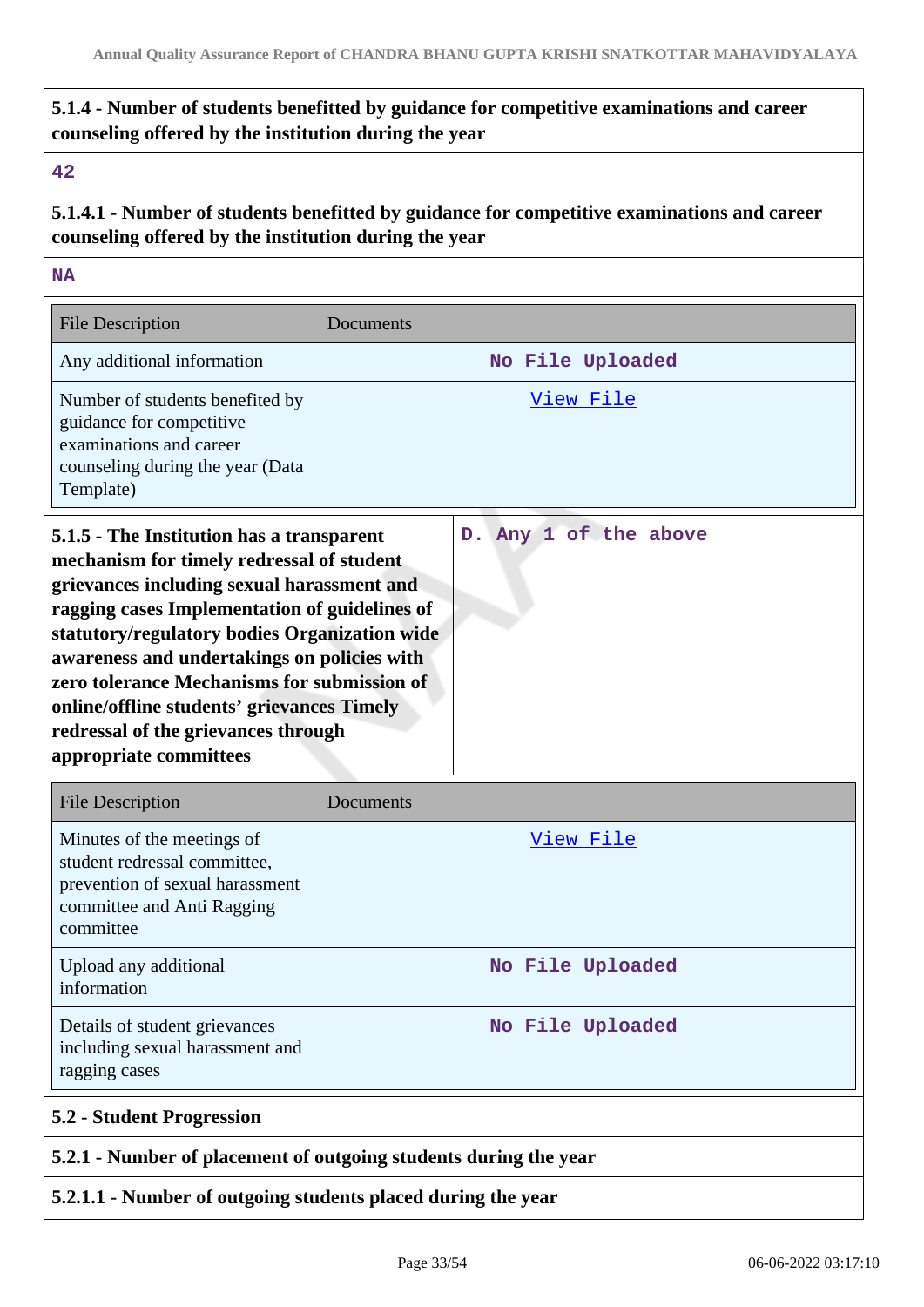| 20                                                              |                  |
|-----------------------------------------------------------------|------------------|
| <b>File Description</b>                                         | Documents        |
| Self-attested list of students<br>placed                        | View File        |
| Upload any additional<br>information                            | No File Uploaded |
| Details of student placement<br>during the year (Data Template) | View File        |

## **5.2.2 - Number of students progressing to higher education during the year**

## **5.2.2.1 - Number of outgoing student progression to higher education**

**104**

| <b>File Description</b>                               | Documents        |
|-------------------------------------------------------|------------------|
| Upload supporting data for<br>student/alumni          | View File        |
| Any additional information                            | No File Uploaded |
| Details of student progression to<br>higher education | View File        |

**5.2.3 - Number of students qualifying in state/national/ international level examinations during the year (eg: JAM/CLAT/GATE/ GMAT/CAT/GRE/ TOEFL/ Civil Services/State government examinations)**

**5.2.3.1 - Number of students qualifying in state/ national/ international level examinations (eg: JAM/CLAT/NET/ SLET/ GATE/ GMAT/CAT/GRE/ TOEFL/ Civil Services/ State government examinations) during the year**

**13**

| <b>File Description</b>                                                                                                   | Documents        |
|---------------------------------------------------------------------------------------------------------------------------|------------------|
| Upload supporting data for the<br>same                                                                                    | View File        |
| Any additional information                                                                                                | No File Uploaded |
| Number of students qualifying in<br>state/national/international level<br>examinations during the year<br>(Data Template) | View File        |

## **5.3 - Student Participation and Activities**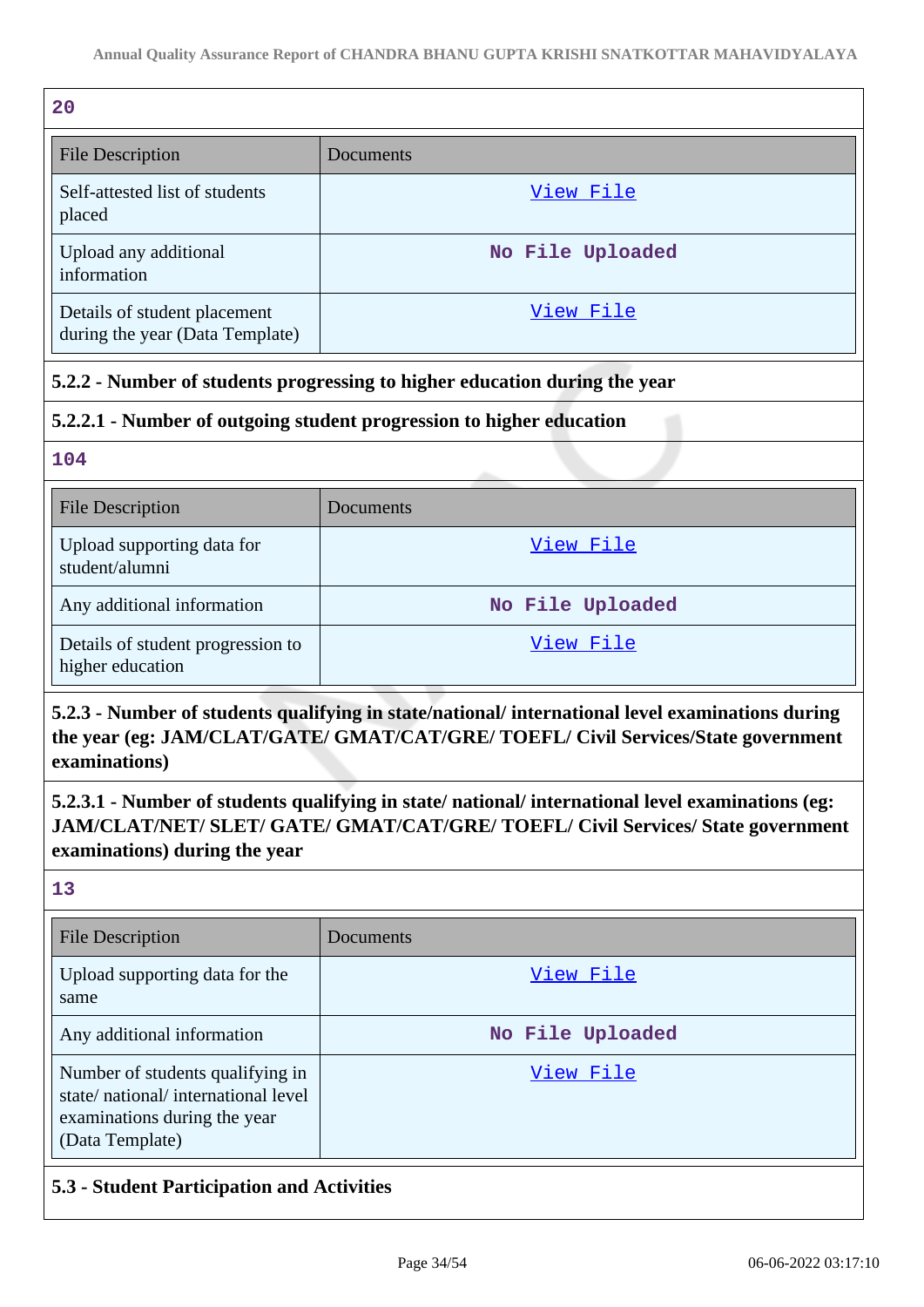**5.3.1 - Number of awards/medals for outstanding performance in sports/cultural activities at university/state/national / international level (award for a team event should be counted as one) during the year**

**5.3.1.1 - Number of awards/medals for outstanding performance in sports/cultural activities at university/state/ national / international level (award for a team event should be counted as one) during the year.**

#### **NA**

| <b>File Description</b>                                                                                                                                                              | Documents        |
|--------------------------------------------------------------------------------------------------------------------------------------------------------------------------------------|------------------|
| e-copies of award letters and<br>certificates                                                                                                                                        | No File Uploaded |
| Any additional information                                                                                                                                                           | No File Uploaded |
| Number of awards/medals for<br>outstanding performance in<br>sports/cultural activities at univer<br>sity/state/national/international<br>level (During the year) (Data<br>Template) | View File        |

5.3.2 - Institution facilitates students' representation and engagement in various administrative, cocurricular and extracurricular activities (student council/ students representation on various bodies as per established processes and norms )

**Functioning: The student council helped sharing ideas, interests, and concerns with teachers and principal. The student's council along with the college administration has actively solved many problems of the students like admission, availability of resources etc. Various activity societies like library society, cultural activity society etc were formed by student's council along with college management for smooth running of the tasks. Rural Programs: Agriculture awareness programs through Kisaan goshthi by M.Sc. Ag students, Health awareness programs through NSS students, M.Sc. Ag students also went to rural areas and collected information under RAWE (syllabus based course). It was all extension of formal education at farmer/rural level. Extracurricularactivities: Submission of subject and social problem related articles for an annual college magzine Debate on burning topics in pro and against. Athletic participation among Internal college teams in cricket, volley ball, 100 M , 500 M race.College level programs like tree plantation, cleaning of college premises, swach bharat abhiyan, blood donation camp etc. In the blood donation camp organize by students council, the staff and studends donated blood for which they were given certificate. The students council have also successfully conducted seminars and workshops for girls safety,**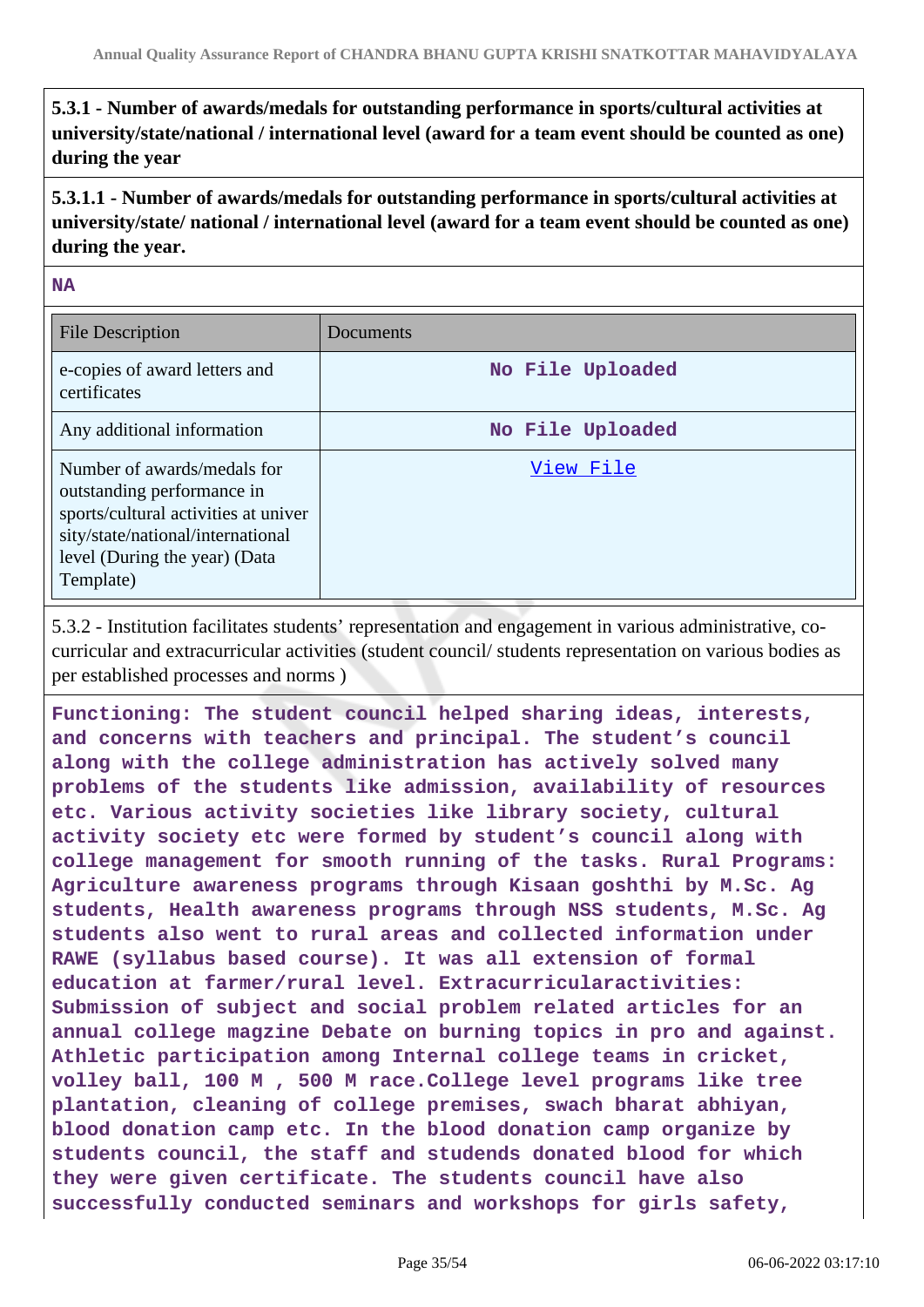## **women helpline and eve teasing for safety of the college girls.**

| <b>File Description</b>                  | Documents |
|------------------------------------------|-----------|
| Paste link for additional<br>information | Nil       |
| Upload any additional<br>information     | View File |

**5.3.3 - Number of sports and cultural events/competitions in which students of the Institution participated during the year (organized by the institution/other institutions)**

**5.3.3.1 - Number of sports and cultural events/competitions in which students of the Institution participated during the year**

**03**

| <b>File Description</b>                                                                                                                                                                                | Documents        |
|--------------------------------------------------------------------------------------------------------------------------------------------------------------------------------------------------------|------------------|
| Report of the event                                                                                                                                                                                    | View File        |
| Upload any additional<br>information                                                                                                                                                                   | No File Uploaded |
| Number of sports and cultural<br>events/competitions in which<br>students of the Institution<br>participated during the year<br>(organized by the<br>institution/other institutions<br>(Data Template) | View File        |

#### **5.4 - Alumni Engagement**

5.4.1 - There is a registered Alumni Association that contributes significantly to the development of the institution through financial and/or other support services

```
CBG AG PG COLLEGE ALUMNI ASSOCIATIONS COMES UNDER SHIKSHA SAMITI
LUCKNOW . PRESENTLY 74 MEMBERS IN THE SOCIETY INCLUDING 15 LIFE
MEMBERS 29 ORDINARY MEMBERS AND 30 FOUNDER MEMBERS.
```

| <b>File Description</b>                  | Documents |
|------------------------------------------|-----------|
| Paste link for additional<br>information | Nil       |
| Upload any additional<br>information     | View File |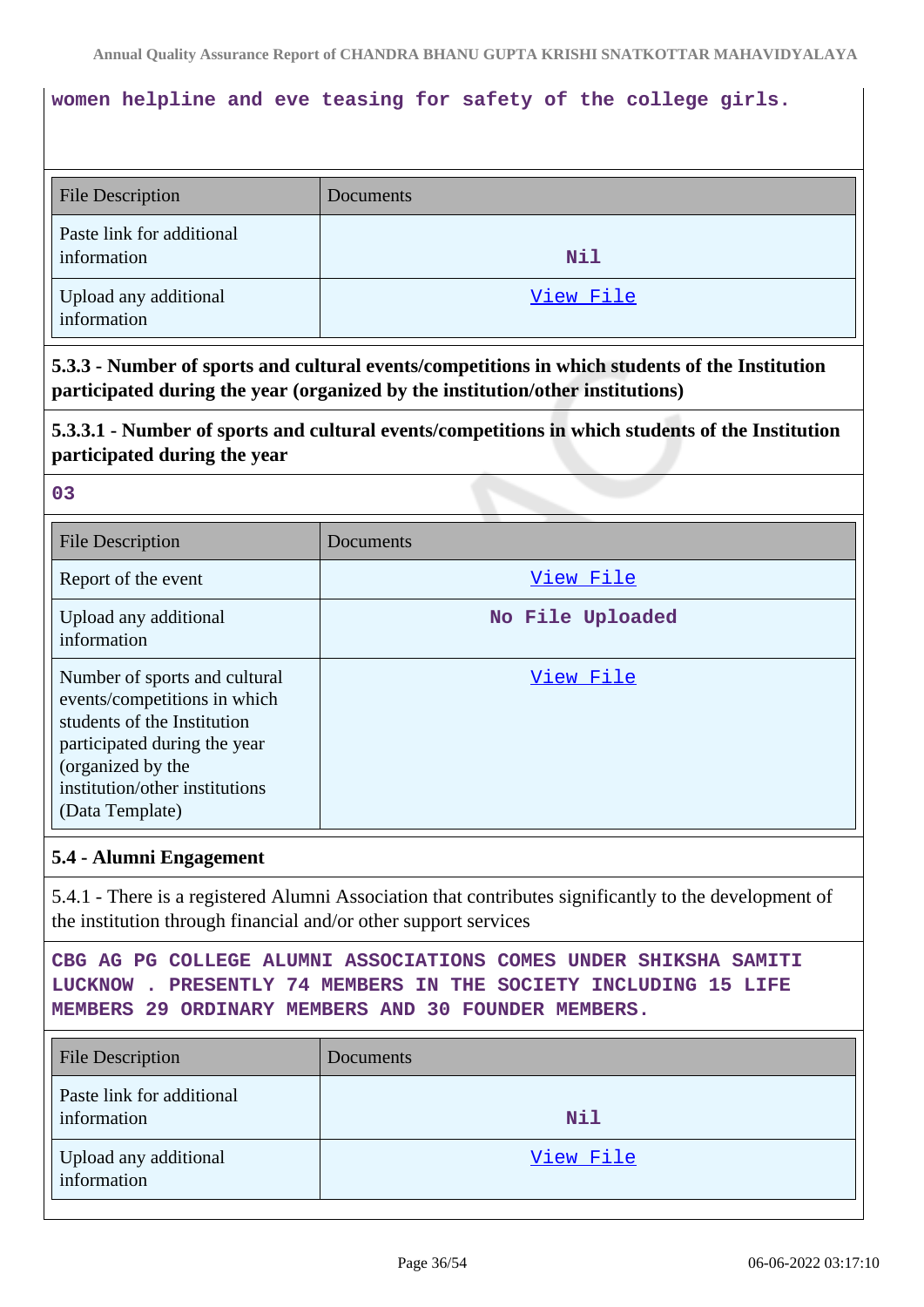| 5.4.2 - Alumni contribution during the year<br>(INR in Lakhs)                                                                                                                                                                                                                                                                                                                                                                                                                                                                                                                                                                                                                                                                                                                                                                                                                                                                                                                                                                                      |           | E. <1Lakhs                                                                                                |
|----------------------------------------------------------------------------------------------------------------------------------------------------------------------------------------------------------------------------------------------------------------------------------------------------------------------------------------------------------------------------------------------------------------------------------------------------------------------------------------------------------------------------------------------------------------------------------------------------------------------------------------------------------------------------------------------------------------------------------------------------------------------------------------------------------------------------------------------------------------------------------------------------------------------------------------------------------------------------------------------------------------------------------------------------|-----------|-----------------------------------------------------------------------------------------------------------|
| <b>File Description</b>                                                                                                                                                                                                                                                                                                                                                                                                                                                                                                                                                                                                                                                                                                                                                                                                                                                                                                                                                                                                                            | Documents |                                                                                                           |
| Upload any additional<br>information                                                                                                                                                                                                                                                                                                                                                                                                                                                                                                                                                                                                                                                                                                                                                                                                                                                                                                                                                                                                               |           | View File                                                                                                 |
| GOVERNANCE, LEADERSHIP AND MANAGEMENT                                                                                                                                                                                                                                                                                                                                                                                                                                                                                                                                                                                                                                                                                                                                                                                                                                                                                                                                                                                                              |           |                                                                                                           |
| 6.1 - Institutional Vision and Leadership                                                                                                                                                                                                                                                                                                                                                                                                                                                                                                                                                                                                                                                                                                                                                                                                                                                                                                                                                                                                          |           |                                                                                                           |
| institution                                                                                                                                                                                                                                                                                                                                                                                                                                                                                                                                                                                                                                                                                                                                                                                                                                                                                                                                                                                                                                        |           | 6.1.1 - The governance of the institution is reflective of and in tune with the vision and mission of the |
| Vision: To strive for centre of excellence in education, research,<br>extension and policy assistance in agriculture and allied sectors<br>for the country in general and the state of Uttar Pradesh in<br>particular andupcoming developing societies.                                                                                                                                                                                                                                                                                                                                                                                                                                                                                                                                                                                                                                                                                                                                                                                            |           |                                                                                                           |
| Mission: The college was established on 10thFeb.1995 with the vision<br>of catering graduate and post graduate agriculture education to the<br>stakeholders in Uttar Pradesh under a dynamic leadership of a<br>renowned social worker of the region.                                                                                                                                                                                                                                                                                                                                                                                                                                                                                                                                                                                                                                                                                                                                                                                              |           |                                                                                                           |
| Admission to different degree programme are made open to stake<br>holders of the country and abroad. The college has envisaged<br>different kind of vocational-cum-skilled and professional programme<br>for the farmers of the area to enhance their income as well as for<br>the agriculture students to generate self-employment. Implementation<br>of fifth dean's committee reports of Indian Council of Agricultural<br>Research (ICAR, New Delhi) is under process. Different<br>infrastructural developmental activities like digital library<br>multipurpose auditorium with full of state -of- the art, indoors and<br>outdoor sports facilities, horticultural hub, agriculture<br>demonstrative farms overhead, water tanks etc. are under process.<br>The college aims at reaching remotes area of its periphery in order<br>to cater the needs of those requiring its services and designing<br>participation in its programme through its extension activities for<br>up-lifting the socio-economic conditions of the rural people. |           |                                                                                                           |
| <b>File Description</b>                                                                                                                                                                                                                                                                                                                                                                                                                                                                                                                                                                                                                                                                                                                                                                                                                                                                                                                                                                                                                            | Documents |                                                                                                           |
| Paste link for additional<br>information                                                                                                                                                                                                                                                                                                                                                                                                                                                                                                                                                                                                                                                                                                                                                                                                                                                                                                                                                                                                           |           | Nil                                                                                                       |

[View File](https://assessmentonline.naac.gov.in/storage/app/public/aqar/19769/19769_160_388.pdf?1654508828)

Upload any additional

information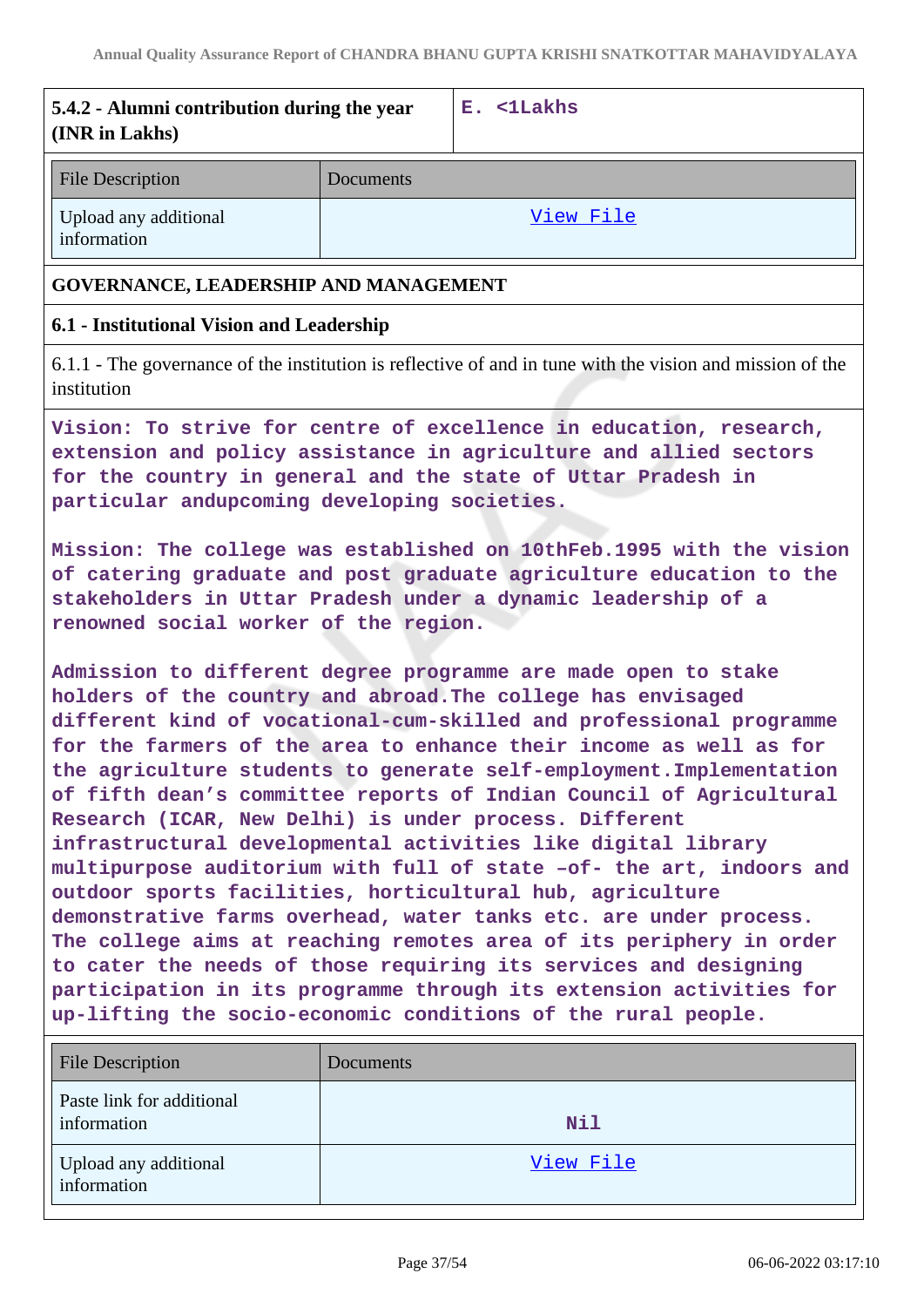6.1.2 - The effective leadership is visible in various institutional practices such as decentralization and participative management.

**The college has a management committee which governs the college through a manager of the college. The administrative set up of the college includes Director, Principal, Administrative Officer and ministerial staff, technical persons and class fourth employees. Academic staff includes teachers and lab Assistants. Principal is the Head of the Administration, academic affairs and executes the decision of the management committee. He also monitors day to day activities of the college including the implementations of the rules and regulations and time-to-time decision of the affiliating university in regards to examination /results /recruitment etc. The college has constituted various committee including grievance redressal committee whichmeetquite often to discuss various related issuesand pass the resolutions for implementation by Director/Principal. Heads are responsible for departmental activities in regards to teaching/practical classes, procurement of essential materials, timely completions of courses, examinations etc. PG students are alloted to the teachers of the concern department by HOD in consultations with teachers for completion of their project work /thesis. Similarly, under graduate students are also assigned to the teachers for resolving their problems in regards to teaching and other related problems. Principal also used to take feedback from the students by conveying meeting with students in groups.**

| <b>File Description</b>                  | <b>Documents</b> |
|------------------------------------------|------------------|
| Paste link for additional<br>information | Nil              |
| Upload any additional<br>information     | View File        |

#### **6.2 - Strategy Development and Deployment**

6.2.1 - The institutional Strategic/ perspective plan is effectively deployed

**Curriculum Development**

**University convenes Board of Studies for up-gradation of syllabus. In which**

**some of the senior teachers and principal of the college are either conveners for members. The College teacher and principal are also members of BOS/ Syllabus up-gradation committee in other university and colleges**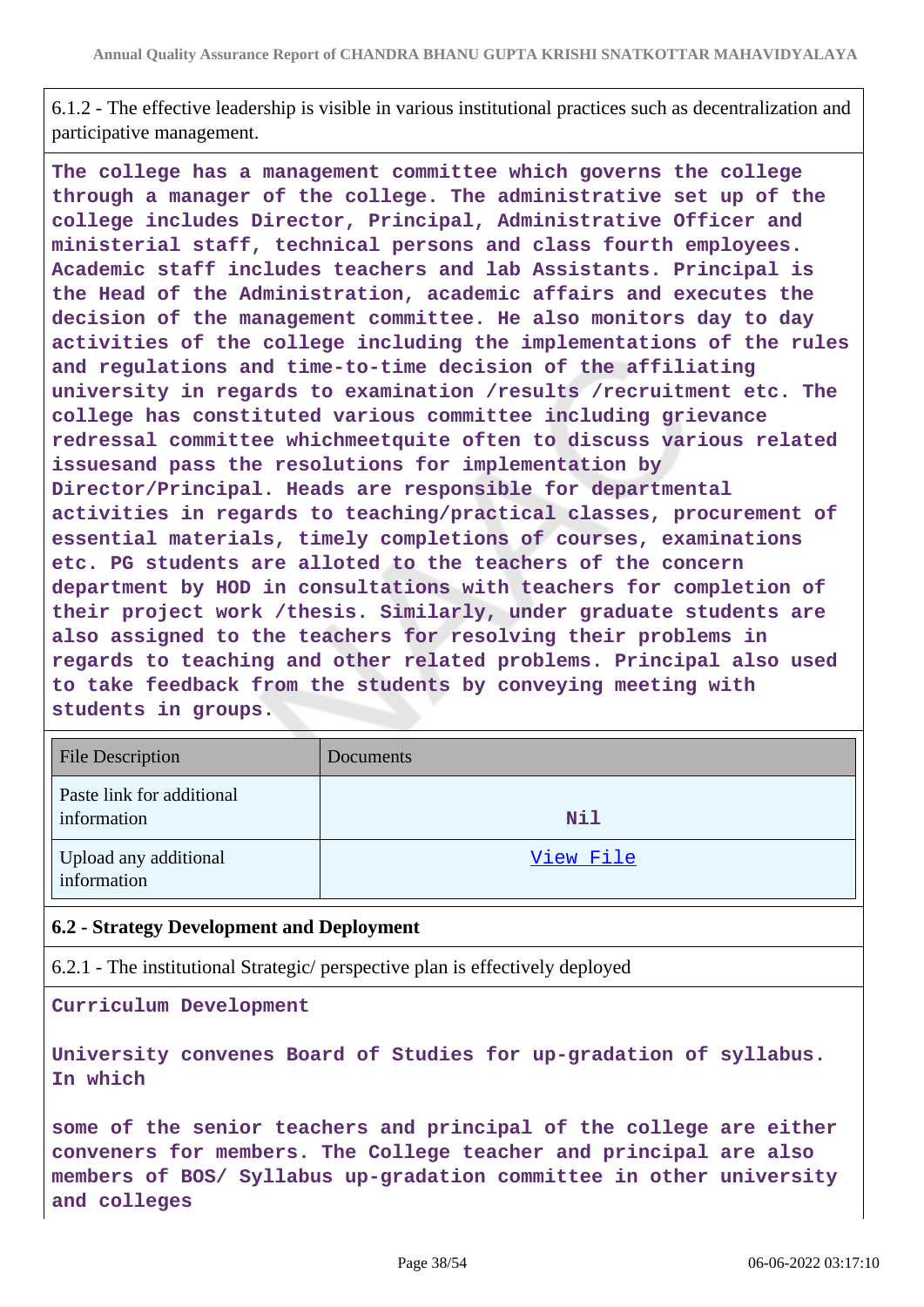#### **Teaching and Learning**

**The college mainly has very good teaching work in all departments and**

**class seminars are conduct by teachers in the departments.**

**Examination and Evaluation**

**The examination committee of the college conducts very fair Internal examinations and class seminar everyyear. Evaluation for semester system courses are being done by college. In the college the internal evaluation work is done under the surveillance of CCTV camera and voice recorder**

| <b>File Description</b>                                   | Documents        |
|-----------------------------------------------------------|------------------|
| Strategic Plan and deployment<br>documents on the website | View File        |
| Paste link for additional<br>information                  | Nil              |
| Upload any additional<br>information                      | No File Uploaded |

6.2.2 - The functioning of the institutional bodies is effective and efficient as visible from policies, administrative setup, appointment and service rules, procedures, etc.

**Under the leadership of the Principal, every committee is assigned with specific tasks in view of smooth functioning of the college. The Coordinators of the committees monitor the works. A minimum of two meetings are held in academic year for effective and smooth activities of the college. The committees constituted are not permanent. Members are reshuffled for change of committees for different functions. This enables the members getting familiarized with any kind of activities related to any function. The conduct of functions fosters relationship and nurture unity among the staff. The copy of notification of different cell/committees are uploaded on the college website. The most challenging work is of the proctorial board which deals with discipline among the students. To maintain discipline among the students some time undesirable action have been taken in the past. Some of the minutes and action are there available in the records of the college.**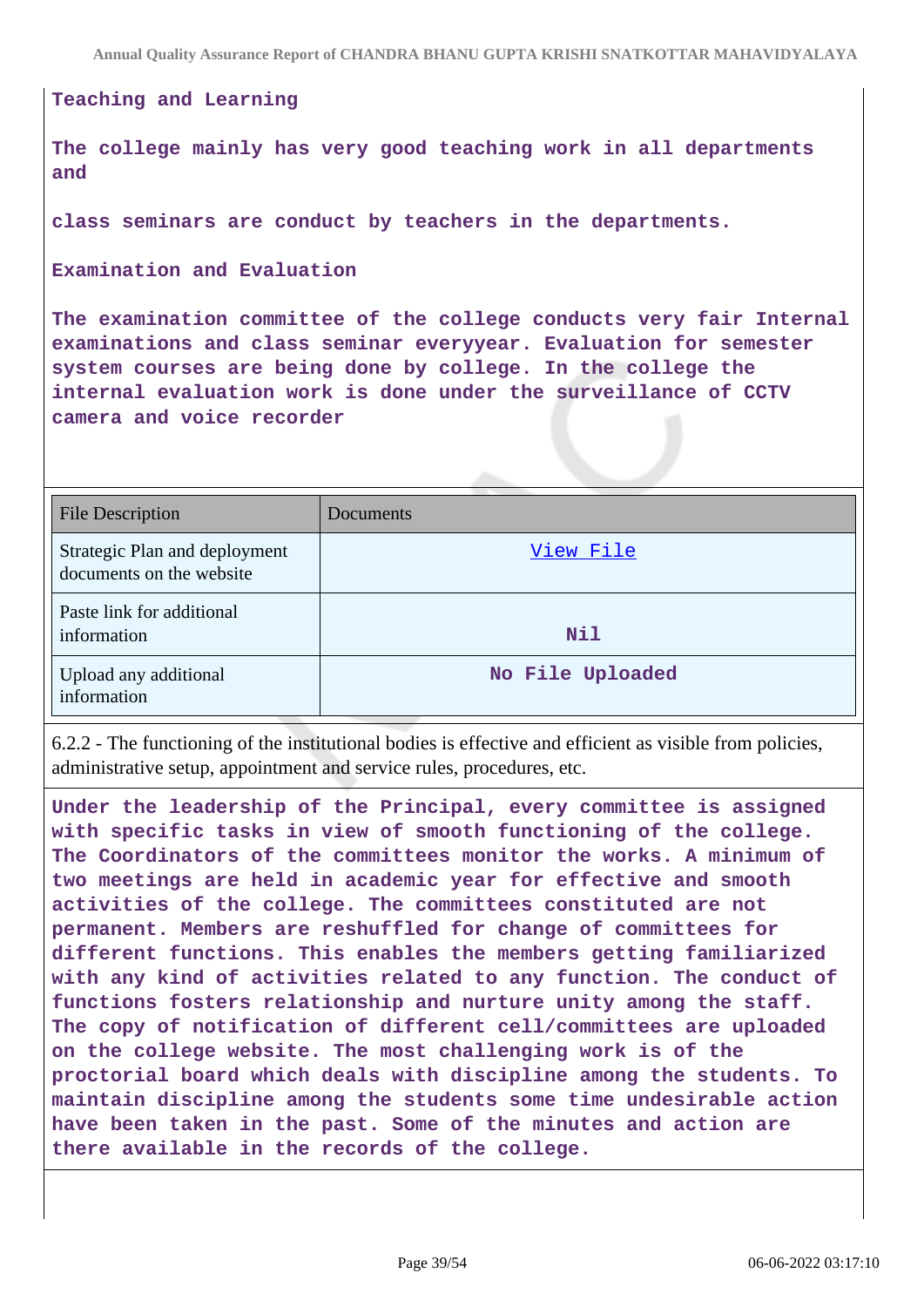| <b>File Description</b>                                                                                                                                           | Documents            |  |
|-------------------------------------------------------------------------------------------------------------------------------------------------------------------|----------------------|--|
| Paste link for additional<br>information                                                                                                                          | Nil                  |  |
| Link to Organogram of the<br>institution webpage                                                                                                                  | <b>Nil</b>           |  |
| Upload any additional<br>information                                                                                                                              | No File Uploaded     |  |
| 6.2.3 - Implementation of e-governance in<br>areas of operation Administration Finance and<br><b>Accounts Student Admission and Support</b><br><b>Examination</b> | E. None of the above |  |
| <b>File Description</b>                                                                                                                                           | Documents            |  |
| <b>ERP</b> (Enterprise Resource<br>Planning)Document                                                                                                              | No File Uploaded     |  |
| Screen shots of user inter faces                                                                                                                                  | No File Uploaded     |  |
| Any additional information                                                                                                                                        | No File Uploaded     |  |
| Details of implementation of e-<br>governance in areas of operation,<br>Administration etc(Data<br>Template)                                                      | No File Uploaded     |  |

## **6.3 - Faculty Empowerment Strategies**

6.3.1 - The institution has effective welfare measures for teaching and non- teaching staff

**Year**

**2020-21**

**Name of Teacher**

**Dr. Y K Singh**

**Dr. A k Srivastava**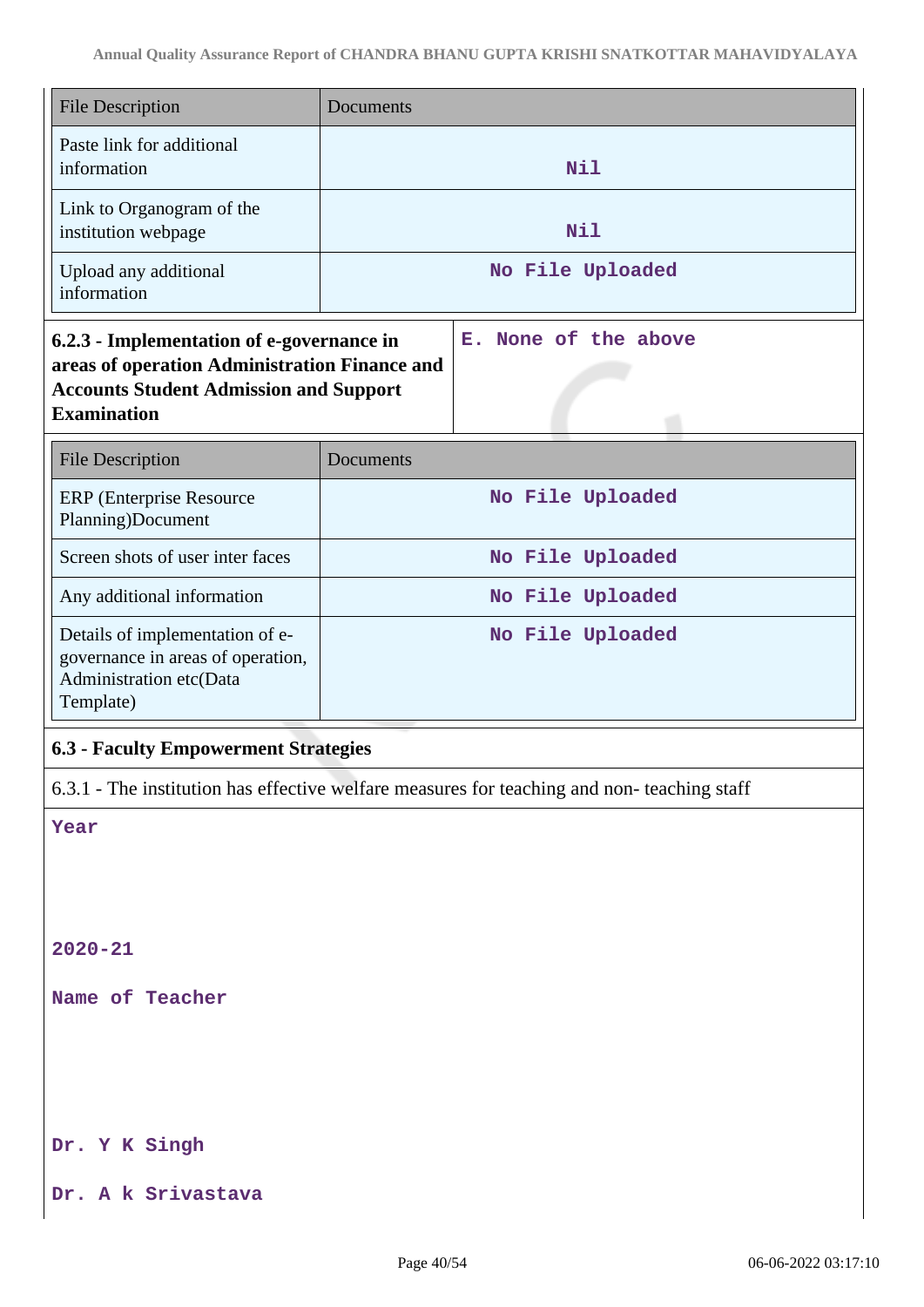**Annual Quality Assurance Report of CHANDRA BHANU GUPTA KRISHI SNATKOTTAR MAHAVIDYALAYA**

**Dr. Jaskaran Singh**

**Mr. D K Singh**

**Dr. S K Singh**

**Dr. L P Yadav**

**Mr. Dheerendra Singh**

**Mr. Satish Chandra**

**Dr. Dharmesh Singh**

**Dr. H N Tiwari**

**Name of conference/ workshop attended for which financial support provided**

**INTERNATIONAL SEMINAR ON CHALLENGE AND OPPORTUNITY IN AGRICULTURE AND ENVIRONMENT**

**Name of the professional body for which membership fee is provided**

**UDAYANIKI KRISHI ANUSHANDHAN SAMITI LUCKNOW**

**Amount of support**

**20000.00**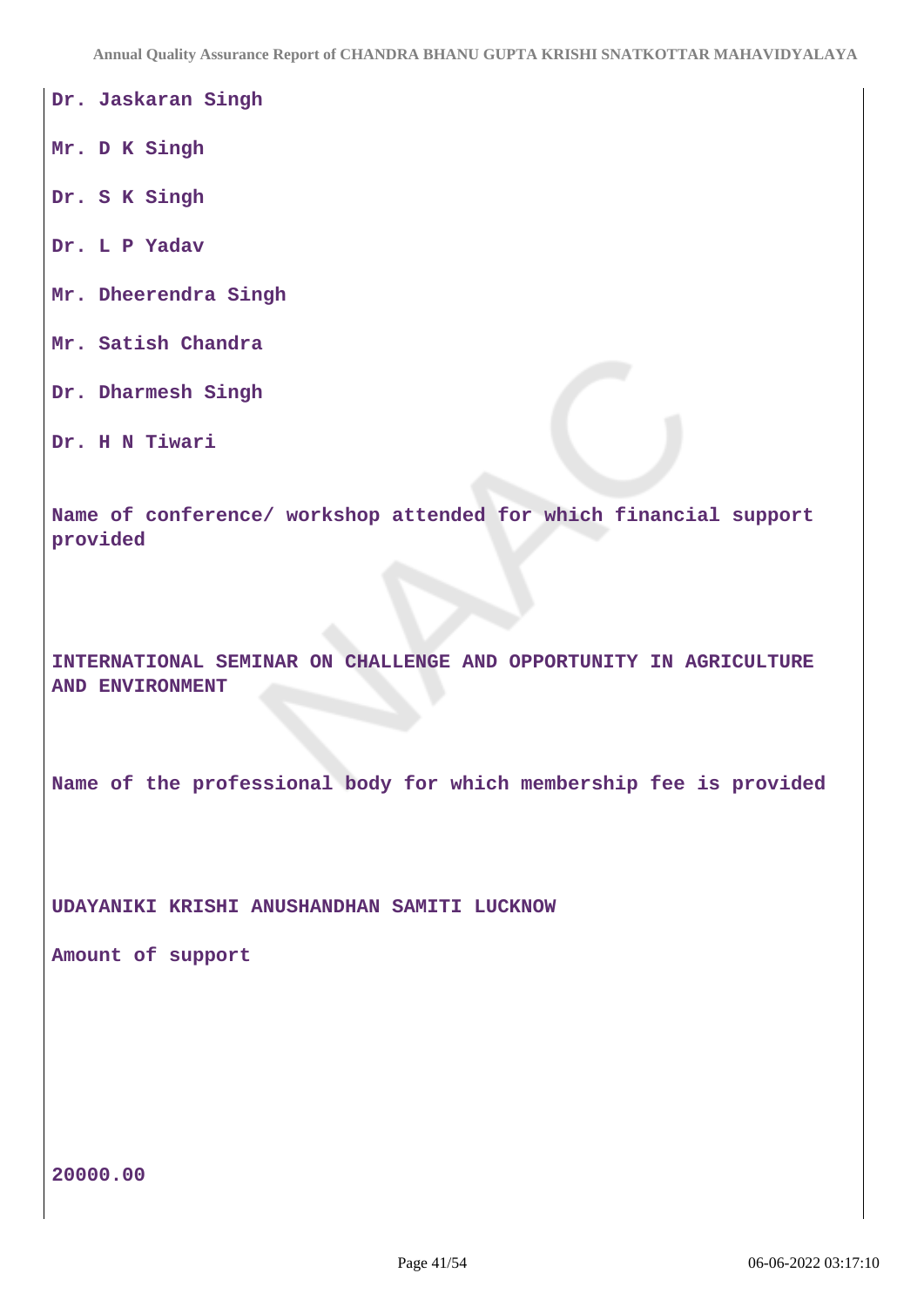#### **View File**

| <b>File Description</b>                  | Documents |
|------------------------------------------|-----------|
| Paste link for additional<br>information | Nil       |
| Upload any additional<br>information     | View File |

**6.3.2 - Number of teachers provided with financial support to attend conferences/ workshops and towards membership fee of professional bodies during the year**

**6.3.2.1 - Number of teachers provided with financial support to attend conferences/workshops and towards membership fee of professional bodies during the year**

#### **10**

| <b>File Description</b>                                                                                                          | Documents |
|----------------------------------------------------------------------------------------------------------------------------------|-----------|
| Upload any additional<br>information                                                                                             | View File |
| Details of teachers provided with<br>financial support to attend<br>conference, workshops etc during<br>the year (Data Template) | View File |

**6.3.3 - Number of professional development /administrative training programs organized by the institution for teaching and non-teaching staff during the year**

**6.3.3.1 - Total number of professional development /administrative training Programmes organized by the institution for teaching and non teaching staff during the year**

**26**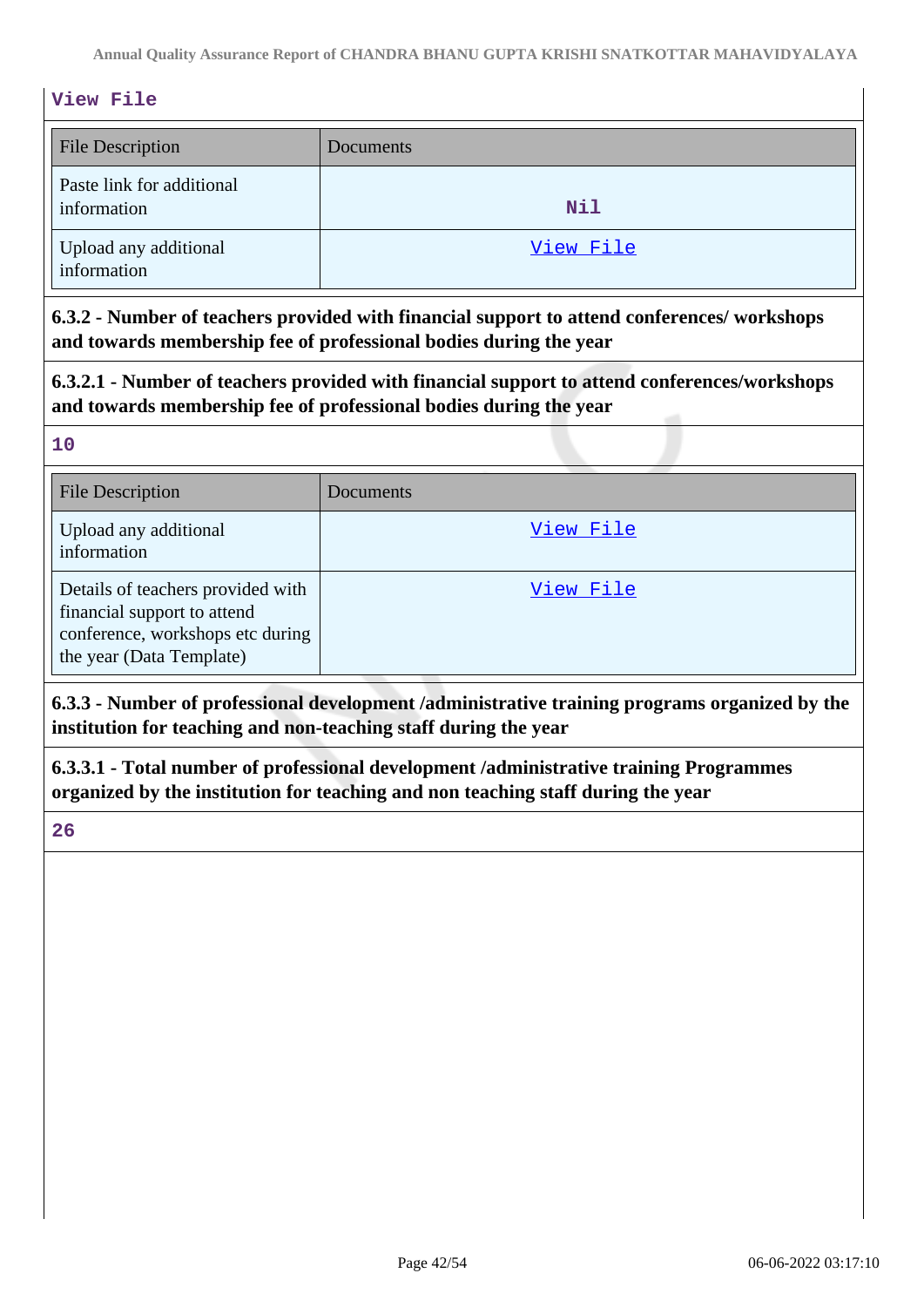| <b>File Description</b>                                                                                                                                                 | Documents        |
|-------------------------------------------------------------------------------------------------------------------------------------------------------------------------|------------------|
| Reports of the Human Resource<br>Development Centres (UGCASC<br>or other relevant centres).                                                                             | No File Uploaded |
| <b>Reports of Academic Staff</b><br>College or similar centers                                                                                                          | No File Uploaded |
| Upload any additional<br>information                                                                                                                                    | View File        |
| Details of professional<br>development / administrative<br>training Programmes organized<br>by the University for teaching<br>and non teaching staff (Data<br>Template) | View File        |

**6.3.4 - Number of teachers undergoing online/face-to-face Faculty development Programmes (FDP) during the year (Professional Development Programmes, Orientation / Induction Programmes, Refresher Course, Short Term Course etc.)**

**6.3.4.1 - Total number of teachers attending professional development Programmes viz., Orientation / Induction Programme, Refresher Course, Short Term Course during the year**

**NIL**

| File Description                                                                                           | Documents        |
|------------------------------------------------------------------------------------------------------------|------------------|
| <b>IQAC</b> report summary                                                                                 | No File Uploaded |
| Reports of the Human Resource<br>Development Centres (UGCASC<br>or other relevant centers)                 | No File Uploaded |
| Upload any additional<br>information                                                                       | No File Uploaded |
| Details of teachers attending<br>professional development<br>programmes during the year<br>(Data Template) | View File        |

6.3.5 - Institutions Performance Appraisal System for teaching and non- teaching staff

**The college has developed separate proformas for annual performance appraisal system of teaching and non teaching staff. The staff are required to fill up these proforma by describing the work they have done every year. Their cited work in the proforma are assessed by the respective Head of the concern Department or office with remarks. The principal of the college is final authority to accept**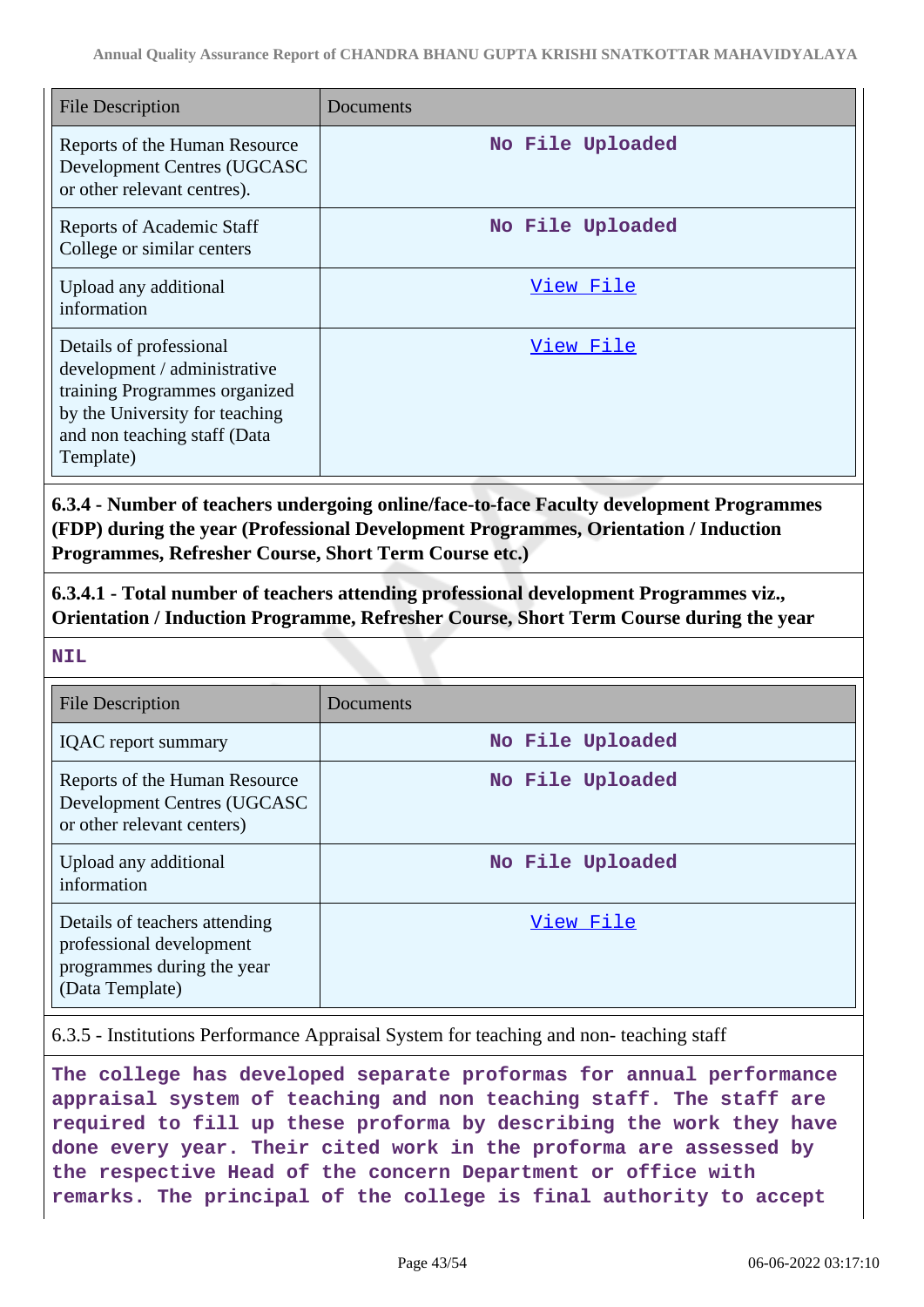**or reject the remark of the Head of the Department. In case of rejection, the concern teacher/staff is informed to improve their working system. Some administrative action may also be taken against the concern staff in case of rejection.**

| <b>File Description</b>                  | <b>Documents</b> |
|------------------------------------------|------------------|
| Paste link for additional<br>information | Nil              |
| Upload any additional<br>information     | No File Uploaded |

#### **6.4 - Financial Management and Resource Mobilization**

6.4.1 - Institution conducts internal and external financial audits regularly Enumerate the various internal and external financial audits carried out during the year with the mechanism for settling audit objections within a maximum of 200 words

**C. B. Gupta Agriculture P.G. College has mechanism to conduct the internal and external audits on the regular basis. The accounts of the college are audited by chartered accountant regularly as per the Government rules. As per audit report of C. B. Gupta Agriculture P.G. College, there have been no Audit objections so far. The financial matters are take care by account officer, supported ministerial staff under the supervisions of Principal of the college. Principal and Manager is responsible for statutory and timely compliances of Govt./ Taxation Departments/ etc. and timely compliance of Audit requirements.**

| <b>File Description</b>                  | Documents |
|------------------------------------------|-----------|
| Paste link for additional<br>information | Nil       |
| Upload any additional<br>information     | View File |

**6.4.2 - Funds / Grants received from non-government bodies, individuals, philanthropers during the year (not covered in Criterion III)**

**6.4.2.1 - Total Grants received from non-government bodies, individuals, Philanthropers during the year (INR in Lakhs)**

**NA**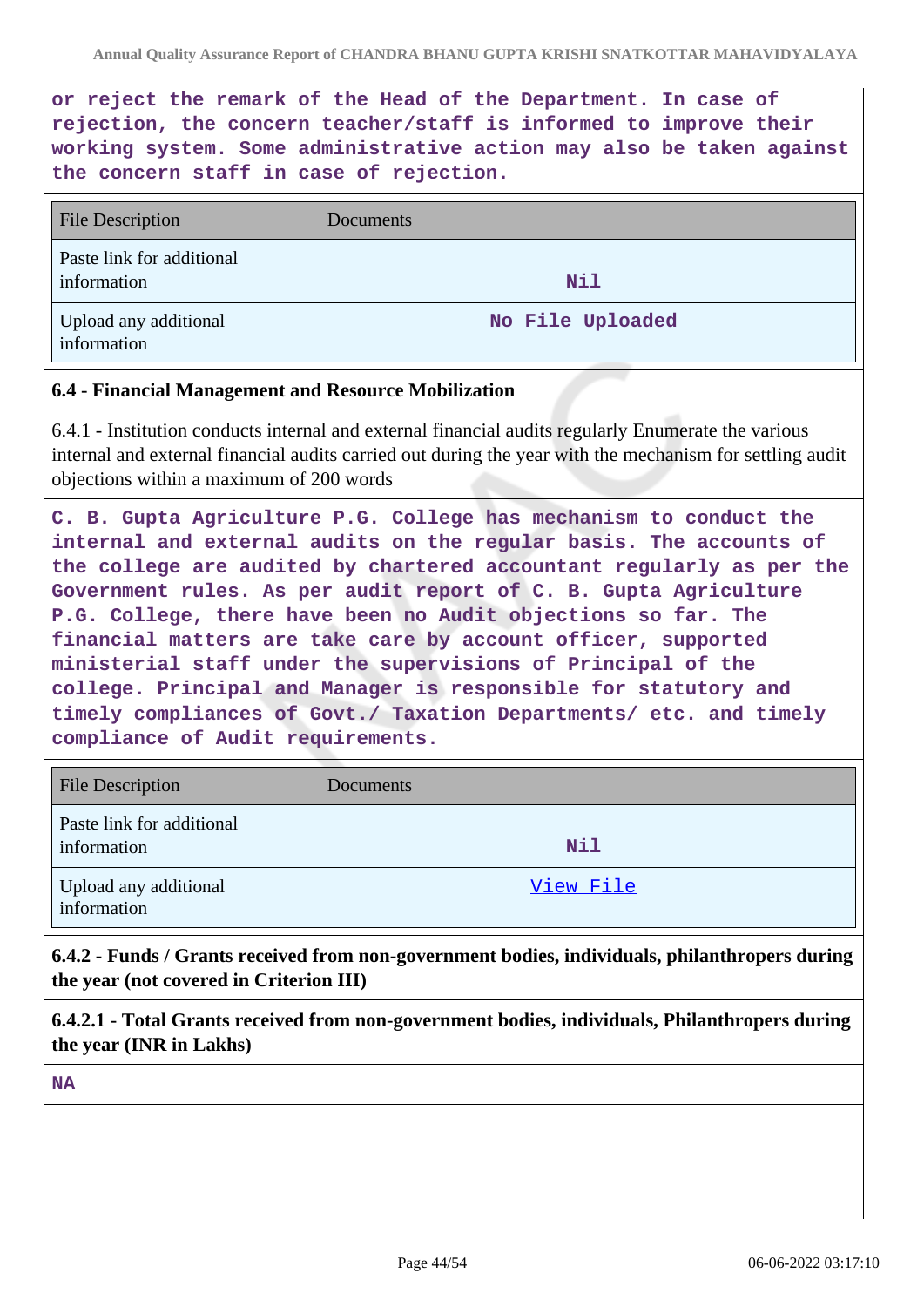| <b>File Description</b>                                                                                                                        | Documents        |
|------------------------------------------------------------------------------------------------------------------------------------------------|------------------|
| Annual statements of accounts                                                                                                                  | No File Uploaded |
| Any additional information                                                                                                                     | No File Uploaded |
| Details of Funds / Grants<br>received from of the non-<br>government bodies, individuals,<br>Philanthropers during the year<br>(Data Template) | View File        |

6.4.3 - Institutional strategies for mobilization of funds and the optimal utilization of resources

**C. B. Gupta Agriculture P.G. College is a Private College (Under-2-F System) and funds for salary, development and other grants are managed from the payment received from admission fee, tution fee and income from farm houses and dairy farm etc.**

| <b>File Description</b>                  | Documents        |
|------------------------------------------|------------------|
| Paste link for additional<br>information | Nil              |
| Upload any additional<br>information     | No File Uploaded |

#### **6.5 - Internal Quality Assurance System**

6.5.1 - Internal Quality Assurance Cell (IQAC) has contributed significantly for institutionalizing the quality assurance strategies and processes

**During the year IQAC has been organising the invited lectures from the outside subject experts, conducting online and offline quiz programs for the college students and others. IQAC as also been imparting for the farms, agriculture awareness and neighbouring rural areas.**

| <b>File Description</b>                  | Documents        |
|------------------------------------------|------------------|
| Paste link for additional<br>information | Nil              |
| Upload any additional<br>information     | No File Uploaded |

6.5.2 - The institution reviews its teaching learning process, structures & methodologies of operations and learning outcomes at periodic intervals through IQAC set up as per norms and recorded the incremental improvement in various activities

**In C. B. Gupta Ag. PG College Lucknow the classroom lectures are**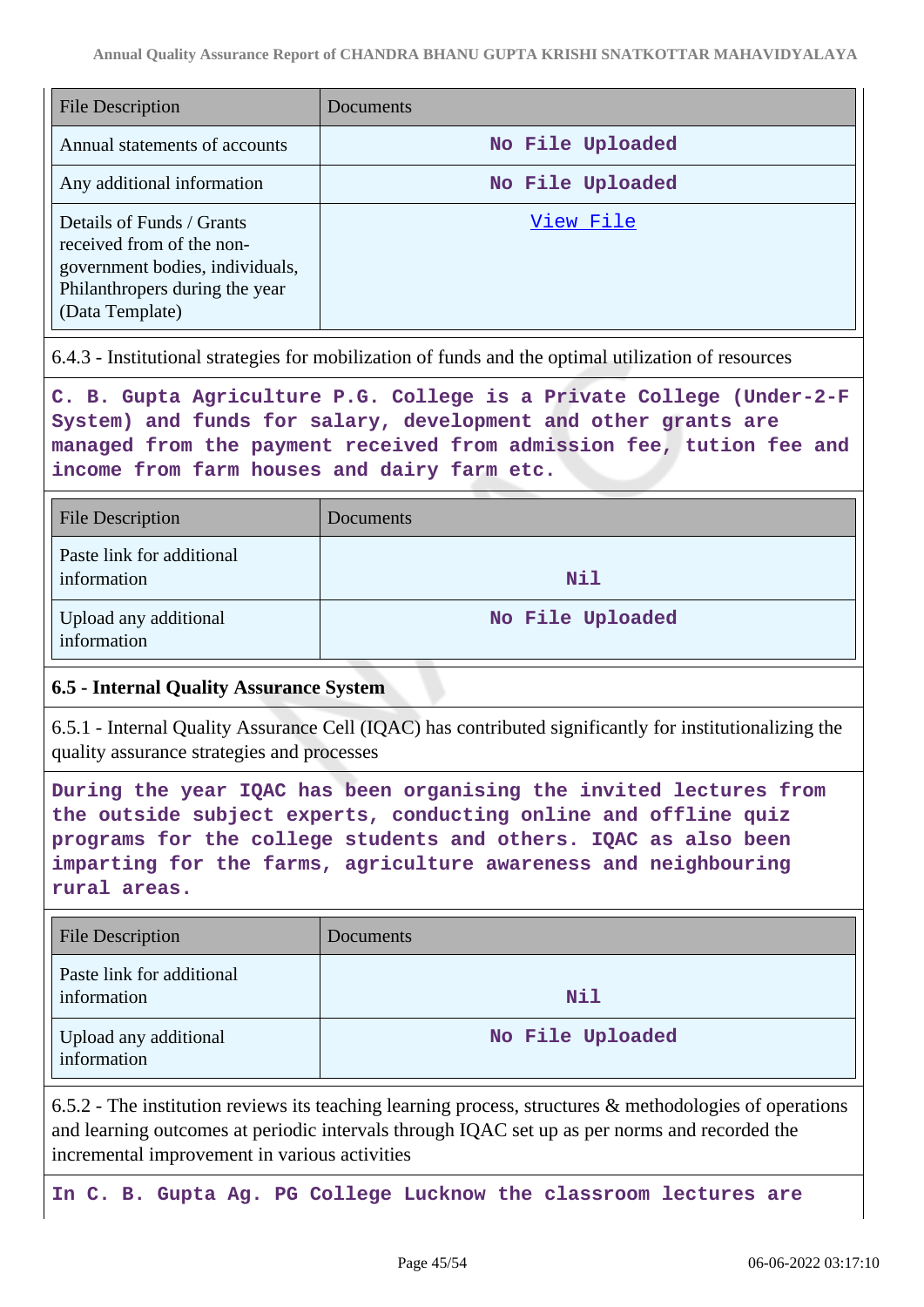**conducted throughblack board teaching as well as through smart classes and zoom clouds, google meet and through webinars. The IQAC Team reviews the teaching learning process among teachers and students time to timeand further improvements are made if neccesary.**

| <b>File Description</b>                                                                                                                                                                                                                                                                                                                                                                                              | Documents |                       |
|----------------------------------------------------------------------------------------------------------------------------------------------------------------------------------------------------------------------------------------------------------------------------------------------------------------------------------------------------------------------------------------------------------------------|-----------|-----------------------|
| Paste link for additional<br>information                                                                                                                                                                                                                                                                                                                                                                             |           | Nil                   |
| Upload any additional<br>information                                                                                                                                                                                                                                                                                                                                                                                 |           | View File             |
| 6.5.3 - Quality assurance initiatives of the<br>institution include: Regular meeting of<br><b>Internal Quality Assurance Cell (IQAC);</b><br>Feedback collected, analyzed and used for<br>improvements Collaborative quality initiatives<br>with other institution(s) Participation in NIRF<br>any other quality audit recognized by state,<br>national or international agencies (ISO<br><b>Certification, NBA)</b> |           | D. Any 1 of the above |

| <b>File Description</b>                                                                         | Documents        |
|-------------------------------------------------------------------------------------------------|------------------|
| Paste web link of Annual reports<br>of Institution                                              | Nil              |
| Upload e-copies of the<br>accreditations and certifications                                     | No File Uploaded |
| Upload any additional<br>information                                                            | No File Uploaded |
| <b>Upload details of Quality</b><br>assurance initiatives of the<br>institution (Data Template) | View File        |

#### **INSTITUTIONAL VALUES AND BEST PRACTICES**

#### **7.1 - Institutional Values and Social Responsibilities**

7.1.1 - Measures initiated by the Institution for the promotion of gender equity during the year

**College has taken several measures to enhance safety & security on campuses by constituting Grievance Redressal Cell (GRC) , installing CCTV cameras & by providing round the clock security.Counselling is provided to the complainants and the respondents independently by the GRC. GRC meets on need basis to address any complaints from students, teaching and non-teaching members and takes necessary**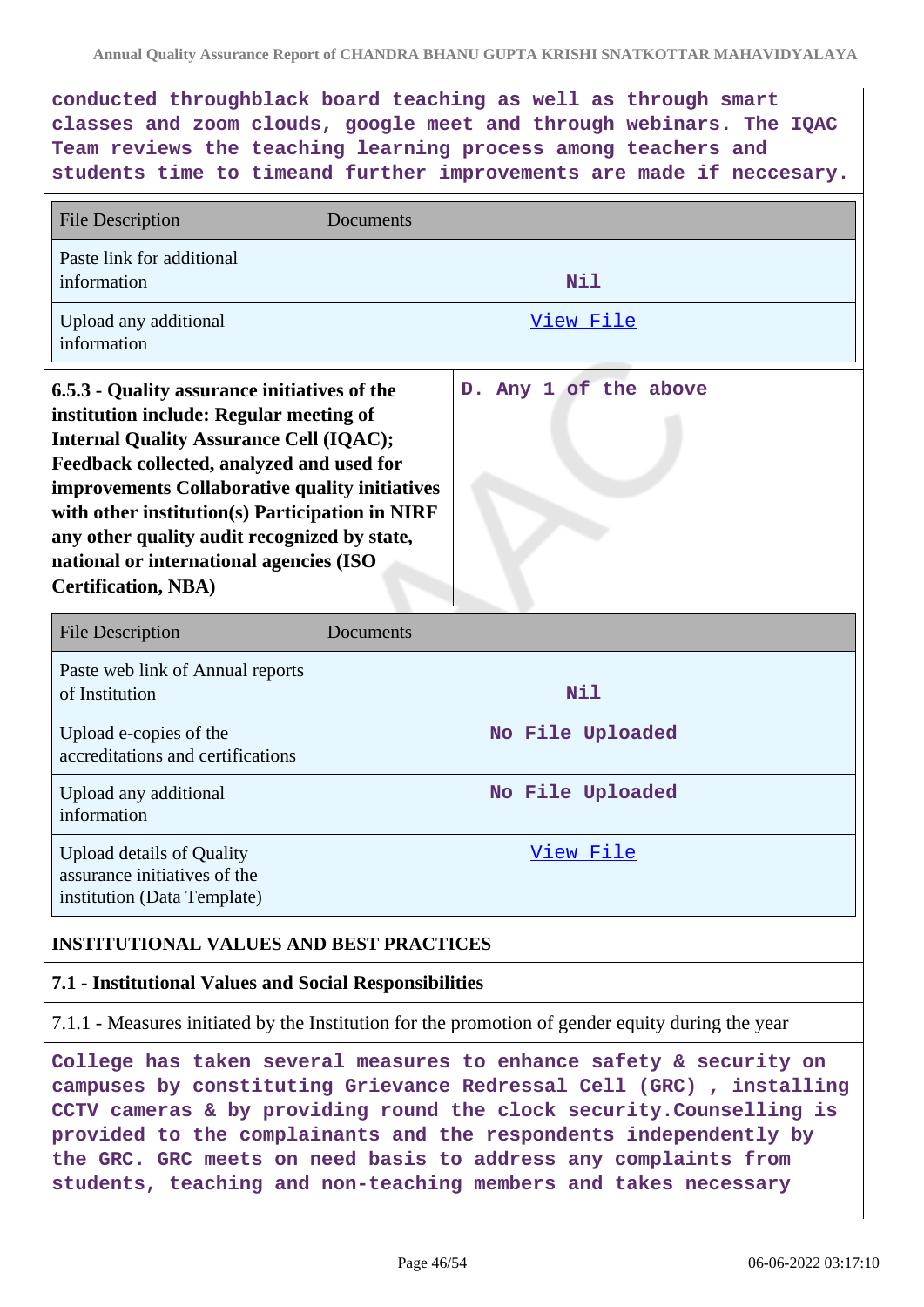**action. The students approach the Cell to voice their grievances regarding academic and non academic matters. The cell redresses the grievances at individual and class level and grievances of common interest. Complaints are scrutinized by the management and the grievance redressal cell. Hod/Principal regularly attends to these on daily basis. The college assures students that once a complaint is made, it will be treated with confidentiality.**

**College also ogranisedtraining programmes, seminars, workshops etc. on gender equity and sensitization.**

**Measures initiated by the collegefor the promotion of gender equity during year:**

**1. Separate NSS unit is started exclusively to encourage the girl students and the unit is successfully conducting various activities to serve the society.**

**2.The health centre is provided on the campus with a qualified physician with a separate medical room.**

**3.Beti Bachao, Beti Padhao Jan Aandolan Rally**

**4.Celebrations of International Women's Day**

#### **5. Mission Shakti Programme**

| <b>File Description</b>                                                                                                                                                                                                                             | Documents                                                   |
|-----------------------------------------------------------------------------------------------------------------------------------------------------------------------------------------------------------------------------------------------------|-------------------------------------------------------------|
| Annual gender sensitization<br>action plan                                                                                                                                                                                                          | Nil                                                         |
| Specific facilities provided for<br>women in terms of: a. Safety and<br>security b. Counseling c.<br>Common Rooms d. Day care<br>center for young children e. Any<br>other relevant information                                                     | Girls common room, Grievance Redressal Cell<br><u>(GRC)</u> |
| 7.1.2 - The Institution has facilities for<br>alternate sources of energy and energy<br>conservation measures Solar energy<br>Biogas plant Wheeling to the Grid Sensor-<br>based energy conservation Use of LED bulbs/<br>power efficient equipment | C. Any 2 of the above                                       |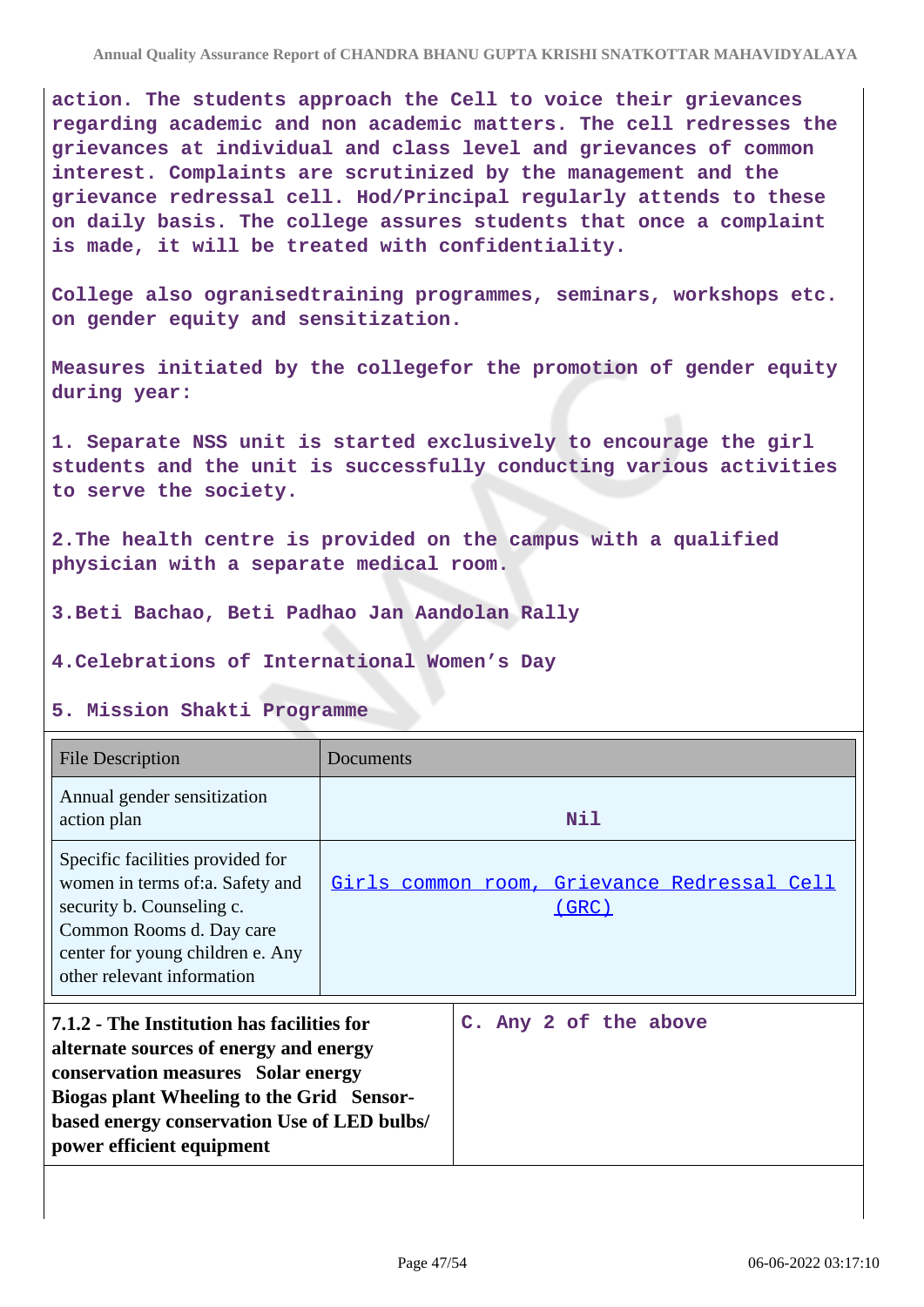| <b>File Description</b>        | Documents        |
|--------------------------------|------------------|
| Geo tagged Photographs         | View File        |
| Any other relevant information | No File Uploaded |

7.1.3 - Describe the facilities in the Institution for the management of the following types of degradable and non-degradable waste (within 200 words) Solid waste management Liquid waste management Biomedical waste management E-waste management Waste recycling system Hazardous chemicals and radioactive waste management

**College has followed proper mechanism of solid, liquid and E-waste management. Fifty per cent of solid wastes are collected by Nagar Panchayat (through door to door collection) and another 50 per cent of solid wastes (shrub & tree residues, grasses, crop residues and cow and Buffalo dung) are used for manure like composting , vermicomposting and FYM. Liquid wastes are discharge into soak pit.**

**E-Waste: Electronic products nearing the end of their "useful life" are termed as "E-waste". Examples include discarded computer monitors, motherboards, cathode ray tubes, televisions, VCRs, stereos, Printed Circuit Boards (PCB), mobile phones and chargers, CDs, headphones, Liquid Crystal Displays (LCDs)/ plasma televisions, air conditioners, refrigerators and so on. In India, computer equipment accounts for major fraction of e-waste material.**

**College maintains all its computer peripherals and takes pride that it has been actively involved in recycling. Paper, metals, plastics and glass are recycled. Printer cartridges are collected separate waste streams and disposed to authorized recyclers.**

| <b>File Description</b>                                                                                                                                                                                                                                        | Documents                    |
|----------------------------------------------------------------------------------------------------------------------------------------------------------------------------------------------------------------------------------------------------------------|------------------------------|
| Relevant documents like<br>agreements / MoUs with<br>Government and other approved<br>agencies                                                                                                                                                                 | No File Uploaded             |
| Geo tagged photographs of the<br>facilities                                                                                                                                                                                                                    | View File                    |
| 7.1.4 - Water conservation facilities available<br>in the Institution: Rain water harvesting Bore<br>well /Open well recharge Construction of tanks<br>and bunds Waste water recycling Maintenance<br>of water bodies and distribution system in the<br>campus | A. Any 4 or all of the above |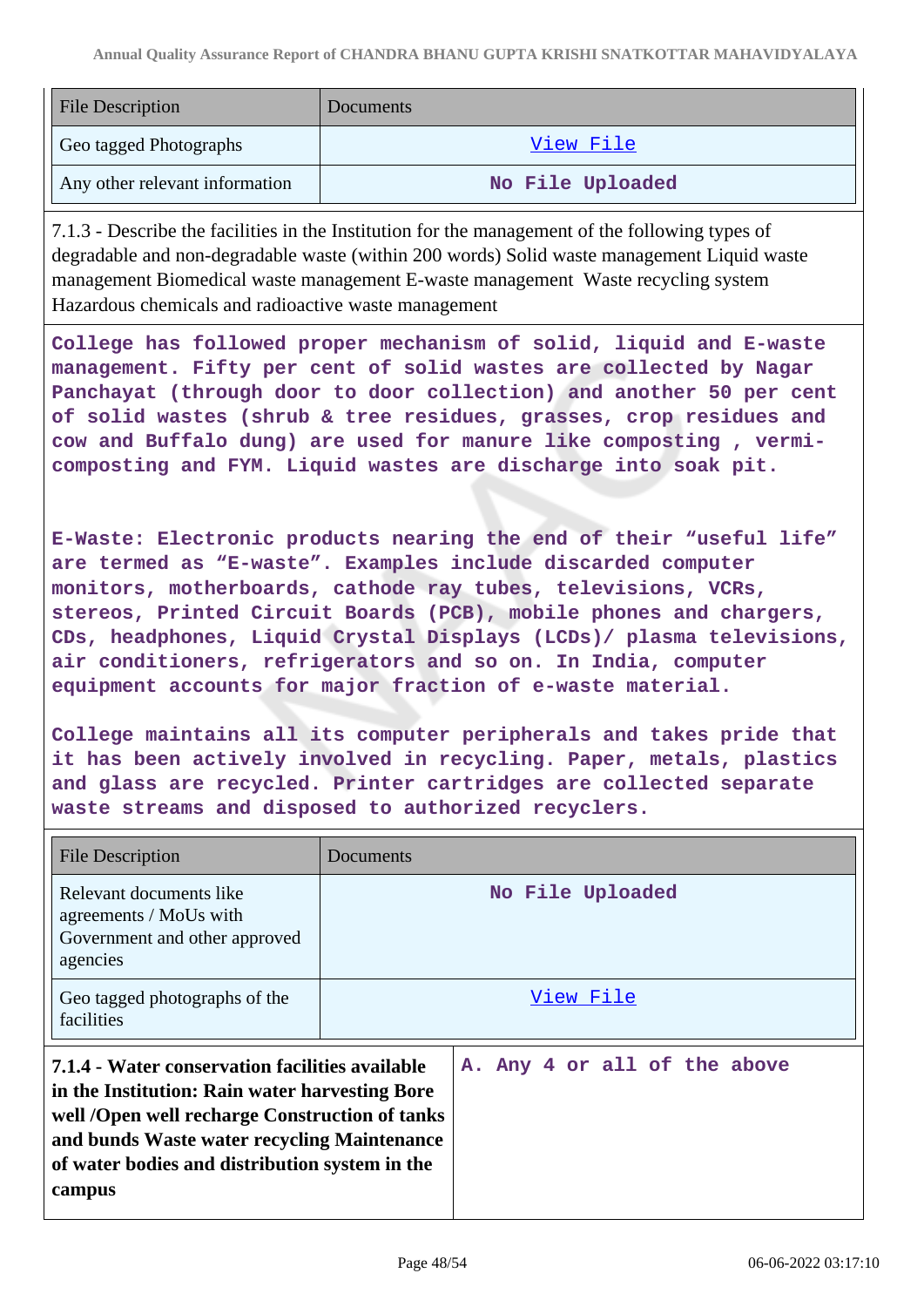| <b>File Description</b>                                                                                                                                                                                                                                                                               | Documents             |
|-------------------------------------------------------------------------------------------------------------------------------------------------------------------------------------------------------------------------------------------------------------------------------------------------------|-----------------------|
| Geo tagged photographs / videos<br>of the facilities                                                                                                                                                                                                                                                  | View File             |
| Any other relevant information                                                                                                                                                                                                                                                                        | View File             |
| 7.1.5 - Green campus initiatives include                                                                                                                                                                                                                                                              |                       |
| 7.1.5.1 - The institutional initiatives for<br>greening the campus are as follows:                                                                                                                                                                                                                    | C. Any 2 of the above |
| 1. Restricted entry of automobiles<br>2. Use of bicycles/ Battery-powered<br>vehicles<br>3. Pedestrian-friendly pathways<br>4. Ban on use of plastic<br>5. Landscaping                                                                                                                                |                       |
| <b>File Description</b>                                                                                                                                                                                                                                                                               | Documents             |
| Geo tagged photos / videos of the<br>facilities                                                                                                                                                                                                                                                       | View File             |
| Various policy documents /<br>decisions circulated for<br>implementation                                                                                                                                                                                                                              | No File Uploaded      |
| Any other relevant documents                                                                                                                                                                                                                                                                          | No File Uploaded      |
| 7.1.6 - Quality audits on environment and energy are regularly undertaken by the institution                                                                                                                                                                                                          |                       |
| C. Any 2 of the above<br>7.1.6.1 - The institutional environment and<br>energy initiatives are confirmed through the<br>following 1.Green audit 2. Energy audit<br>3. Environment audit 4. Clean and green<br>campus recognitions/awards 5. Beyond the<br>campus environmental promotional activities |                       |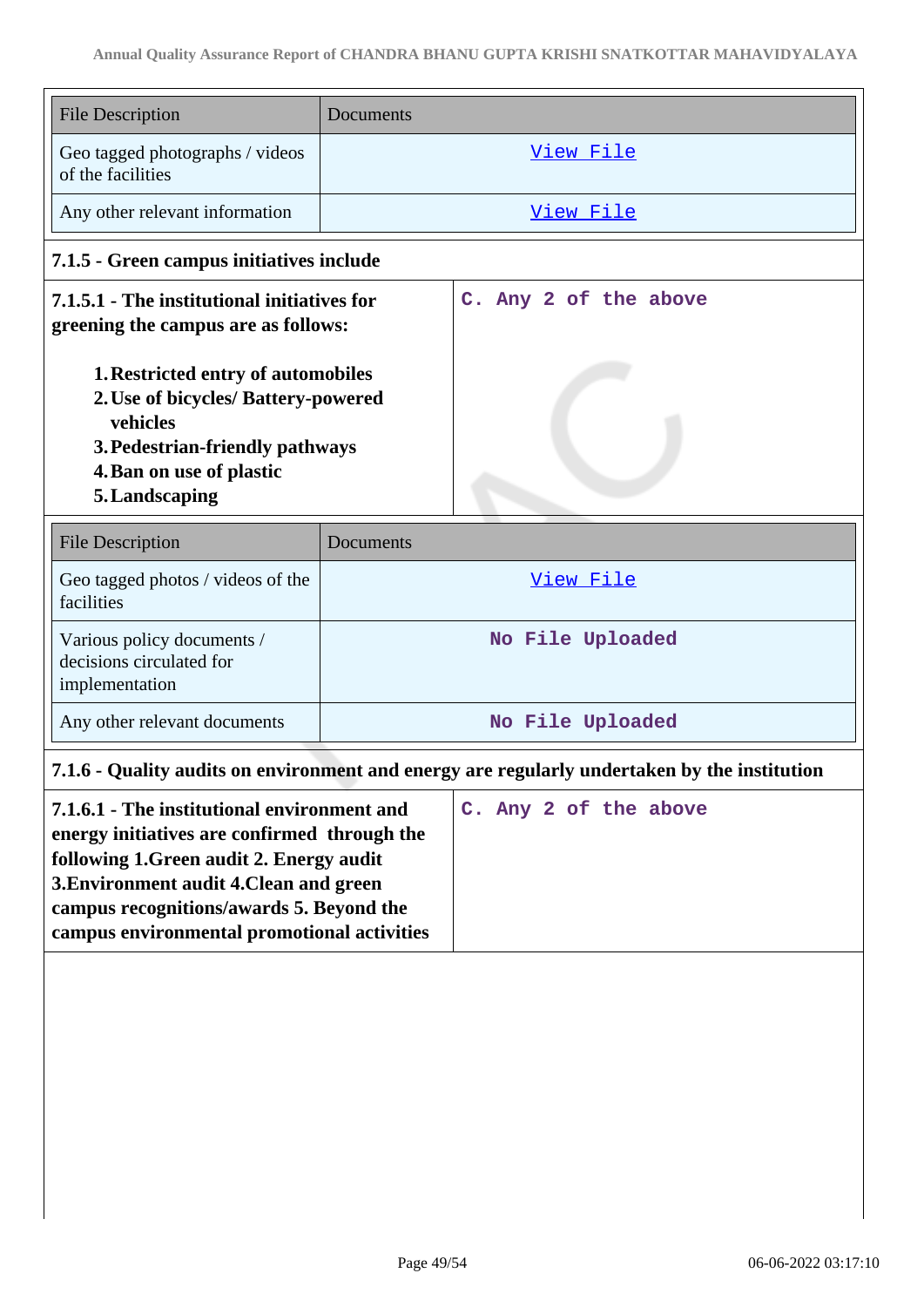| File Description                                                                | Documents        |
|---------------------------------------------------------------------------------|------------------|
| Reports on environment and<br>energy audits submitted by the<br>auditing agency | No File Uploaded |
| Certification by the auditing<br>agency                                         | No File Uploaded |
| Certificates of the awards<br>received                                          | No File Uploaded |
| Any other relevant information                                                  | View File        |

**7.1.7 - The Institution has disabled-friendly, barrier free environment Built environment with ramps/lifts for easy access to classrooms. Disabled-friendly washrooms Signage including tactile path, lights, display boards and signposts Assistive technology and facilities for persons with disabilities (Divyangjan) accessible website, screenreading software, mechanized equipment 5. Provision for enquiry and information : Human assistance, reader, scribe, soft copies of reading material, screen reading D. Any 1 of the above**

| <b>File Description</b>                                                        | Documents        |
|--------------------------------------------------------------------------------|------------------|
| Geo tagged photographs / videos<br>of the facilities                           | View File        |
| Policy documents and<br>information brochures on the<br>support to be provided | No File Uploaded |
| Details of the Software procured<br>for providing the assistance               | No File Uploaded |
| Any other relevant information                                                 | No File Uploaded |

7.1.8 - Describe the Institutional efforts/initiatives in providing an inclusive environment i.e., tolerance and harmony towards cultural, regional, linguistic, communal socioeconomic and other diversities (within 200 words).

**College has always been at the forefront of sensitising students to the cultural, regional, linguistic communal and socio-economic diversities of the state and the nation.The College always encourages the students to organise and participate in different programmes organised by college, inter-college, university and other**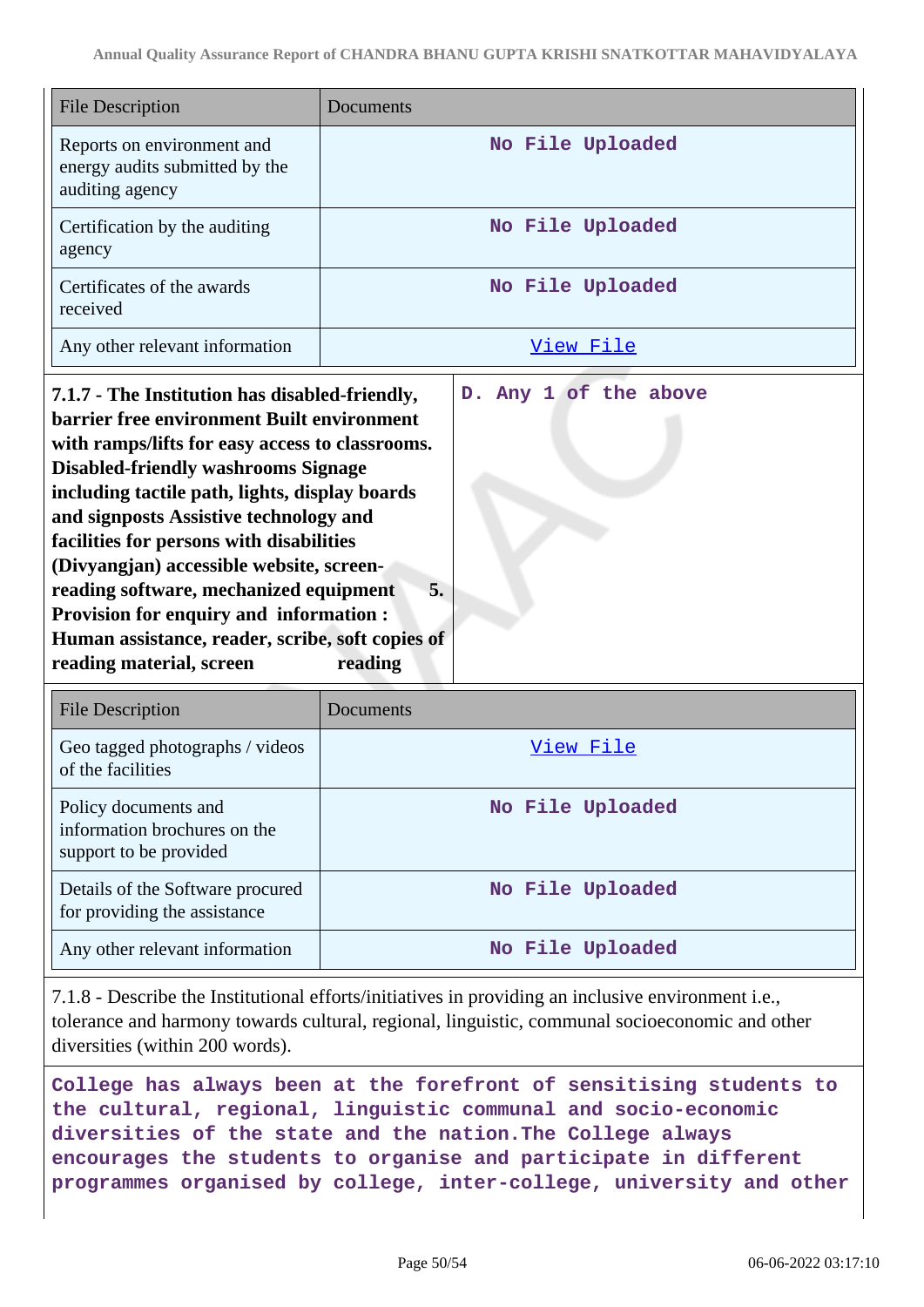**Government or nongovernment organization to make them sensitize towards cultural, regional, linguistic, communal and socio economic diversities.**

| <b>File Description</b>                                                                                                                      | <b>Documents</b> |
|----------------------------------------------------------------------------------------------------------------------------------------------|------------------|
| Supporting documents on the<br>information provided (as<br>reflected in the administrative<br>and academic activities of the<br>Institution) | View File        |
| Any other relevant information                                                                                                               | View File        |

7.1.9 - Sensitization of students and employees of the Institution to the constitutional obligations: values, rights, duties and responsibilities of citizens

**Every year collegecelebrates Republic Dayand Independence day on January 26th and August 15th respectively.The celebration is attended by Students, Teaching and Non-teaching Staff, Invitees, guests and any attendees. Flag hosting with National anthem and oath of national integrity followed by distribution of sweets is the regular decorum of the programme.The students are encouraged to participate in the activities of spreading the awareness among citizens on social issues like road safety. Students consistently and regularly participate in the cleaning activities on the several occasions including Mahatma Gandhi Jayanti on October 02, every year. Specific event days like environment day, earth day, bio diversity day etc are also celebratetd through conducted precised programs for the awareness among the students.**

**Moreover, students are encouraged for active participation in the plantation.Students are made aware about the code of ethics, human values, rights, duties and responsibilities as a citizen of India during induction as well as other programmes throughout year.**

| File Description                                                                                                                                                                    | Documents                                                                          |
|-------------------------------------------------------------------------------------------------------------------------------------------------------------------------------------|------------------------------------------------------------------------------------|
| Details of activities that inculcate<br>values; necessary to render<br>students in to responsible citizens                                                                          | Voter awareness programme, national<br>integration day, cultural harmony programme |
| Any other relevant information                                                                                                                                                      | Nil                                                                                |
| 7.1.10 - The Institution has a prescribed code<br>of conduct for students, teachers,<br>administrators and other staff and conducts<br>periodic programmes in this regard. The Code | E. None of the above                                                               |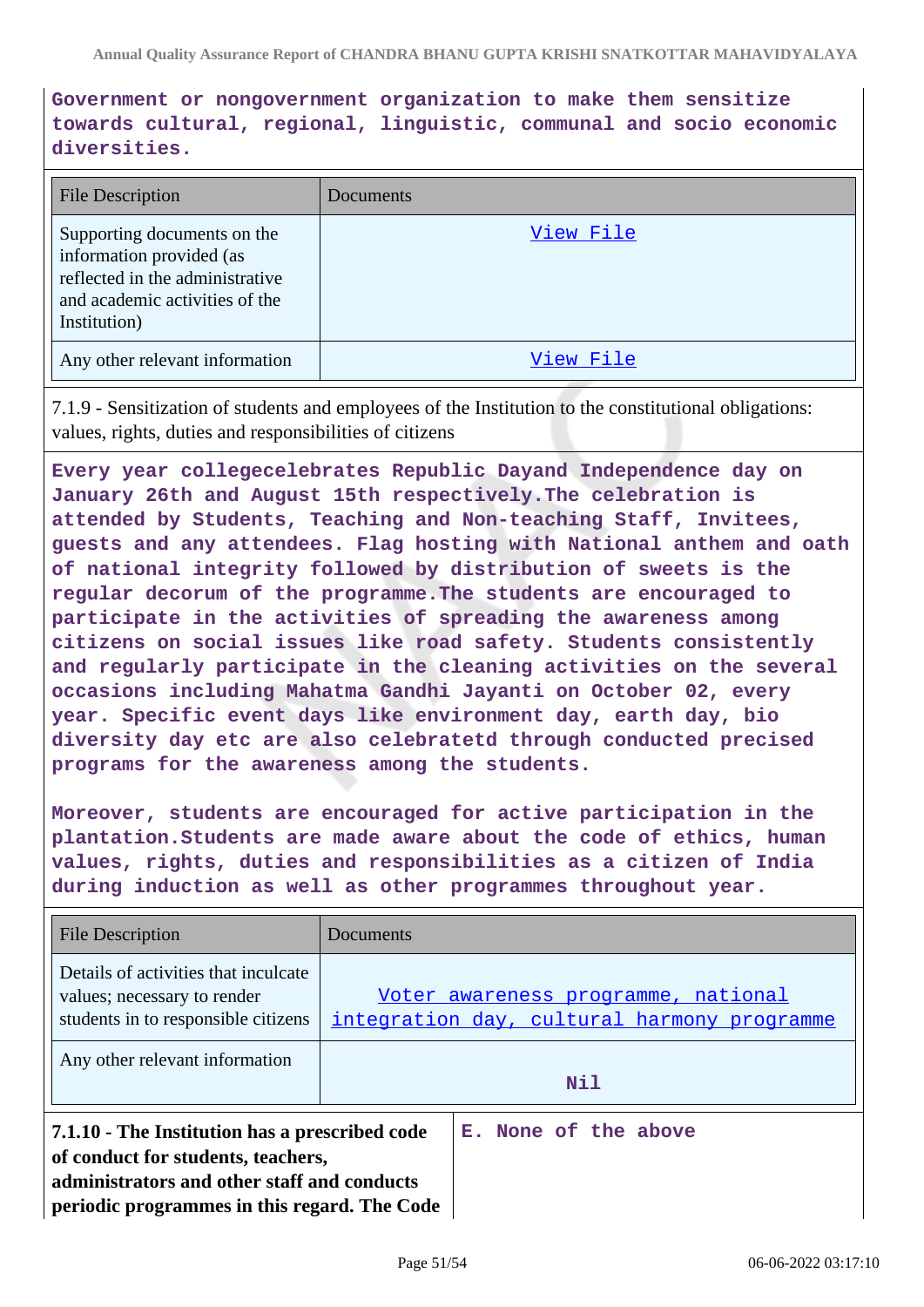**of Conduct is displayed on the website There is a committee to monitor adherence to the Code of Conduct Institution organizes professional ethics programmes for students, teachers, administrators and other staff 4. Annual awareness programmes on Code of Conduct are organized**

| <b>File Description</b>                                                                                                                                                                                | Documents        |
|--------------------------------------------------------------------------------------------------------------------------------------------------------------------------------------------------------|------------------|
| Code of ethics policy document                                                                                                                                                                         | No File Uploaded |
| Details of the monitoring<br>committee composition and<br>minutes of the committee<br>meeting, number of programmes<br>organized, reports on the various<br>programs etc., in support of the<br>claims | No File Uploaded |
| Any other relevant information                                                                                                                                                                         | View File        |

7.1.11 - Institution celebrates / organizes national and international commemorative days, events and festivals

**The college organizes several activities on the birth/death anniversaries great people who may incredible contribution at national and international level.The college observes Republic Day, National Youth Day, Independence Day, Teacher Day, Gandhi Jayanti and other activities. College also celebrates Chandra Bhanu Gupta birth anniversaries (ex-Chief Minister of UP)**

| <b>File Description</b>                                                                         | Documents        |
|-------------------------------------------------------------------------------------------------|------------------|
| Annual report of the celebrations<br>and commemorative events for<br>the last (During the year) | No File Uploaded |
| Geo tagged photographs of some<br>of the events                                                 | View File        |
| Any other relevant information                                                                  | No File Uploaded |

## **7.2 - Best Practices**

7.2.1 - Describe two best practices successfully implemented by the Institution as per NAAC format provided in the Manual.

**Gender Sensitization: college organizes various training programme for empowerment of rural women and awareness programme.**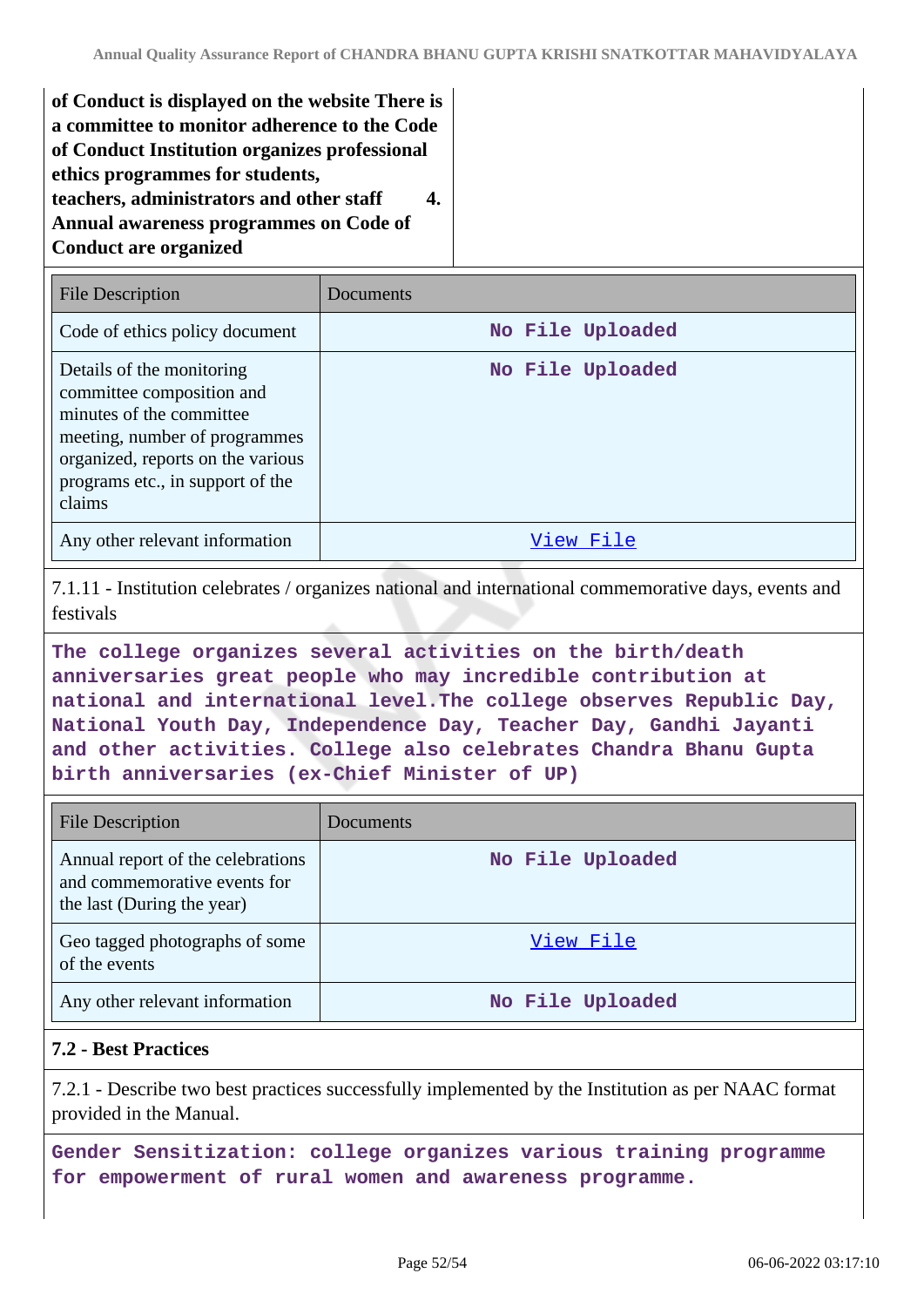**Community outreach: college organizes various camp like- eye camps, health camps for rural community to improve their health.**

**Teaching Tutorial class and coaching class: college conduct tutorial classes for the poor students those who have not perform well and coaching classes for the competitive examination.**

| <b>File Description</b>                        | Documents                                |
|------------------------------------------------|------------------------------------------|
| Best practices in the Institutional<br>website | Gender Sensitization, Community outreach |
| Any other relevant information                 | Nil                                      |

#### **7.3 - Institutional Distinctiveness**

7.3.1 - Portray the performance of the Institution in one area distinctive to its priority and thrust within 200 words

**The college has agricultural farm of about 50 acres. The farm produces commercial seed of various crops vis. Wheat and Rice for the farmers. Besides, it has demonstration fields for crop production, poultry, fishryand good dairy farm of cows and goats forteaching and experimental purpose.**

**The colleges has earned name and fame in the State as well as in the country as the students have occupied first positions in the B.Sc. (Ag.) examinations in the year 2000, 2003, 2005, 2010 to 2012. Besides, the numbers of students of the college have occupied various important positions in the public and private sectors, which is really a matter of great pride for the college.**

**Vision:**

**To strive for Centre of excellence in education research extension and policy assistance in agriculture and allied sectors with country in general and the state of Uttar Pradesh in particular and for the upcoming developing societies**

#### **Mission:**

**The College was established on 10, Feb., 1995 with clear cut vision of catering graduate and post graduate agriculture education to the stakeholders in Uttar Pradesh under a dynamic leadership of a renowned social worker of the region. It has made significant stride to cater the need of agricultural education in the state.**